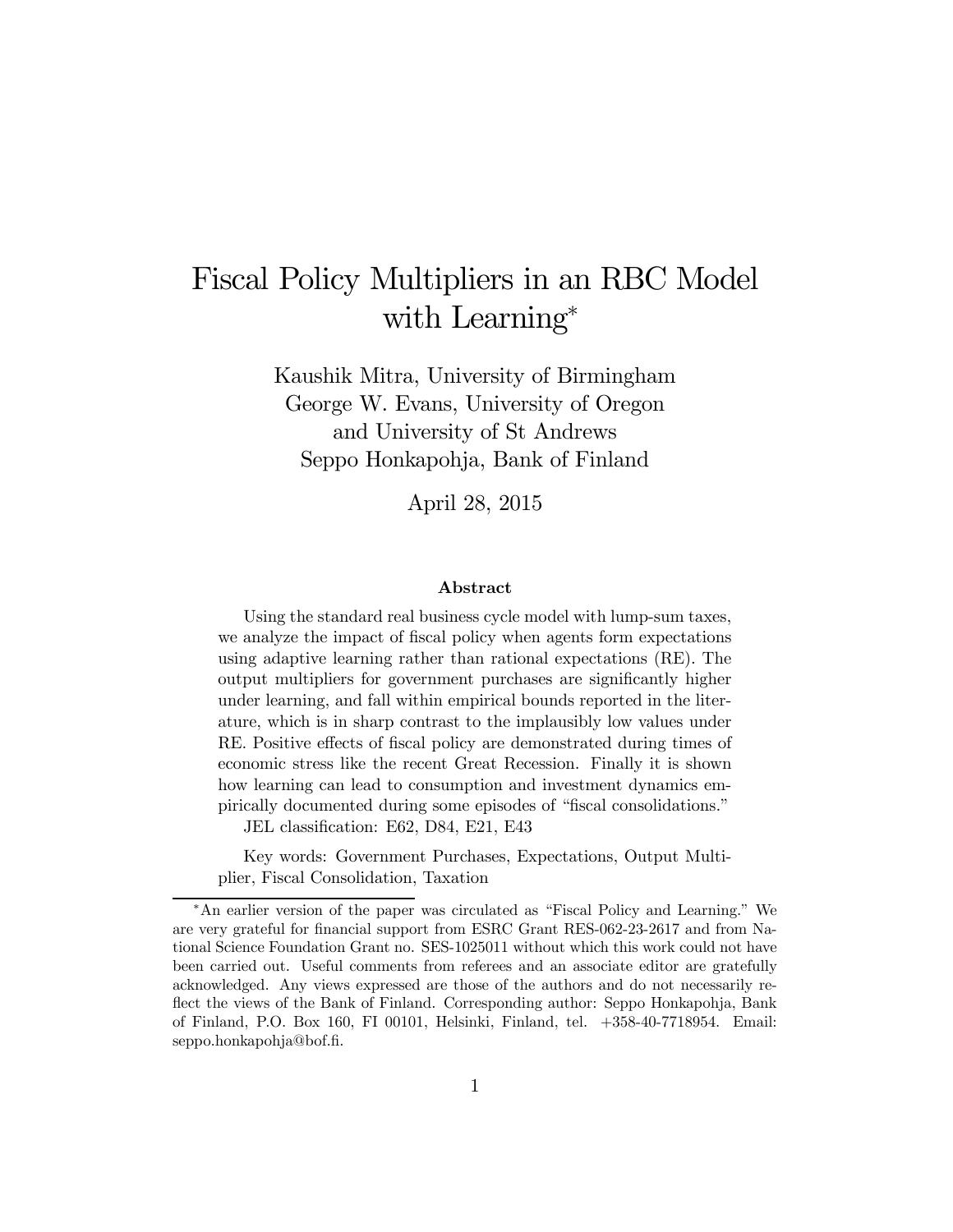### 1 Introduction

There has been a recent revival of interest in the effects of fiscal policy in the wake of policy measures enacted by governments all over the world to combat the damaging effects of the "Great Recession".1 This recent literature includes Hall (2009), Barro and Redlick (2011), Ramey (2011b), Ramey (2011a), Leeper, Traum, and Walker (2011), Coenen et al. (2012), and Ravn, Schmitt-Grohe, and Uribe (2012).

One thread running through this literature is measuring the effects of fiscal policy through examinations of government purchases multipliers in the context of exogenous changes in defense spending. An example often used in these studies is that of a war that leads to temporary increases in military expenditures. This interpretation is modeled by a surprise temporary increase in government purchases as emphasized in the earlier studies of Barro and King (1984), and Baxter and King (1993).

A common perception in the literature is that the standard neoclassical (Real Business Cycle aka RBC) model is an inadequate model for the study of this particular policy experiment. For example, Hall (2009), p. 185, argues that the basic mechanism through which a temporary increase in government purchases works its way in the RBC model leads to the inescapable conclusion of very low output multipliers that are well outside the range found in empirical studies.2 He argues that Keynesian or New Keynesian models with an aggregate demand channel are needed to deliver sizable government spending multipliers. It is also well known in New Keynesian models that the presence of non-Ricardian agents increases the multiplier and that the size of the multiplier is strongest when nominal interest rates are at its lower bound of zero.

The recent analyses are almost invariably developed under the "rational expectations" (RE) hypothesis. While not denying the potential importance of aggregate demand channels for changes in government spending, a question of considerable interest is the extent to which the generally small size of multipliers in the RBC model depends on RE. This question is of importance regardless of one's views concerning the role of aggregate demand channels, since most dynamic macroeconomic general equilibrium models incorporate

<sup>&</sup>lt;sup>1</sup>Active fiscal strategies adopted in the US and UK include temporary tax cuts and credits and large public works projects; see for instance Auerbach, Gale, and Harris (2010).

<sup>2</sup>We briefly discuss empirical estimates in Section 4.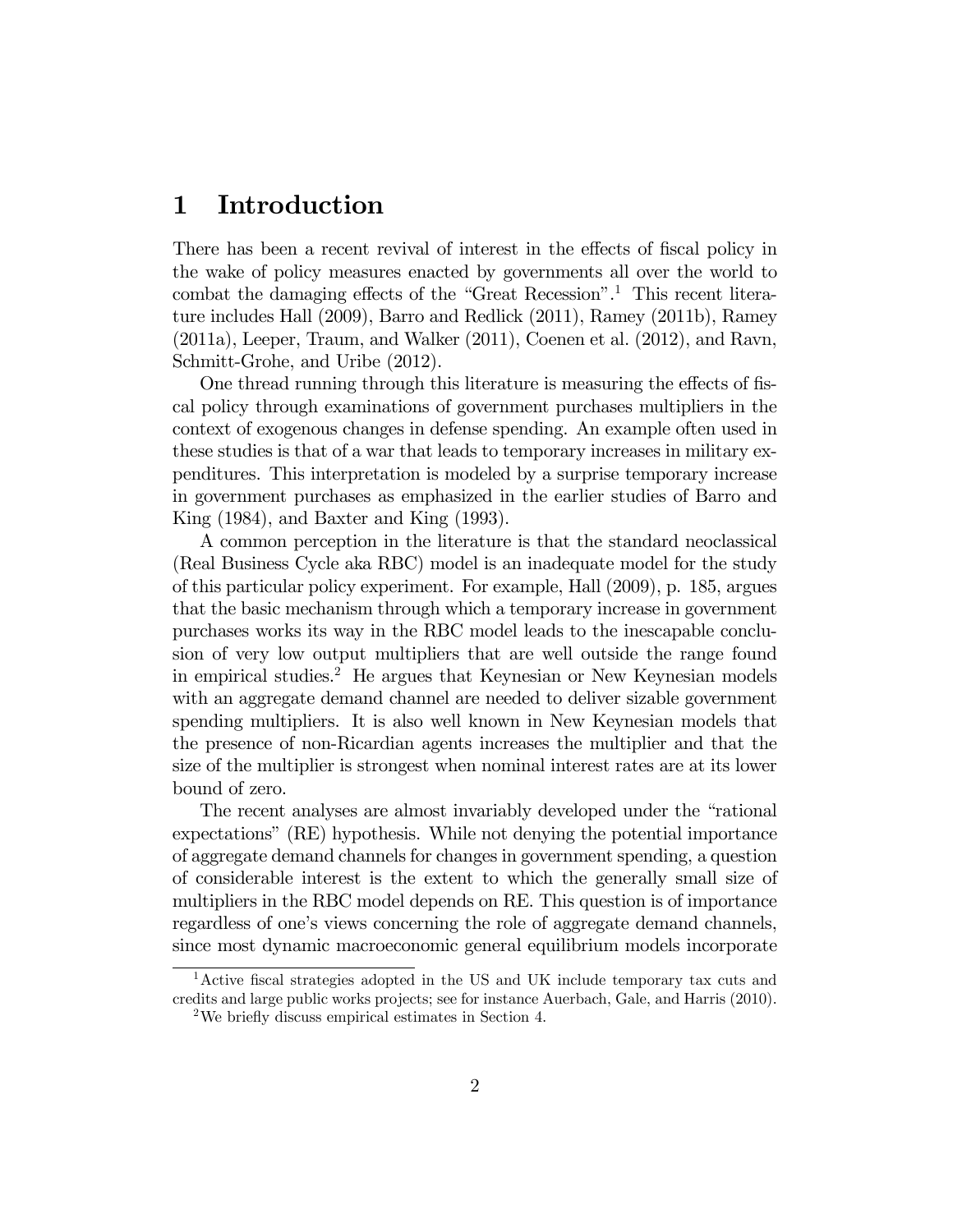the neoclassical mechanisms that are central to the RBC model.3 Our focus in this paper is purely on this positive issue of the size of the impact of government spending on aggregate output when agents are adaptive learners.

Thus, in the current paper we study the impact of government purchases in the standard RBC model with the sole modification that we replace RE with agents who have incomplete information about the effects of policy changes and are learning adaptively over time about these changes.<sup>4</sup> To make the comparison most cleanly we use the basic RBC model with lumpsum taxes and a standard calibration.

As we have argued in Evans, Honkapohja, and Mitra (2009) and in Mitra, Evans, and Honkapohja (2013), the assumption of RE is very strong and usually unrealistic when analyzing policy changes. Economic agents need to have complete knowledge of the underlying structure, both before and after the policy change. They must also rationally and fully incorporate this knowledge in their decision making, and do so under the assumption that other agents are equally knowledgeable and equally rational. Our approach, in contrast, uses an adaptive learning model in which agents have partial structural knowledge. At each date agents' consumption and labor supply choices depend on the time path of expected future wages, interest rates and taxes. In line with the standard literature of adaptive learning, we assume agents' forecasts of wages and interest rates are based on a statistical model, with coefficients updated over time using least-squares. However, to forecast the present value of future taxes, agents use the value implied by the announced path of future government spending under the assumption this is announced credibly by policymakers.

This approach seems very natural to us. The essence of the adaptive learning approach is that agents do not understand the general equilibrium considerations that govern the evolution of the central endogenous variables, so that aggregate capital, aggregate labor and factor prices are assumed to be forecasted statistically. On the other hand, agents can be expected to immediately incorporate into their decisions the direct implications of credible announcements of the path of future government spending and taxes on

<sup>3</sup>Leeper, Traum, and Walker (2011) report simulated multipliers for a series of nested models in which New Keynesian models are specified as generalizations of the RBC model.

<sup>&</sup>lt;sup>4</sup>For discussion of the adaptive learning approach and extensive references, see, for example, Evans and Honkapohja (2001), Sargent (2008) and Evans and Honkapohja (2013). Policy change under learning has also been studied in Evans, Honkapohja, and Marimon (2001), Marcet and Nicolini (2003) and Giannitsarou (2006).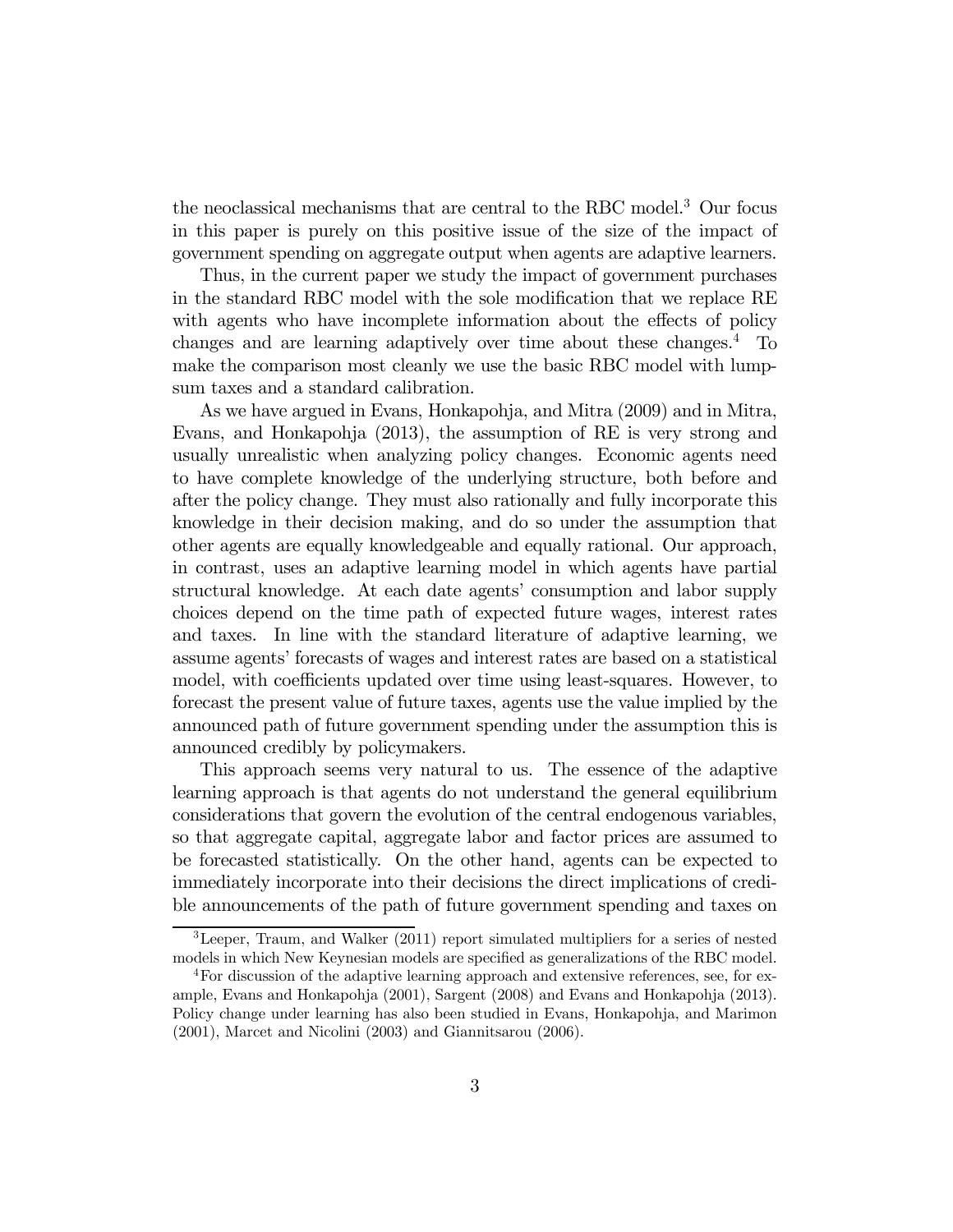their future net incomes. Under adaptive learning output dynamics within the RBC model can be quite different than under RE, as shown by Mitra, Evans, and Honkapohja (2013) for cases of permanent increases in government spending.<sup>5</sup> Remarkably, substantial differences arise despite the fact that Ricardian equivalence can hold under both RE and learning, see Evans, Honkapohja, and Mitra (2012).

In the current paper our principal focus is on increases in government purchases that are known to be temporary, and in particular on the sizes of the multipliers for such policies. We find that, for the standard RBC model, output multipliers for a temporary change in government purchases can be much higher under learning than under RE, and indeed are in line with the range provided by the empirical literature.

Using this approach, the impact of fiscal policy undertaken during times of economic stress (negative shocks as in the Great Recession) is analyzed next. We model a scenario designed to capture important features of fiscal policy changes by governments to combat the Great Recession. We find that output multipliers for changes in government purchases continue to be high under adaptive learning in contrast to the values found under RE. This indicates that fiscal policy can raise output and employment in deep recessions.<sup>6</sup>

As a final contribution we consider the episodes of so-called "expansionary fiscal consolidations" that have been widely studied since the contribution of Giavazzi and Pagano (1990). In the basic RBC model without distortions, a permanent reduction in government spending leads to steady state reductions in output, so our focus here is on private sector expansion. It is known that the RBC model under RE is unable to deliver dynamics of consumption, and especially investment, matching the empirical evidence during these fiscal episodes. However, the introduction of adaptive learning can lead to shortrun behavior of consumption and investment consistent with the evidence of these episodes. Thus, we are able to provide a simple theory that can explain private sector expansion during these episodes without the need for "special theories" for large versus small changes in fiscal policy. The need for simple theories to explain these episodes has been strongly argued in Alesina,

<sup>&</sup>lt;sup>5</sup>Both surprise and preannounced increases were considered in Mitra, Evans, and Honkapohja (2013) using the methodology introduced in Evans, Honkapohja, and Mitra (2009) for learning dynamics.

 $6$ We note that, as shown in Chari, Kehoe, and McGrattan  $(2007)$ , productivity shocks in the RBC model are observationally equivalent to changes in the efficiency wedge resulting from changes in relative financing distortions.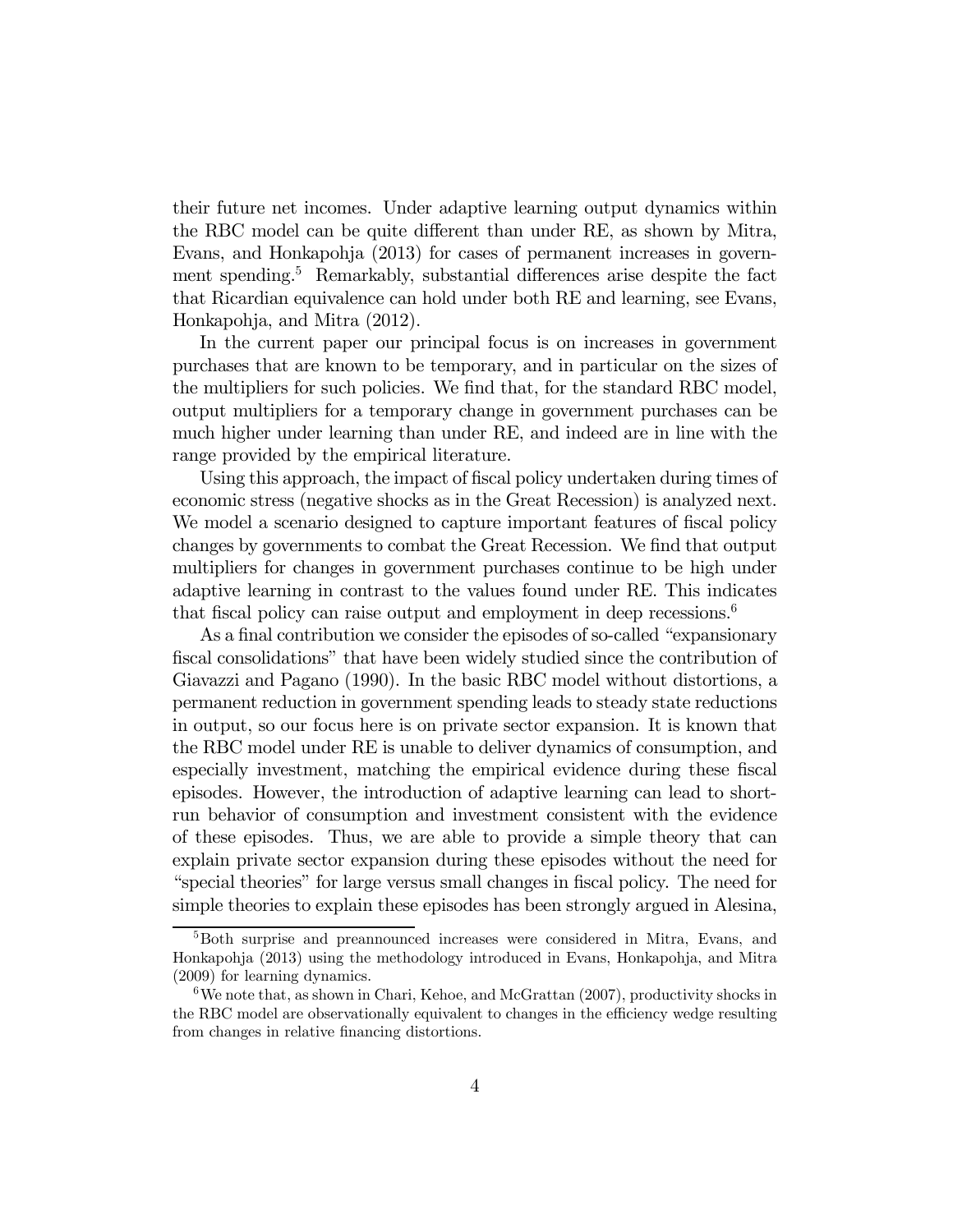Ardagna, Perotti, and Schiantarelli (2002).

Section 2 below gives a quick overview of the basic RBC model in the presence of learning by agents and Section 3 elaborates on the learning mechanism used by agents. Section 4 analyzes the implications for multipliers of changes in government purchases. Section 5 explores robustness of these results to alternative econometric specifications of the perceived law of motion. Section 6 analyzes the effects of fiscal stimulus of the type conducted in the US during the Great Recession. Section 7 describes how the introduction of learning in the RBC model can give a better match to some features of the data observed during the "fiscal consolidations." The final section concludes.

#### 2 The Model

There is a representative household who has preferences over non-negative streams of a single consumption good  $c_t$  and leisure  $1 - n_t$  given by

$$
\hat{E}_t \{ \sum_{s=t}^{\infty} \beta^{s-t} U(c_s, 1 - n_s) \}, \text{ where } U(c_s, 1 - n_s) = \ln c_s + \zeta \ln(1 - n_s) \quad (1)
$$

Here  $\hat{E}_t$  denotes potentially subjective expectations at time t for the future, which agents hold in the absence of rational expectations. The analysis of the model under RE is standard. When RE is assumed we indicate this by writing  $E_t$  for  $E_t$ . Our presentation of the model is general in the sense that it applies under learning as well as under RE. The form of the utility function in (1) has been used frequently, e.g. Long and Plosser  $(1983)$ .

The household flow budget constraint is

$$
a_{t+1} = w_t n_t + r_t a_t - c_t - \tau_{h,t}, \text{ where } (2)
$$

$$
r_t = 1 - \delta + r_{k,t}.\tag{3}
$$

Here  $a_t$  is per capita household wealth at the beginning of time t, which equals holdings of capital  $k_t$  owned by the household less their debt (to other households),  $b_{pt}$ , i.e.  $a_t \equiv k_t - b_{pt}$ .  $r_t$  is the gross interest rate for loans made to other households,  $w_t$  is the wage rate,  $c_t$  is consumption,  $n_t$  is labor supply and  $\tau_{h,t}$  is per capita lump sum taxes. Equation (3) arises due to the

<sup>7</sup>King, Plosser, and Rebelo (1988), emphasize that log utility for consumption is needed for steady state labor supply along a balanced growth path.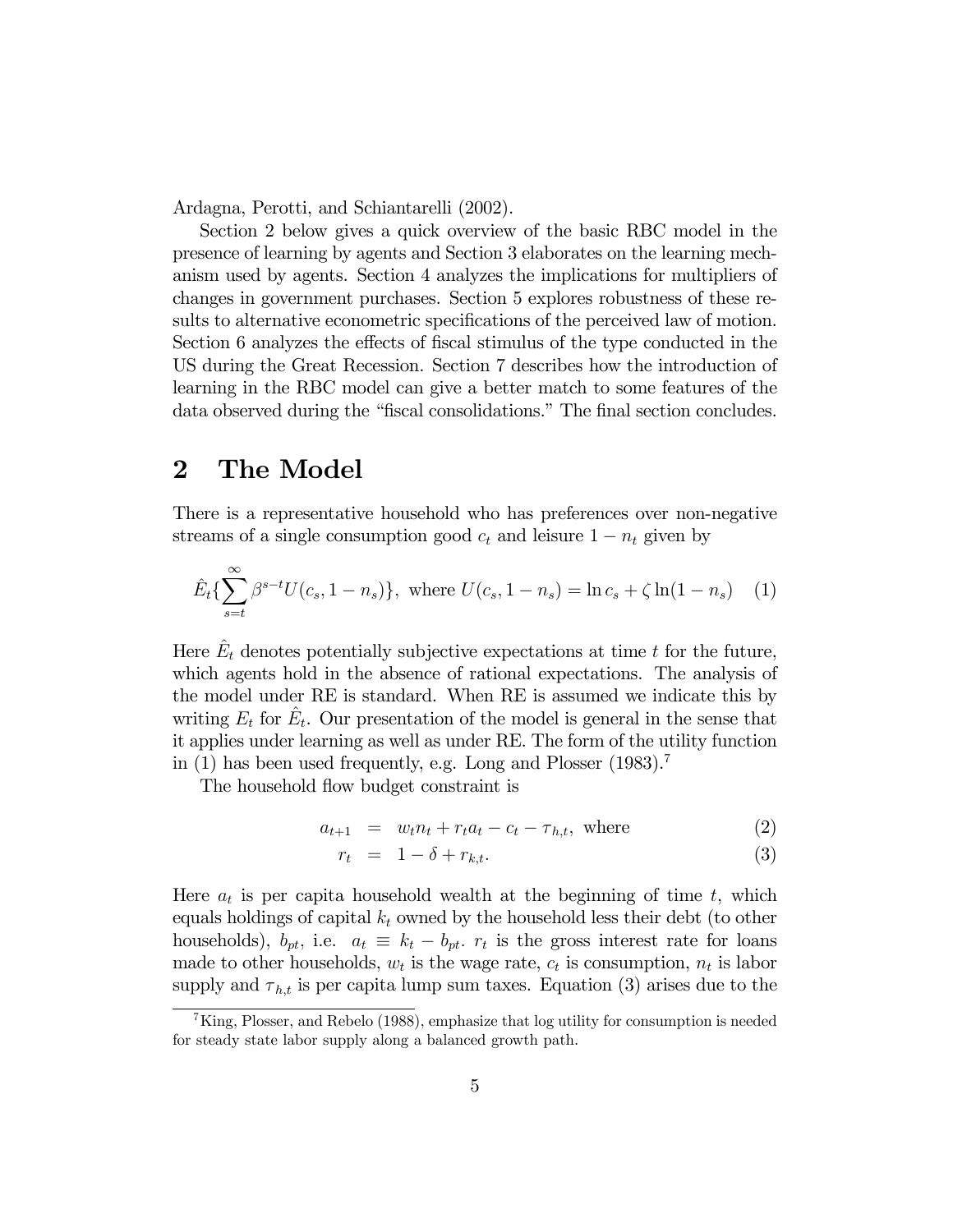absence of arbitrage from loans and capital being perfect substitutes as stores of value;  $r_{k,t}$  is the rental rate on capital goods, and  $\delta$  is the depreciation rate.

Households maximize utility (1) subject to the budget constraint (2) which yields the Euler equation for consumption

$$
c_t^{-1} = \beta \hat{E}_t r_{t+1} c_{t+1}^{-1}.
$$
\n(4)

From the flow budget constraint (2) we can get the intertemporal budget constraint (in realized terms) assuming the relevant transversality condition holds:

$$
0 = r_t a_t + \sum_{j=1}^{\infty} (D_{t,t+j}(t))^{-1} \chi_{t+j} + \chi_t,
$$
  
\nwhere  $D_{t,t+j} = \prod_{i=1}^{j} r_{t+i}, j \ge 1$  and  $\chi_t \equiv w_t n_t - c_t - \tau_{h,t}.$  (5)

Note that (5) involves future choices of labor supply by the household which can be eliminated to derive the linearized consumption function. For this we make use of the static household first order condition

$$
\zeta(1 - n_t)^{-1} = w_t c_t^{-1}.\tag{6}
$$

This relationship can be used to substitute out  $n_{t+i}$  in (5) and we can then obtain an expected value intertemporal budget constraint

$$
0 = r_t a_t + \chi_t + \sum_{j=1}^{\infty} \hat{E}_t (D_{t,t+j})^{-1} \{ w_{t+j} - (1+\zeta)c_{t+j} - \tau_{h,t+j} \}.
$$

To obtain its optimal choice of consumption  $c_t$ , the household is assumed to use a consumption function based on a linearization around steady state values. In particular, we assume agents linearize the expected value intertemporal budget constraint and the Euler equation around the initial steady state values  $\bar{c}, \bar{a}, \bar{w}, \bar{\tau}_h$  and  $\bar{r} = \beta^{-1}$ . This linearization point is natural since agents can be assumed to have estimated precisely the steady state values before the policy change that takes place.

As shown in Mitra, Evans, and Honkapohja (2013), substituting the linearized Euler equation (4) into the intertemporal budget constraint, one obtains the consumption function

$$
(c_t - \bar{c})\frac{(1+\zeta)}{(1-\beta)} = \bar{a}(r_t - \bar{r}) + \beta^{-1}(a_t - \bar{a}) - (\tau_{h,t} - \bar{\tau}_h) + (w_t - \bar{w}) - (\bar{w} - \bar{\tau}_h)Sr_t^e - S\tau_{h,t}^e + Sw_t^e, \qquad (7)
$$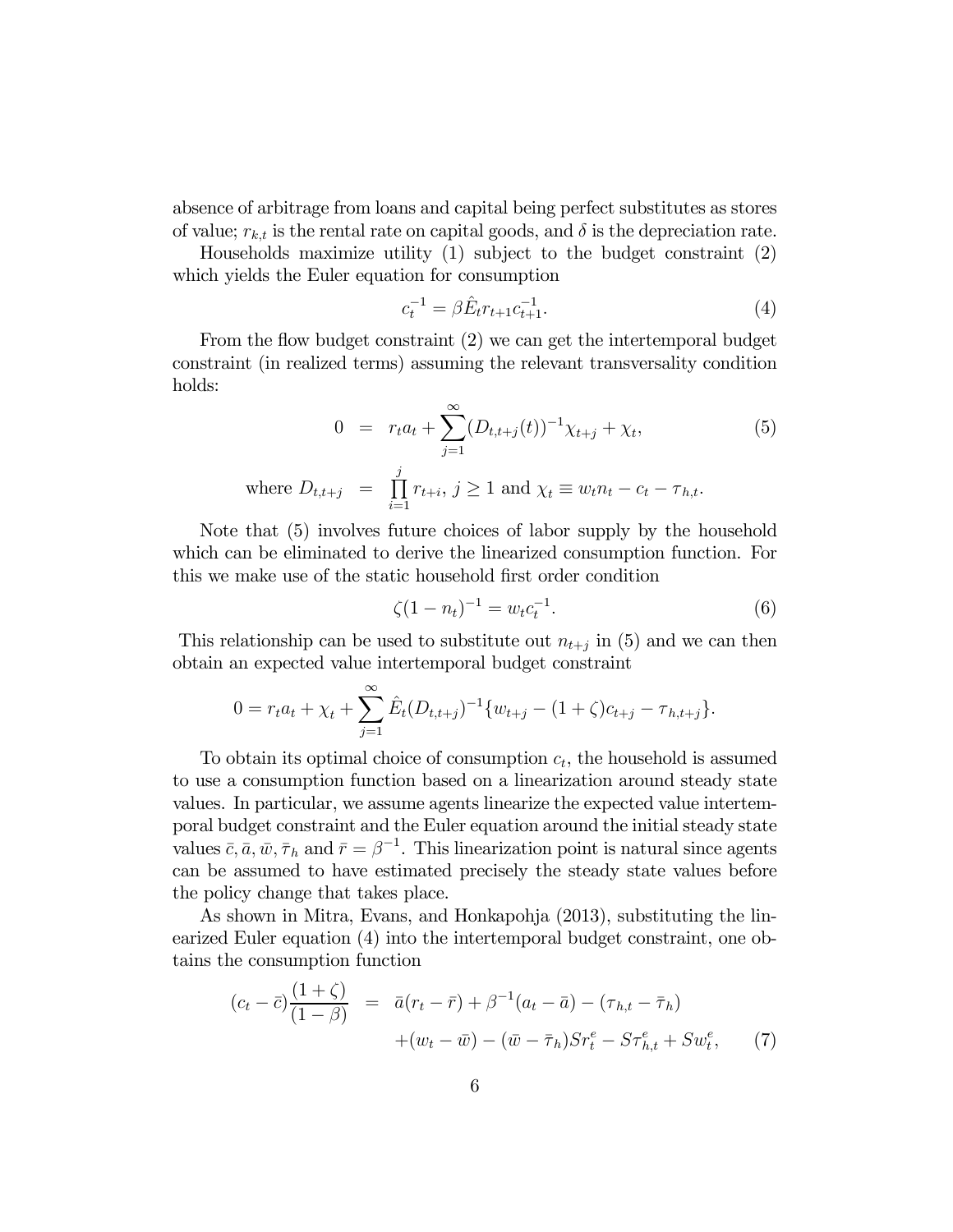where

$$
Sr_t^e \equiv \sum_{j=1}^{\infty} \beta^{j+1} \sum_{i=1}^j (r_{t+i}^e - \bar{r}), \tag{8}
$$

$$
S\tau_{h,t}^e \equiv \sum_{j=1}^{\infty} \beta^j (\tau_{h,t+j}^e - \bar{\tau}_h), \tag{9}
$$

$$
Sw_t^e \equiv \sum_{j=1}^{\infty} \beta^j (w_{t+j}^e - \bar{w}), \qquad (10)
$$

denote "present value" type expressions.

Equation (7) specifies a behavioral rule for the household's choice of current consumption based on pre-determined values of initial assets, real interest rates, wage rates, current values of lump-sum taxes and (subjective) expectations of future values of wages, interest rates, and lump-sum taxes. Expectations are assumed to be formed at the beginning of period  $t$  and, for simplicity, we assume these to be identical across agents (though agents themselves do not know this to be the case). Equation (7) can then be viewed as the behavioral rule for per capita consumption in the economy with  $c_t$ ,  $n_t$ and  $w_t$  simultaneously determined given expectations.

To implement its behavioral rule, the household requires forecasts for  $r_{t+i}^e$ ,  $w_{t+j}^e$ , and  $\tau_{h,t+j}^e$ . For taxes  $\tau_{h,t+j}^e$  (and  $\bar{\tau}_h$ ) we assume that agents use "structural" knowledge based on announced government spending rules. For convenience, we assume balanced budgets, so that  $\tau_{h,t+j} = g_{t+j}$ . For  $r_{t+i}^e$  and  $w_{t+j}^e$  we assume that households estimate future values using a VAR-type model in  $k_t, w_t, r_{k,t}$  and  $v_t$ , with coefficients updated over time by recursive least squares (RLS). The detailed procedure is described below in Section 3.

Alternative assumptions could be made. For example, agents might forecast future taxes adaptively in the same way that they forecast wages and interest rates. We will be focusing below on announced temporary increases in government spending. If agents were to forecast future taxes purely adaptively, they would be ignoring the information given by the announced government policy. For the reasons given in the Introduction we think it is implausible that agents ignore this information. In addition, since this information is treated as central to the rational expectations analysis of announced policy changes this would cut out a major channel by which the path of future government spending is usually assumed to affect current economic activity. Nevertheless, for completeness, we briefly consider this variation in Section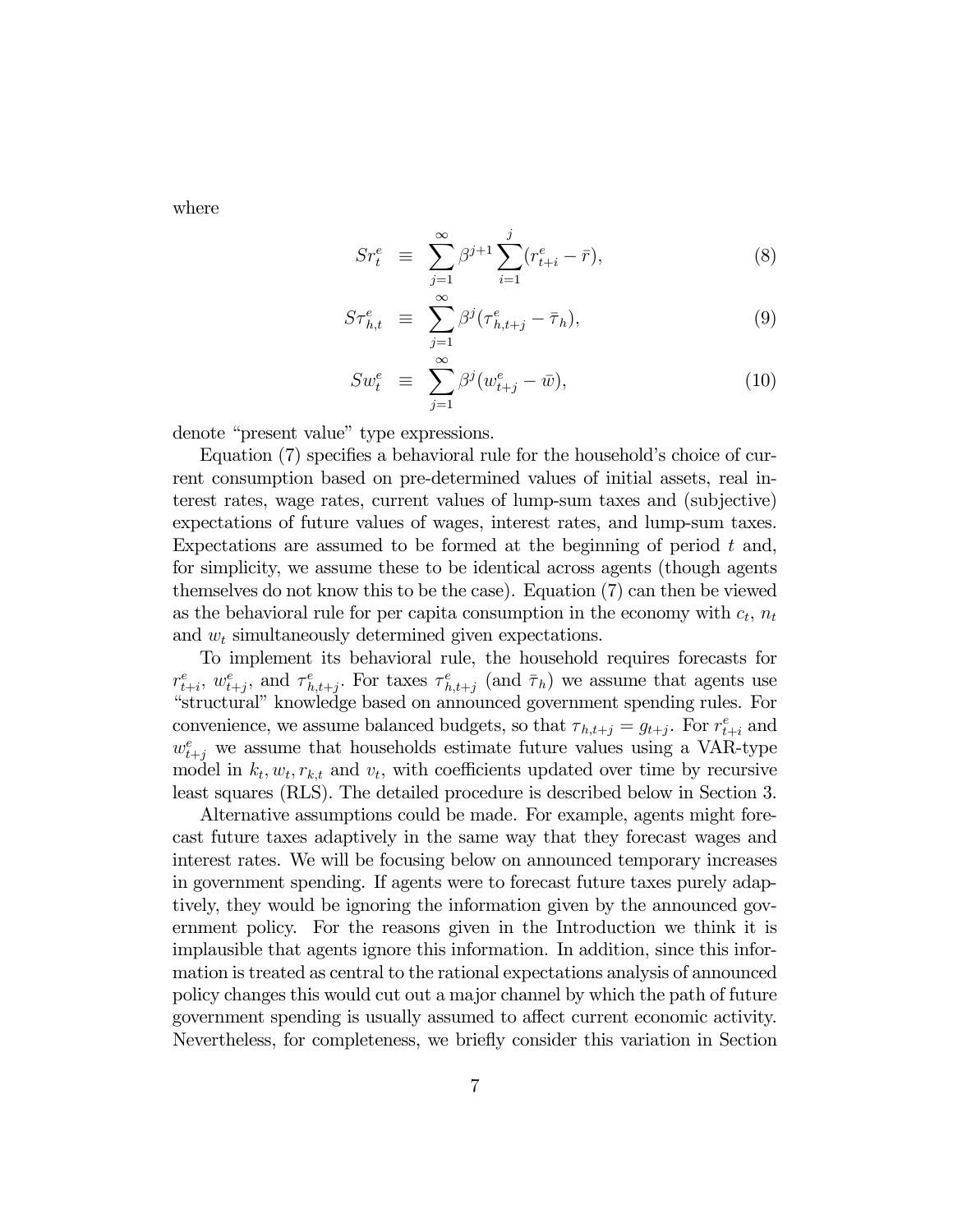5. Other possible assumptions would be to assume that agents are unsure about the date at which the government spending increase will end, or even allow for the possibility that the increase in government spending may never end. For reasons of space we do not pursue these latter extensions in the current paper.

To complete the model, we describe the evolution of the other state variables, namely  $w_t, r_{k,t}, r_t, y_t$  and  $k_{t+1}$ . Households own capital and labor services which they rent to firms. The firm uses these inputs to produce output  $y_t$  using the Cobb-Douglas production technology

$$
y_t = v_t k_t^{\alpha} n_t^{1-\alpha},\tag{11}
$$

where  $v_t$  is the technology shock that follows an AR(1) process

$$
\hat{v}_t = \rho \hat{v}_{t-1} + \tilde{u}_t \tag{12}
$$

with  $\hat{v}_t = (v_t - \bar{v})$ . Here  $\bar{v}$  is the mean of the process and  $\tilde{u}_t$  is an iid zero-mean process following a normal distribution with constant variance  $\sigma_u^2$ .

Profit maximization by firms implies the standard first-order conditions involving wages and rental rates

$$
w_t = (1 - \alpha)v_t(\frac{k_t}{n_t})^{\alpha} \text{ and } r_{k,t} = \alpha v_t(\frac{n_t}{k_t})^{1 - \alpha}.
$$
 (13)

In equilibrium, aggregate private debt  $b_{pt}$  is zero given our assumption of balanced government budgets. Thus  $a_t = k_t$  and market clearing determines  $k_{t+1}$  from

$$
k_{t+1} = v_t k_t^{\alpha} n_t^{1-\alpha} + (1-\delta) k_t - c_t - g_t,
$$
\n(14)

where  $g_t$  is per capita government spending.

For simulations of the model we follow standard procedures and approximate the path using a linearization around the steady state values. To analyze the impact of policy in the model, we compare the dynamics under learning to those under RE. At this stage we remark that, as is well known, under RE and in the absence of a policy change the endogenous variables,  $k_{t+1}, c_t, n_t, w_t, r_{k,t}, r_t$  can be written as an (approximate) linear function of  $k_t$ and  $v_t$ , e.g. Campbell (1994). The RE solution can be written in the form of a stationary VAR(1), in the state  $\hat{x}'_t \equiv$  $(\hat{k}_t, \hat{v}_t),$ 

$$
\begin{pmatrix}\n\hat{k}_{t+1} \\
\hat{v}_{t+1}\n\end{pmatrix} = B \begin{pmatrix}\n\hat{k}_t \\
\hat{v}_t\n\end{pmatrix} + \begin{pmatrix}\n0 \\
1\n\end{pmatrix} \tilde{u}_{t+1}, \text{ where } B = \begin{pmatrix}\n\lambda_2 & f_{kv} \\
0 & \rho\n\end{pmatrix}, \quad (15)
$$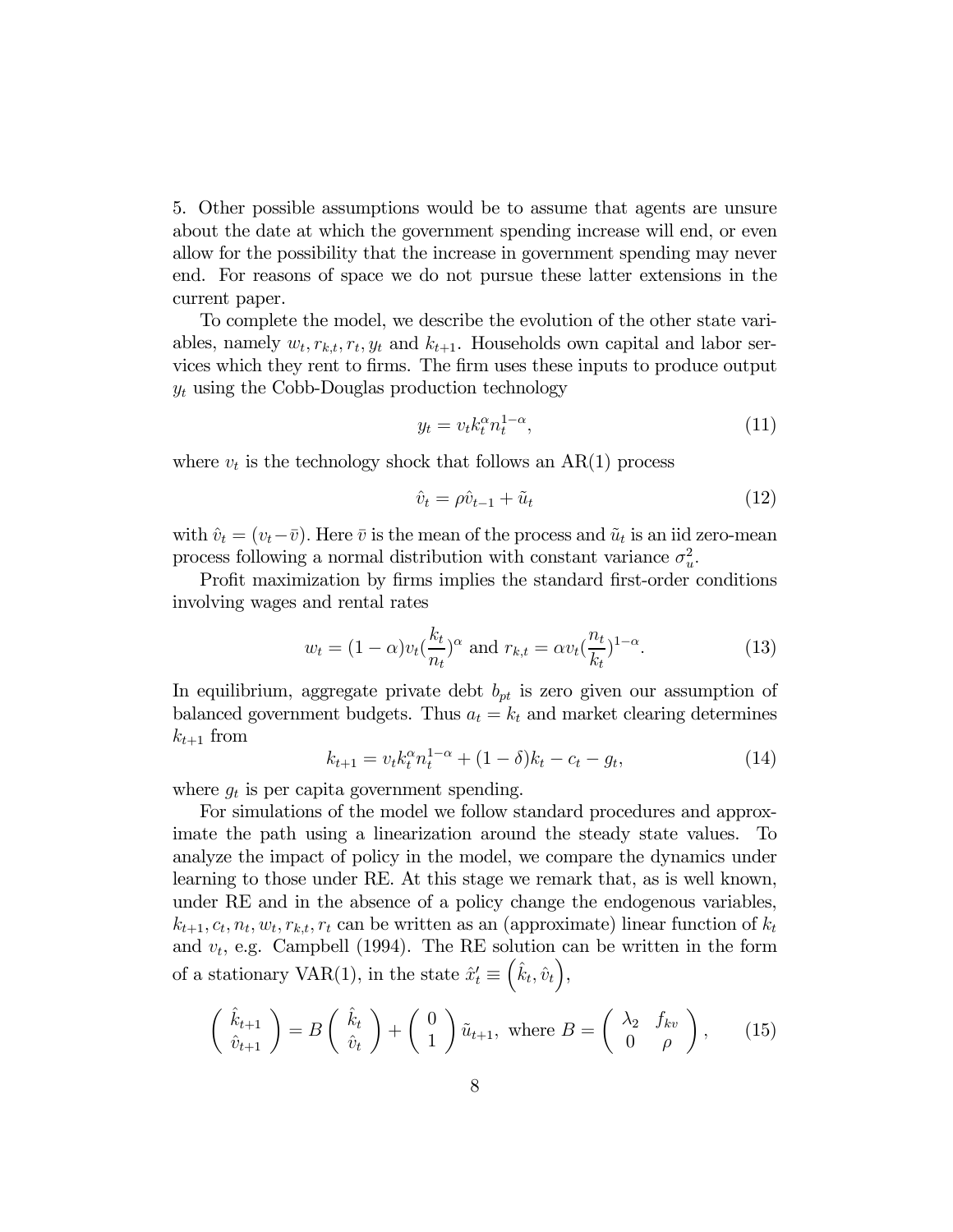with the other variables given by linear combinations of the state; the hatted values are deviations from the RE deterministic steady state i.e.  $\hat{k}_t = k_t - \bar{k}$ etc. Note also that under RE forecasts of future  $\hat{w}_{t+j}$  and  $\hat{r}_{k,t+j}$  are given by linear combinations of the forecasted future state  $\hat{x}_{t+j}^e = B^j \hat{x}_t$ .

The focus of this paper is on policy changes. The method for obtaining the impact of policy changes under RE is standard, e.g. see Ljungqvist and Sargent (2012), Ch. 11 or Mitra, Evans, and Honkapohja (2013) for the details. We now turn to obtaining the dynamics under learning when there is a policy change.

### 3 Learning dynamics

In the standard adaptive learning approach, private agents formulate an econometric model to forecast future taxes as well as interest rates and wage rates, since these are required in order for agents to solve for their optimal level of consumption. We continue to follow this approach with respect to interest rates and wage rates, but for forecasting taxes agents are assumed to understand the future course of taxes implied by the announced policy. Agents in effect are given structural knowledge of the fiscal implications of the announced change in government purchases.<sup>8</sup>

As argued in the Introduction, we think this is a natural way to proceed, since changes in agents' own future taxes have a quantifiable direct effect, while future wages and interest rates are determined through dynamic general equilibrium effects. According to the adaptive learning perspective it is unrealistic to assume that agents understand the economic structure sufficiently well to improve on reduced form econometric forecasts of aggregate variables like wages and interest rates. Thus we assume that when a policy change is announced, agents calculate  $S_{\tau_{h,t}}^e$  using the announced changes. To keep things simple, we assume that the government operates and is known to operate under a balanced-budget rule. The assumption of balanced budget with lump-sum taxes is often the maintained assumption in the cited works in the Introduction for analyzing the effects of changes in government purchases on output. Additionally, with lump-sum taxes, exogenous spending and appropriate additional assumptions, Ricardian Equivalence holds under

<sup>8</sup>A related approach is followed in Preston (2006) and Eusepi and Preston (2010) in connection with monetary policy: in some cases agents are assumed to incorporate the announced interest-rate rule in their forecasts.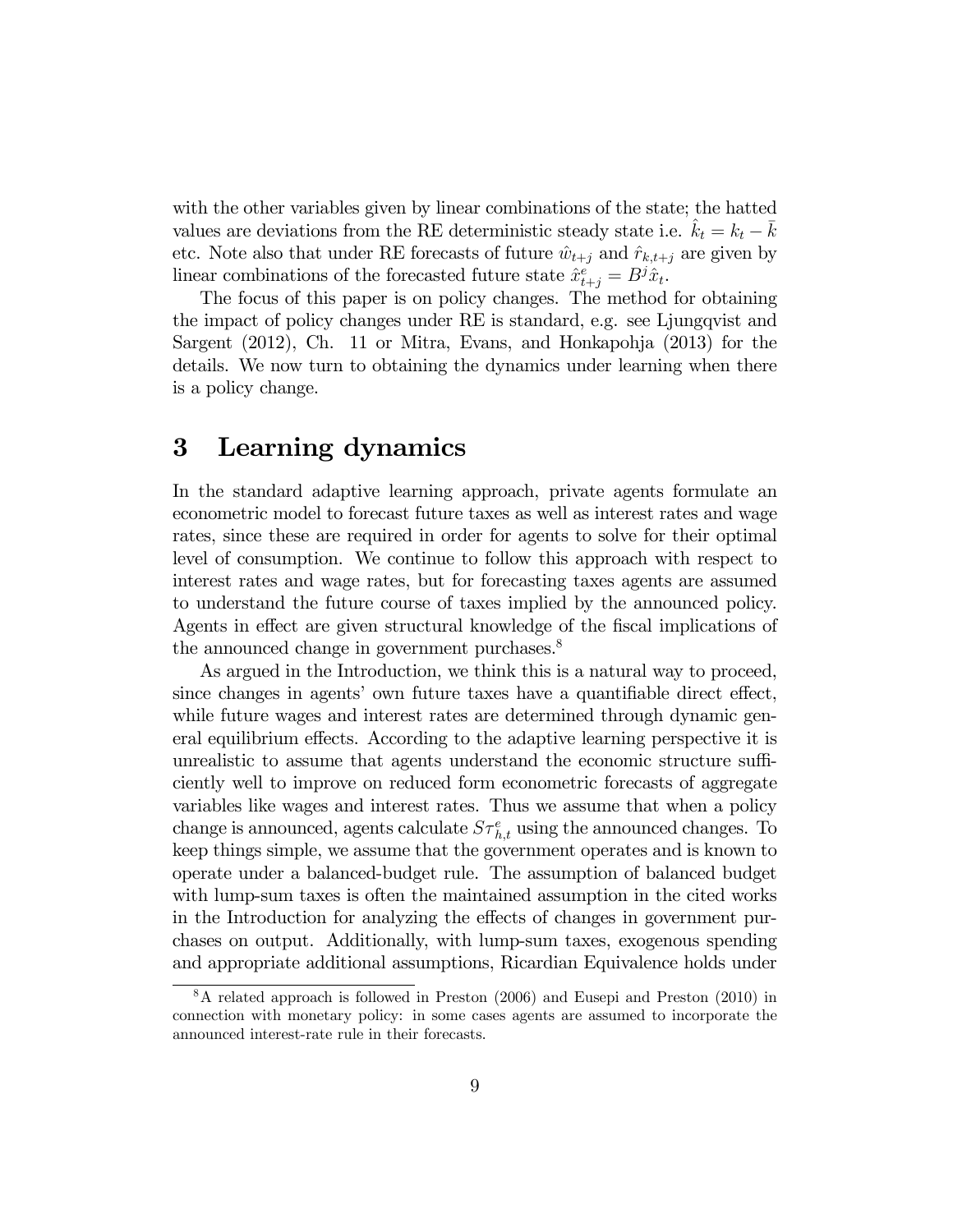both RE and learning, so that our results hold more generally; see e.g. Evans, Honkapohja, and Mitra (2012).

The main policy change we examine in Section 4 is that of a temporary increase in (per capita) government purchases, g from  $\bar{g}$  to  $\bar{g}'$  for  $T_g - 1$ periods, announced to take place immediately at  $t = 1$ , i.e.

$$
g_t = \tau_t = \begin{cases} \bar{g}', \ t = 1, ..., T_g - 1 \\ \bar{g}, \ t \ge T_g, \end{cases}
$$
 (16)

so that government purchases and taxes are changed in period  $t = 1$  and this change is reversed at a later period  $T<sub>g</sub>$  (this is often termed a *surprise* change in g in the literature). In our example in Section 4 we set  $T<sub>q</sub> = 9$  quarters so that we are considering a two-year increase in  $q$ .

Given their structural knowledge of the government budget constraint and the announced path of government purchases, the agents can thus compute the present value of the increase in their future taxes as

$$
S\tau_{h,t}^e = \sum_{j=1}^{\infty} \beta^j (g_{t+j} - \bar{g}) = \begin{cases} \frac{\beta}{1-\beta} (\bar{g}' - \bar{g})(1 - \beta^{T_g - t - 1}), \ 1 \le t \le T_g - 2\\ 0, \text{ for } t \ge T_g - 1. \end{cases}
$$

Under learning, agents also need to form forecasts of future wages and interest rates since these are needed for their individual consumption choice in (7). Moreover, they need to form forecasts of these variables without full knowledge of the underlying model parameters. Wage and interest rate forecasts under learning depend on the perceived laws of motion (PLMs) of agents, with parameters updated over time in response to the data. We consider PLMs where, as in the stationary RE solution, future capital, wages, and rental rates depend on the current capital stock and technological shock,  $k_t$ and  $v_t$ .<sup>9</sup> That is, we consider PLMs of the form

$$
k_{t+1} = b_k + a_{kk}k_t + a_{kv}\hat{v}_t + noise,
$$
\n(17)

$$
w_t = b_w + a_{wk}k_t + a_{wv}\hat{v}_t + noise,
$$
\n(18)

$$
r_{k,t} = b_r + a_{rk}k_t + a_{rv}\hat{v}_t + noise,
$$
\n(19)

$$
\hat{v}_t = \rho \hat{v}_{t-1} + \tilde{u}_t, \tag{20}
$$

where the PLM parameters  $b_k$ ,  $a_{kk}$ ,  $a_{kv}$  etc. will be estimated on the basis of actual data. The final line is the stochastic process for evolution of the (demeaned) technological shock, which for simplicity is assumed known to the

 $9$ The assumption that current productivity is observed is standard under rational expectations and also typically assumed in the adaptive learning literature.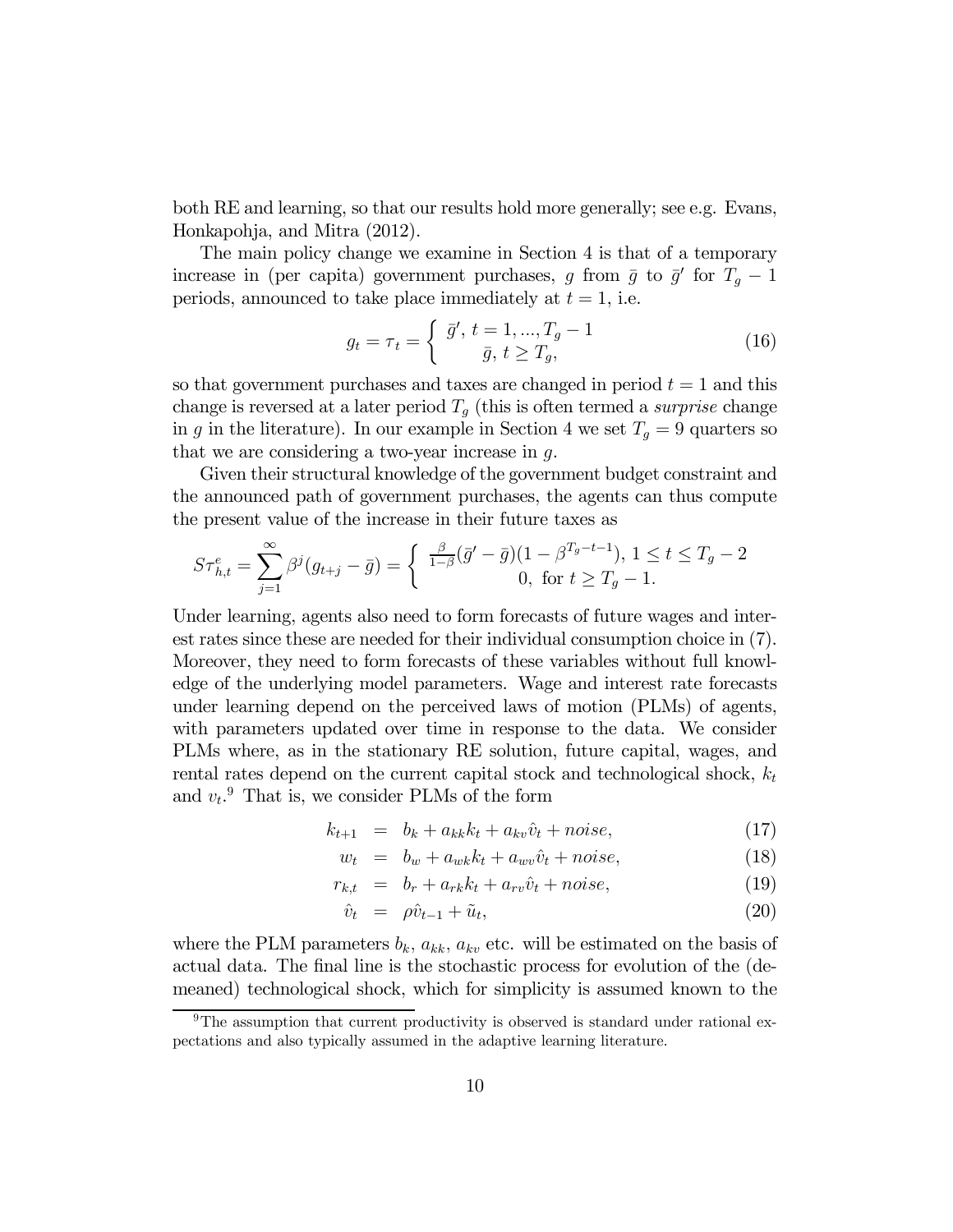agents. In real-time learning, the parameters in  $(17)$ ,  $(18)$ ,  $(19)$  are estimated, and therefore time-dependent, and are updated using RLS; see for e.g. Evans and Honkapohja (2001) p. 233. We also assume agents allow for structural change, which includes policy changes as well as other potential structural breaks, by discounting older data as discussed below.

In postulating that agents forecast using the PLM  $(17)$  -  $(20)$ , we are implicitly assuming that they do not have useful information from previous policy changes. We think this is generally plausible, since policy changes are relatively infrequent and since the qualitative and quantitative details of previous policy changes are unlikely to be the same. In particular, previous fiscal policy changes (if any), of the type considered in this paper, are likely to have varied in terms of the magnitude and duration of the change in government spending, and the state of the economy in which it was announced and implemented. Since older information of this type would probably have limited value, we assume that agents respond to policy change by updating the parameters of the PLM  $(17)$  -  $(19)$  as new data become available.<sup>10</sup>

Before discussing how the PLM coefficients are updated over time using least-squares learning, we describe how  $(17)$  -  $(19)$  are used by agents to make forecasts. Given coefficient estimates and the observed state  $(k_t, \hat{v}_t)$ , equations (17) and (20) can be iterated forward to obtain forecasts  $k_{t+j}^e$  and  $\hat{v}_{t+j}$ for  $j = 1, 2, \ldots$ . Wage and rental rate forecasts  $w_{t+j}^e, r_{k,t+j}^e$  are then obtained using the relationships  $(18) - (19)$  while interest-rate forecasts are given by  $r_{t+j}^e = 1 - \delta + r_{k,t+j}^e$ . Given these forecasts,  $Sw_t^e$  and  $Sr_t^e$  are computed from (10) and (8), which in turn are used in (7) in determining consumption in the temporary equilibrium. See the Appendix of Mitra, Evans, and Honkapohja (2013) for further details.

Parameter updating by agents using RLS learning is as follows. We define the time  $t$  parameter estimates as

$$
\phi_{k,t} = \begin{pmatrix} b_{k,t} \\ a_{kk,t} \\ a_{kv,t} \end{pmatrix}, \phi_{w,t} = \begin{pmatrix} b_{w,t} \\ a_{wk,t} \\ a_{wv,t} \end{pmatrix}, \phi_{rk,t} = \begin{pmatrix} b_{r,t} \\ a_{rk,t} \\ a_{rv,t} \end{pmatrix}, z_t = \begin{pmatrix} 1 \\ k_t \\ \hat{v}_t \end{pmatrix}.
$$

The RLS formulas corresponding to estimates of equation (17), (18), and

<sup>10</sup>See Evans, Honkapohja, and Mitra (2009) for an example of learning from repeated policy changes.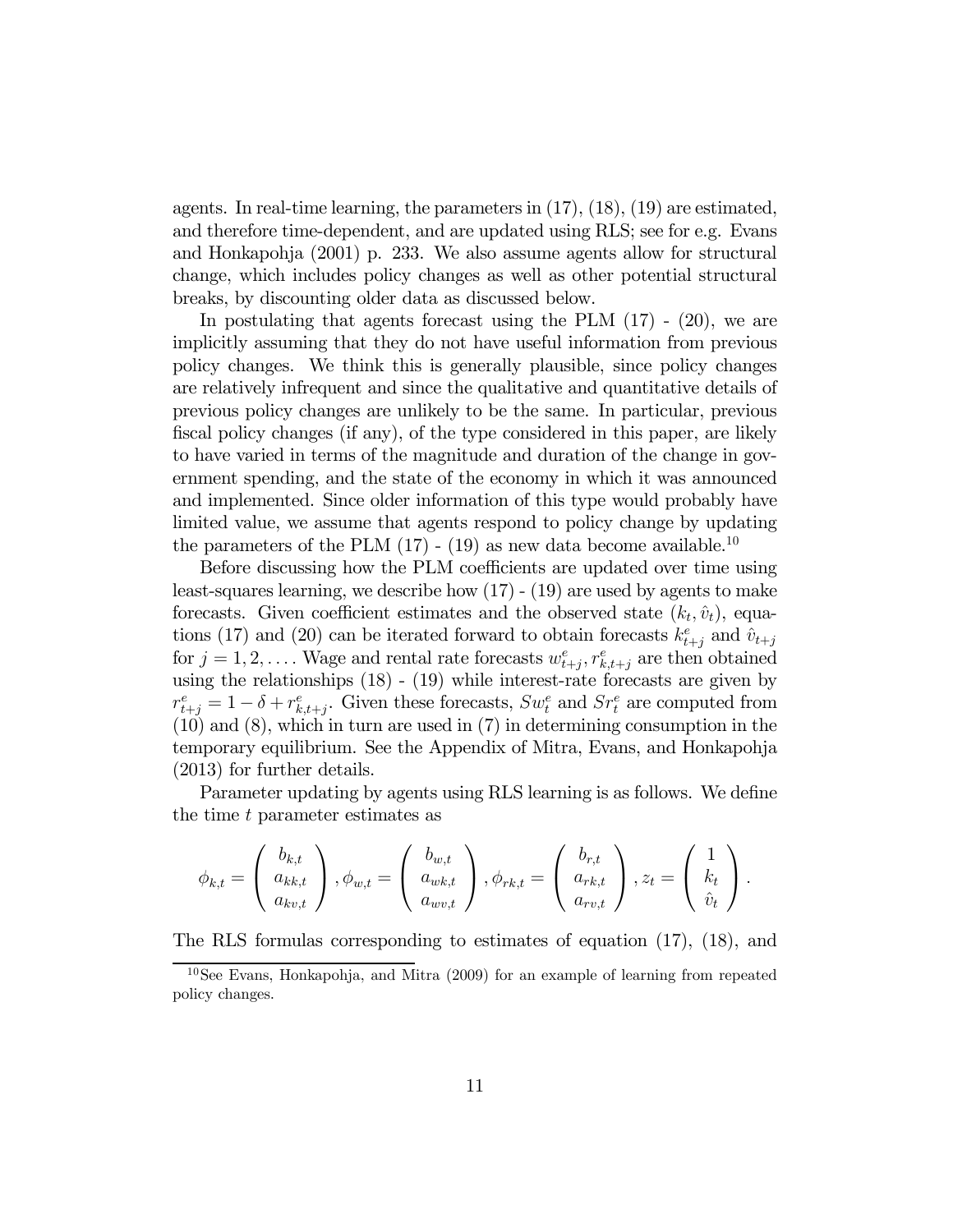(19) are

$$
\begin{array}{rcl}\n\phi_{k,t} & = & \phi_{k,t-1} + \gamma R_t^{-1} z_{t-1} (k_t - \phi'_{k,t-1} z_{t-1}), \\
\phi_{w,t} & = & \phi_{w,t-1} + \gamma R_t^{-1} z_{t-1} (w_{t-1} - \phi'_{w,t-1} z_{t-1}), \\
\phi_{rk,t} & = & \phi_{rk,t-1} + \gamma R_t^{-1} z_{t-1} (r_{k,t-1} - \phi'_{rk,t-1} z_{t-1}). \\
R_t & = & R_{t-1} + \gamma (z_{t-1} z'_{t-1} - R_{t-1}).\n\end{array}
$$

Note that  $\phi_{k,t}, \phi_{w,t}$  and  $\phi_{rk,t}$ , which are used in (17) - (19) to make time t forecasts, are computed using data available at the end of time  $t-1$ . The initial values of all parameter estimates  $\phi$  and  $R$  are set to the initial steady state values under RE.

Here it is assumed that agents update parameter estimates using "discounted least squares," i.e. they discount past data geometrically at rate  $1 - \gamma$ , where  $0 < \gamma < 1$  is typically a small positive number. In the learning literature the parameter  $\gamma$  is known as the "gain," and discounted least squares is also called "constant-gain" least squares. For simplicity the gain is assumed to be the same in all the regressions.

Constant-gain least squares is widely used in the adaptive learning literature because at it weights recent data more heavily than older data. For a sample see, for example, Sargent (1999), Orphanides and Williams (2007), Carceles-Poveda and Giannitsarou (2008), and Eusepi and Preston (2011). In the current context constant gain is particularly appealing since agents will be aware that policy changes will induce changes in forecast-rule parameter values taking a possibly complex and time-varying form. The use of a constant-gain rule allows parameter estimates to track changes in parameter values more quickly than does "decreasing-gain" least squares.

### 4 Multipliers for Government Purchases

In the present section, we examine the effects of a temporary change in . Our general aim is to compare the dynamics obtained under RE and adaptive learning, focusing on the multiplier for output to see the effects of such a policy. We assume that the economy is initially in the steady state corresponding to  $q = \bar{q}$ , and the temporary increase in q is assumed to be fully credible and announced at the start of period 1, taking the particular form given in equation (16). An example that is often used is a war that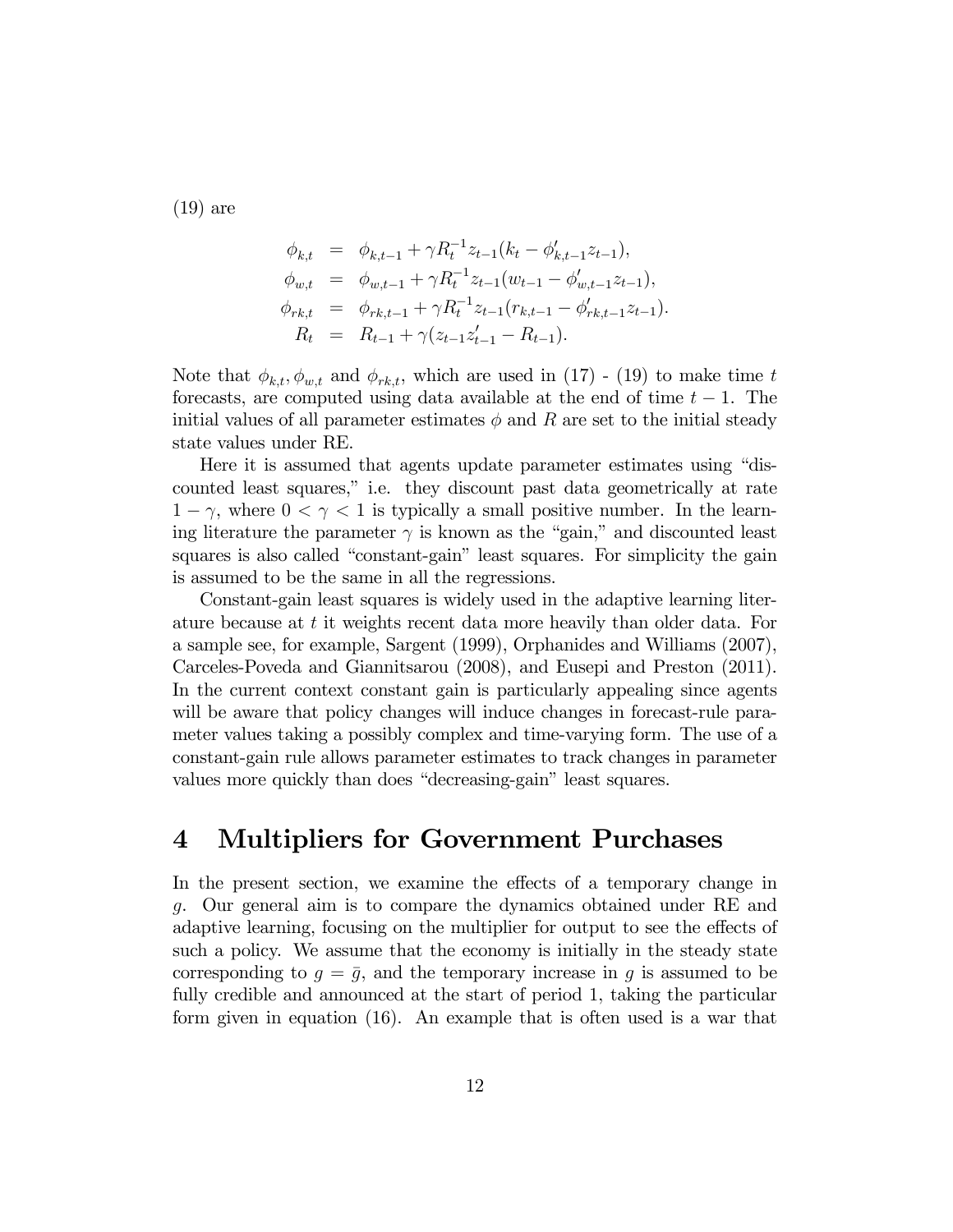leads to a temporary increase in military expenditures, e.g. see Hall (2009), Barro and Redlick (2011), Ramey (2011b) and Ramey (2011a).

Figure 1 compares the dynamics under RE and learning for key variables. The variables plotted are capital  $(k_t)$ , gross investment  $(i_t = k_{t+1} - (1-\delta)k_t)$ , consumption  $(c_t)$ , labor  $(n_t)$ , output  $(y_t)$  and wages  $(w_t)$ . All variables are measured in percentage deviations from the (unchanged) steady state. In period  $t = 0$  all variables are in the steady state. We assume the following parametric form for the figures:  $\zeta = 4$ ,  $\delta = 0.025$ ,  $\alpha = 1/3$ ,  $\beta = 0.985$ ,  $\rho =$ 0.95,  $\bar{v} = 1.359$ ,  $\bar{q} = 0.20$ , and  $\gamma = 0.04$  in the learning rule. These parameter values conform to the ones used in the RBC literature, see e.g. King and Rebelo (1999) or Heijdra (2009). To aid interpretation  $\bar{v} = 1.359$  is chosen to normalize output to (approximately) one, specifically  $\bar{y} = 1.00057$ . The government spending/output ratio is  $21\%$ , that of investment/output ratio is 20% and that of consumption/output ratio is 59%.  $\tilde{u}_t$  is assumed to be distributed normally with zero mean and standard deviation  $\sigma_u = 0.007$ , which is in line with the value used in this literature.<sup>11</sup>

Our choice of the gain parameter  $\gamma = 0.04$  is in line with most of the literature, e.g. Branch and Evans (2006), Orphanides and Williams (2007), and Milani (2007). Eusepi and Preston (2011) use a much smaller value for the gain, but they do not consider changes in policy, for which a larger value of  $\gamma$  is more appropriate.<sup>12</sup>

For the policy exercises, there is an increase in government purchases from  $\bar{q} = 0.20$  to  $\bar{q}' = 0.21$  (a 5% increase) that takes place at  $t = 1$ , and lasts until  $T<sub>g</sub> = 9$ , i.e. for eight quarters (e.g. a two-year war) in equation (16). We plot the mean time paths for each endogenous variable over 100,000 replications in Figure 1.

Under RE the dynamics are well understood, see Baxter and King (1993) and Mitra, Evans, and Honkapohja (2013) for details.  $k_t$  falls as long as the policy change is in effect and then increases towards the (unchanged) steady state.  $c_t$  falls on impact and then increases monotonically towards the steady state. An important feature of a temporary increase in  $g$  is that consumption

<sup>&</sup>lt;sup>11</sup>We use standard RE values for calibration since we are considereing an economy initially in the RE equilibrium before the policy change.

 $12$ As argued in Part I of Benveniste, Metivier, and Priouret (1990), the size of the gain should reflect the trade-off between tracking and filtering. A policy change is in effect a stuctural change that requires a higher weight on tracking, and hence a relatively large gain. We discuss later in this section the sensitivity of our results to different choices of the gain parameter.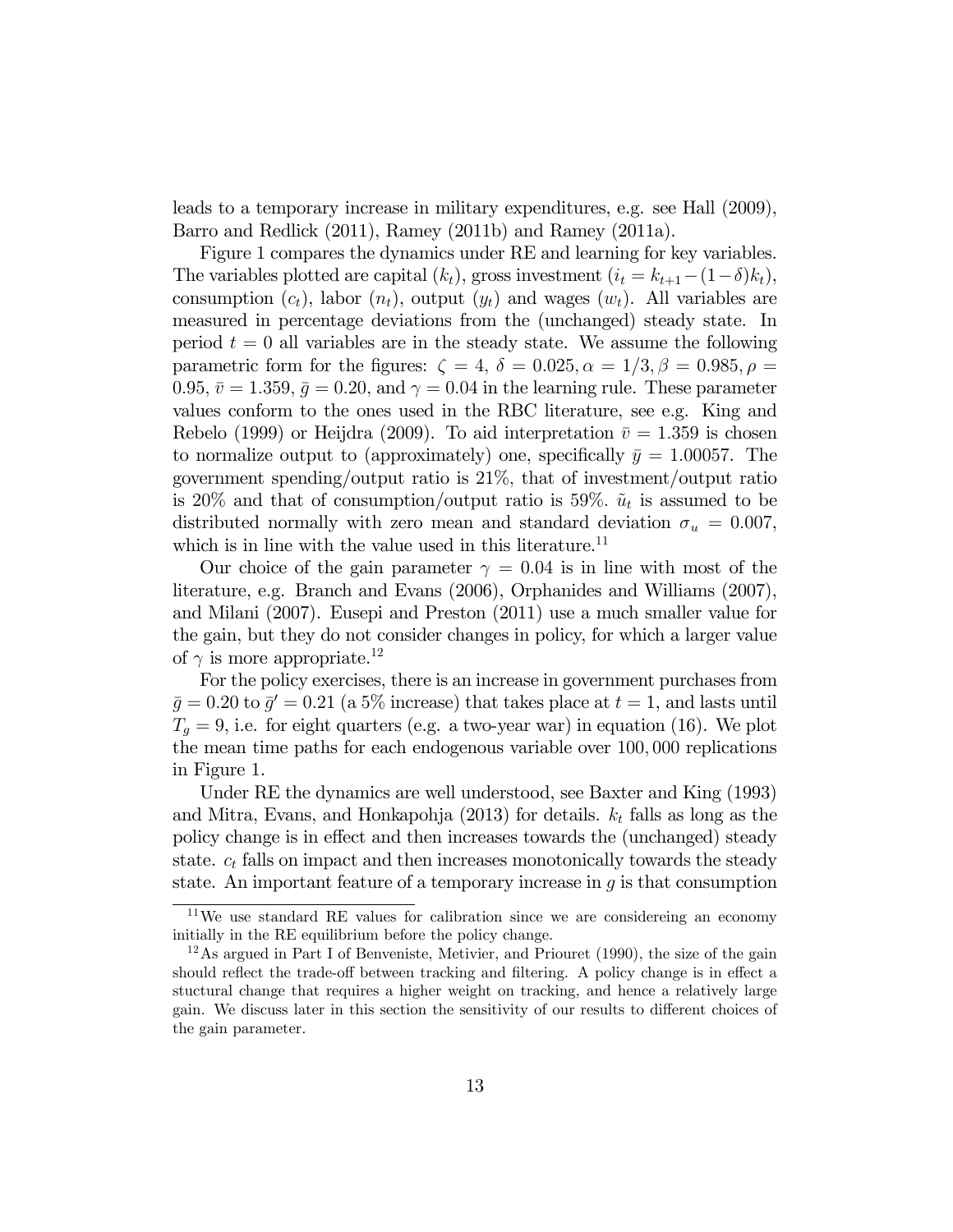smoothing by agents is achieved by a *reduction* in investment  $i_t$ . The small wealth effect due to a temporary, as opposed to a permanent change in  $q$ , leads to small impact effects on  $c_t$ ,  $n_t$ , and  $y_t$ . The  $k_t/n_t$  ratio falls on impact which raises  $r_t$  and lowers  $w_t$  on impact.  $w_t$  continues to be low during the period of high  $g$ , and this reduces  $n_t$  over time. People maintain a rising path of  $c_t$  by reducing  $i_t$  as long as the period of increased g lasts, which also results in a falling path of  $y_t$  over time. Once the period of high  $g$  is over, a rising path of  $c_t$  can be maintained without the need to reduce capital and there is an investment boom at this point and  $k_t$  starts increasing towards the steady state. The  $k_t/n_t$  ratio starts rising, which lowers  $r_t$  (raises  $w_t$ ), leading to further declines in  $n_t$  as it converges towards the steady state.

Consider now the impacts of the policy under learning. The most marked difference under learning compared to RE is the sharper fall in investment  $i_t$  on impact. Under RE, agents foresee the path of low wages (high interest rates) in the future which reduces initial consumption more on impact compared to learning. With expectations of future wages and interest rates pre-determined, and only a small rise in  $S\tau_{h,t}^e$  (due to the temporary change), the reduction in consumption at  $t = 1$  is much smaller under learning than under RE. (The impact effects on other variables are also muted under learning for the same reason). Consequently, there is a sharp fall in  $i_t$  with  $k_t$  run down rapidly. The sizable negative impact effect of  $c_t$  under RE, followed by a steady return to steady state is sometimes viewed as implausible. In contrast under learning the response over the first five years is hump-shaped, followed by some overshooting and eventual convergence. This hump-shaped response is also seen in  $y_t$  and  $n_t$ .

Under learning, although agents correctly foresee the period of higher taxes, they fail to appreciate the precise form of the wage and price dynamics that result from the policy change. The reduction in  $k_t$  over  $t = 1, \ldots, T_q - 1$ , leads to lower wages and expected wages,  $Sw_t^e$ , and higher interest rates and expected interest rates,  $Sr_t^e$ , resulting in a period of excessive pessimism during the period of high  $g$ . The resulting reduction in  $c_t$  and increase in  $n_t$  during this period reverses the fall in  $i_t$  and stabilizes  $k_t$  in excess of RE levels. When the period of high g ends at  $T<sub>g</sub> = 9$ , the planned reduction in g leads to a sharp spike in  $i_t$  and build-up of  $k_t$ . This leads to a period of higher wages and expected wages, and lower actual and expected interest rates, and thus to an extended period of correction to the earlier period of overpessimism, before eventual convergence back to the steady state.

One way to view these results is that agents fail to foresee the full impacts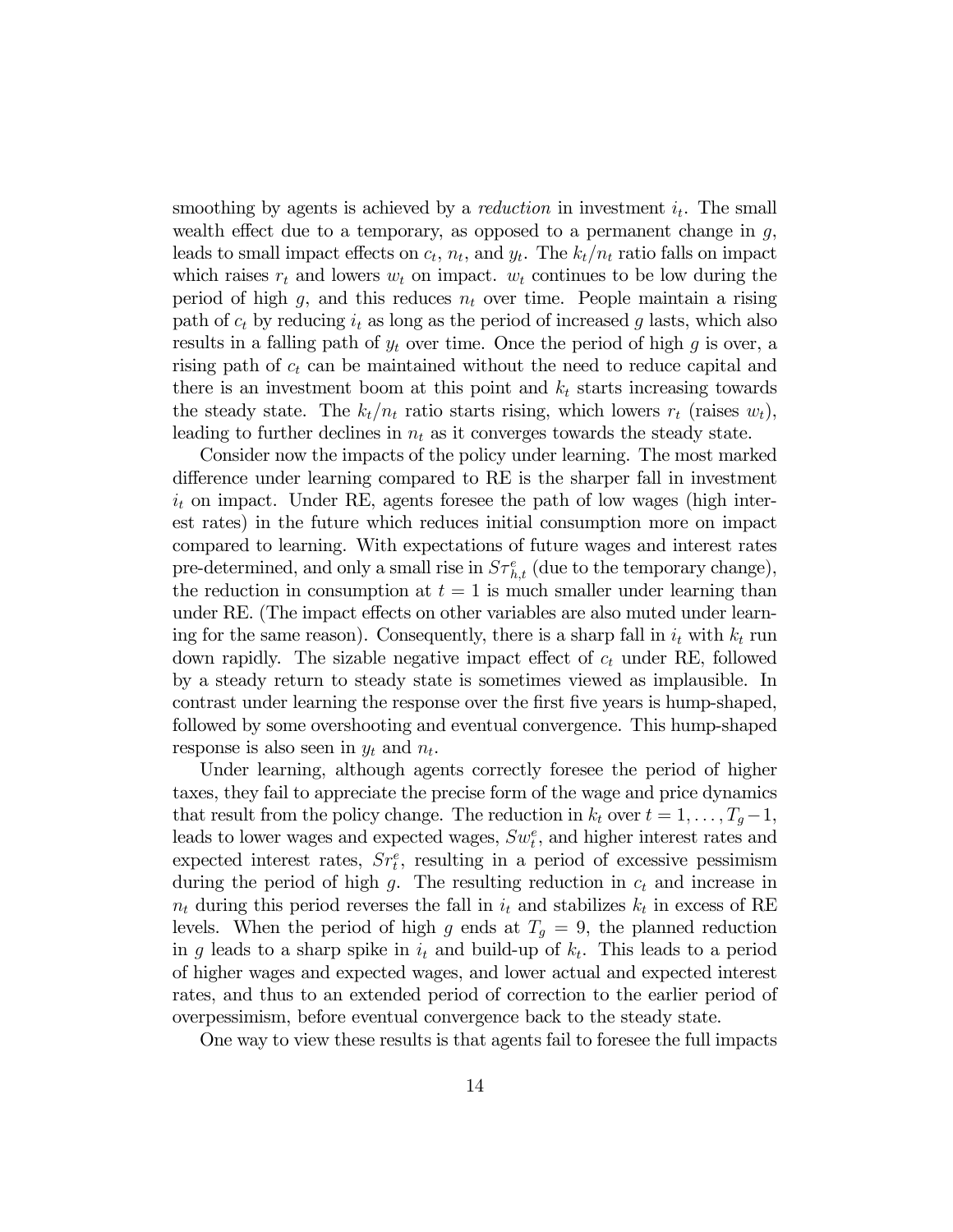of the crowding out or crowding in of capital from government purchases. In the present case, agents tend to extrapolate the low wages during the period of increased purchases, which result from the run-down of capital. While agents understand that their future taxes will fall when the war ends, they fail to recognize the improvement in wages that will occur after the crowding in of capital after the war. This is the source of the excessive pessimism during the war, with a resulting correction after the war ends.

We turn now to a comparison of the government purchase multipliers under RE and learning. As argued by several authors, e.g. Hall (2009), the multipliers obtained in RBC models under RE are too small to be consistent with the data. Hall notes that US evidence from WWII and the Korean wars suggest multipliers for GDP in the 0.7 to 1.0 range. Ramey (2011a) concludes that for deficit-financed increases in purchases a range of 0.8 to 1.5 is likely; similarly Ramey (2011b) finds the "implied government spending multipliers range from  $0.6$  to  $1.2.^{13}$ 

The general view is that output multipliers in RBC models are very small, and unlikely to be consistent with these values. As emphasized e.g. by Leeper, Traum, and Walker (2011), Keynesian elements need to be included in the model to obtain an aggregate demand channel and realistic multipliers. An issue that has not received attention is the potential role for adaptive learning to provide an additional channel for the multiplier within the standard RBC model. We now take up this issue.

Figure 2 shows the results for the output, investment and consumption multipliers for the policy experiment displayed in Figure 1. In each case we show both the multiplier viewed as a distributed lag response and the cumulative multiplier over time. For each graph within Figure 2, the RE and learning responses are shown. The cumulative multipliers are computed as a discounted sum using the discount factor  $\beta$ . Specifically, for the output multipliers we compute

$$
ym_t = \frac{y_t - \bar{y}}{\bar{g}' - \bar{g}} \text{ and } ycm_t = \frac{\sum_{i=1}^t \beta^{i-1} (y_i - \bar{y})}{(\bar{g}' - \bar{g}) \sum_{i=1}^{T_g - 1} \beta^{i-1}}, \text{ for } t = 1, 2, 3, \dots,
$$

 $13$  Ilzetzki, Mendoza, and Vegh (2013) look at cross-country estimates of the fiscal multipliers and find there are substantial differences in government consumption multipliers depending, for example, on the level of development, exchange rate regime and openness to trade. For high income countries, they find that the cumulative multiplier rises to a long-run value of 066 and for closed economies, the long-run cumulative multiplier is 11. For public investment, the long-run cumulative multipliers are well above one.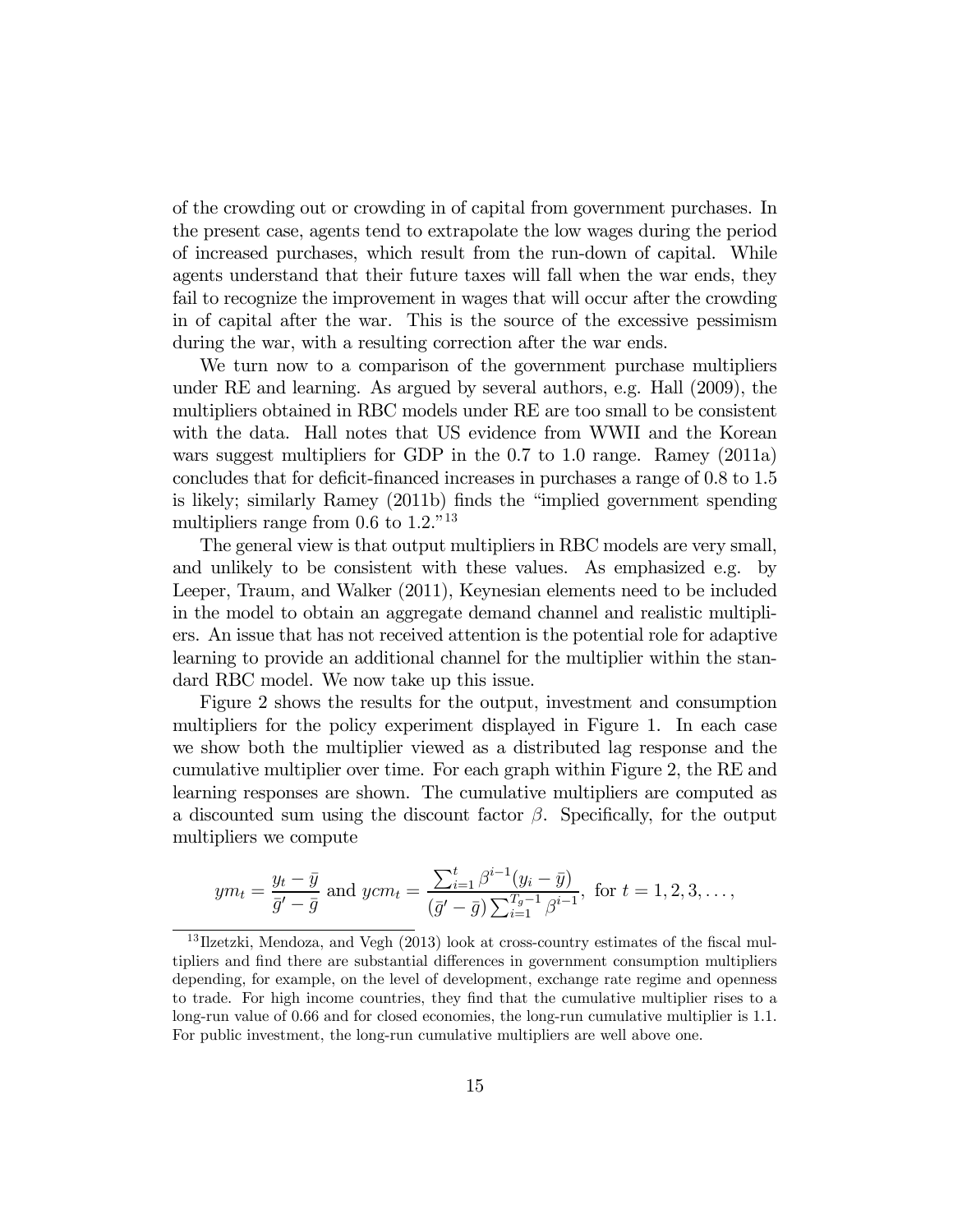with analogous formulae for the investment and consumption multipliers. We use discounting to ensure that, e.g., small persistent values of  $y_i - \bar{y}$  do not receive undue weight. Note that for  $t \geq T_g - 1$  the (discounted) cumulative output multiplier equals one plus the cumulative consumption multiplier plus the cumulative investment multiplier.

The output multipliers are particularly striking. Although the impact multiplier is larger under RE than under learning, by quarter 5 the learning multiplier is larger than the RE multiplier and by quarter 8 the RE multiplier is near zero, where it remains, while the learning multiplier has increased substantially, reaching a peak of over 07 in quarter 10. The difference in multiplier effects is captured well by the (discounted) cumulative multiplier, which over five years is more than  $0.8$  under learning but less than  $0.25$ under RE. In fact, in the final period of the figure (year 15), the cumulative output multiplier is 094 under learning and only 022 under RE. Strikingly, the output multipliers obtained under learning are in line with the empirical evidence cited above.

What accounts for the much larger output multiplier under learning compared to RE? This can be seen from the consumption and investment multipliers. Under both RE and learning, the higher  $q$  crowds out consumption, but there is a hump-shaped response under learning, which declines until quarter 10. In fact the consumption multiplier eventually (from  $t = 16$ ) turns positive, and the long-run cumulative consumption multiplier is substantially less negative under learning than RE. In the final period of the figure, the cumulative consumption multiplier is −029 under learning and −047 under RE. That is, overall there is significantly less crowding out of consumption under learning than under RE.14

The biggest difference is, however, in the behavior of the investment multipliers. As discussed earlier, the negative impact effect on investment is larger under learning than under RE, but this quickly reverses and by quarter 6 the impact on investment is positive under learning and substantially negative under RE. The cumulative investment multipliers after five years are over 025 under learning and about −04 under RE. Thus, under RE the overall small cumulative output multiplier reflects crowding out of investment as well as consumption, while the longer-run cumulative output multipliers

<sup>&</sup>lt;sup>14</sup>At the same time we acknowledge that the consumption decline during the first ten or so quarters in Figure 1 is inconsistent with most of the empirical literature. Thus adaptive learning does not fully reconcile the RBC model with this feature of the data.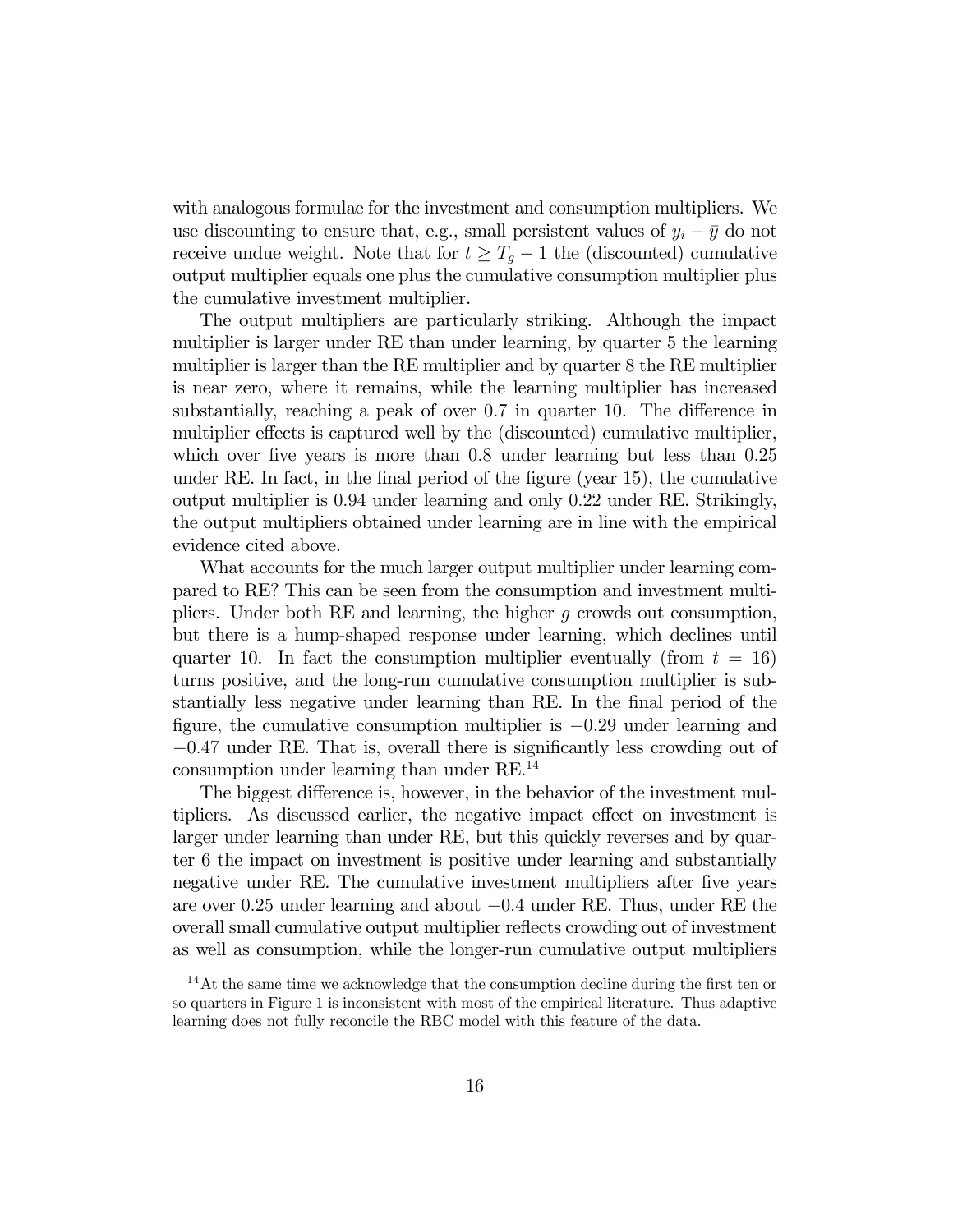under learning of over 0.94 reflect much less crowding out of consumption and substantial crowding in of investment.

We briefly discuss the robustness of our results to different choices of the gain parameter. Use of a higher constant gain parameter seems to result in higher output multipliers e.g. in year 15, this multiplier is 0.97 with a gain of 0.1 while it is  $0.85$  and  $0.70$  with gains of  $0.02$  and  $0.01$  respectively. On the other hand, if agents use a constant gain during the policy change and then switch to a decreasing gain, the cumulative output multiplier can even exceed one. For example, use of the baseline gain of  $1/25$  for  $t \leq T_q - 1$  and  $(25 + t - T_q + 1)^{-1}$  for  $t \geq T_q$  results in a cumulative output multiplier of 1.05 in year 15 while the corresponding multiplier rises to 1.10 if these gains are replaced by  $1/10$  and  $(10 + t - T<sub>q</sub> + 1)<sup>-1</sup>$  respectively.

We remark that adaptive learning can shed some light on the controversial issue of the qualitative response of consumption to a rise in government purchases. As noted by Ramey (2011b), some empirical studies find negative responses of private consumption, in the short to medium term, while others find positive responses. Under RE, it is well known that the consumption multiplier is quite negative in the RBC model as in Figure 2. Hall (2009), p. 198, puts it forcefully: "The model is fundamentally inconsistent with increasing and constant consumption when government purchases rise." Our study indicates that under learning the distributed lag response of consumption in the RBC model can eventually become positive (from quarter 16 onwards in Figure 2). Under learning we have both a negative consumption response in the short to medium term and a positive response thereafter.

Many authors have demonstrated that the purely neoclassical (RBC) model has no potential to produce realistic output multipliers, because of the significant crowding out of consumption and investment, and that in order to get acceptable output multipliers consistent with the empirical evidence, one has to turn to models that blend neoclassical and Keynesian elements. Even if one accepts that New Keynesian features are part of a realistic mechanism by which government purchases affect output, it is useful to understand how large the multiplier can potentially be in RBC models as some of the microfoundations are common in neoclassical and New Keynesian models. Our principal finding is that the introduction of adaptive learning to the RBC model can by itself rectify the apparent inability of this model to fit the evidence on output multipliers. RBC models with learning are capable of delivering higher multipliers and indeed are even within the range found in empirical studies.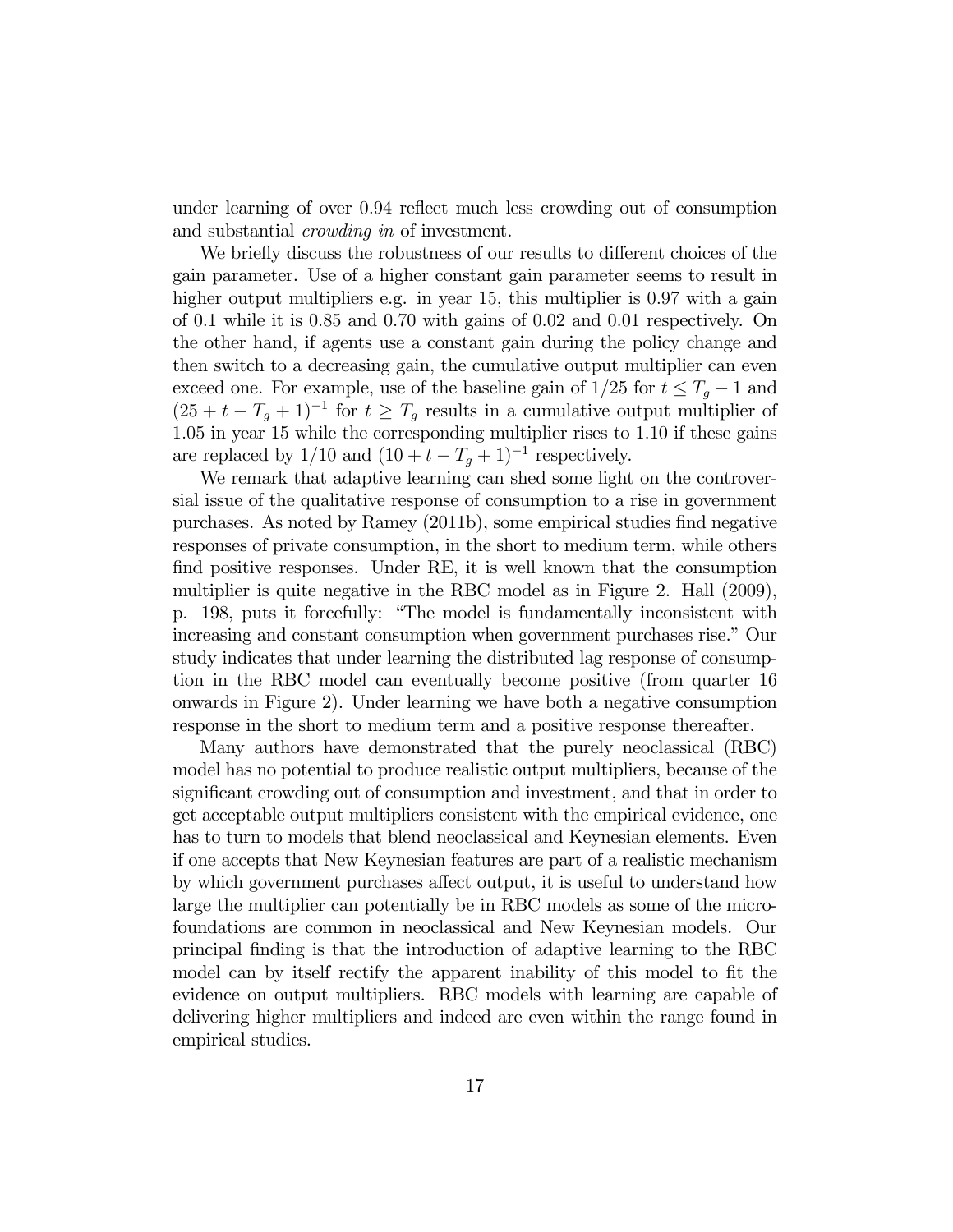#### 5 Variations

In this section we consider three variations of our technique which give alternative estimates of multipliers under learning. This allows us to asses the robustness of our earlier results.

#### 5.1 Adaptive learning of taxes

In the results from the previous section, it was assumed that agents understood the tax path that would be followed during and after the stimulus. Although we feel this is plausible in the context of a credible fiscal policy it may be of interest to see how the results will change if expectations about future taxes are formed using adaptive learning. Because taxes do not depend upon the capital stock or productivity levels we assume a simple learning rule in which the agents update their estimate of the expected future taxes based on the observed actual taxes. Specifically,  $\tau_{h,t+j}^e = b_{\tau,t}$  for  $j \geq 1$ , where

$$
b_{\tau,t} = b_{\tau,t-1} + \gamma (g_t - b_{\tau,t-1}).
$$

It follows that

$$
S\tau_{h,t}^e = \frac{\beta}{1-\beta}(b_{\tau,t} - \bar{g})
$$

where  $\bar{g} = \bar{\tau}_h$  is the initial level of steady state taxes.

We have re-run the simulations under this assumption and the results are quite similar both qualitatively, in terms of the paths of the variables, and quantitatively in terms of the sizes of the responses. In particular, the peak of the distributed lag output multipliers occurs in period 9 and is equal to  $0.770$ . The cumulative multipliers in period 10 is  $0.770$ , in period 20 is 0.888, in period 40 is 1.007 and in period 60 is  $1.034$ <sup>15</sup> This compares to the baseline results in which peak of the distributed lag output multipliers again occurs in period 9 and is 0722 and the the cumulative multipliers in period 10 is 0.593, in period 20 is 0.827, in period 40 is 0.917 and in period 60 is  $0.945<sup>16</sup>$  Thus, with adaptive learning of taxes there is a slight strengthening of our earlier results in which the path of taxes is correctly foreseen.

 $15$ The numerical results with adaptive learning of taxes are obtained using 20,000 replications.

 $16$ These baseline numerical results corresponding to Figures 1 and 2 used 100,000 replications.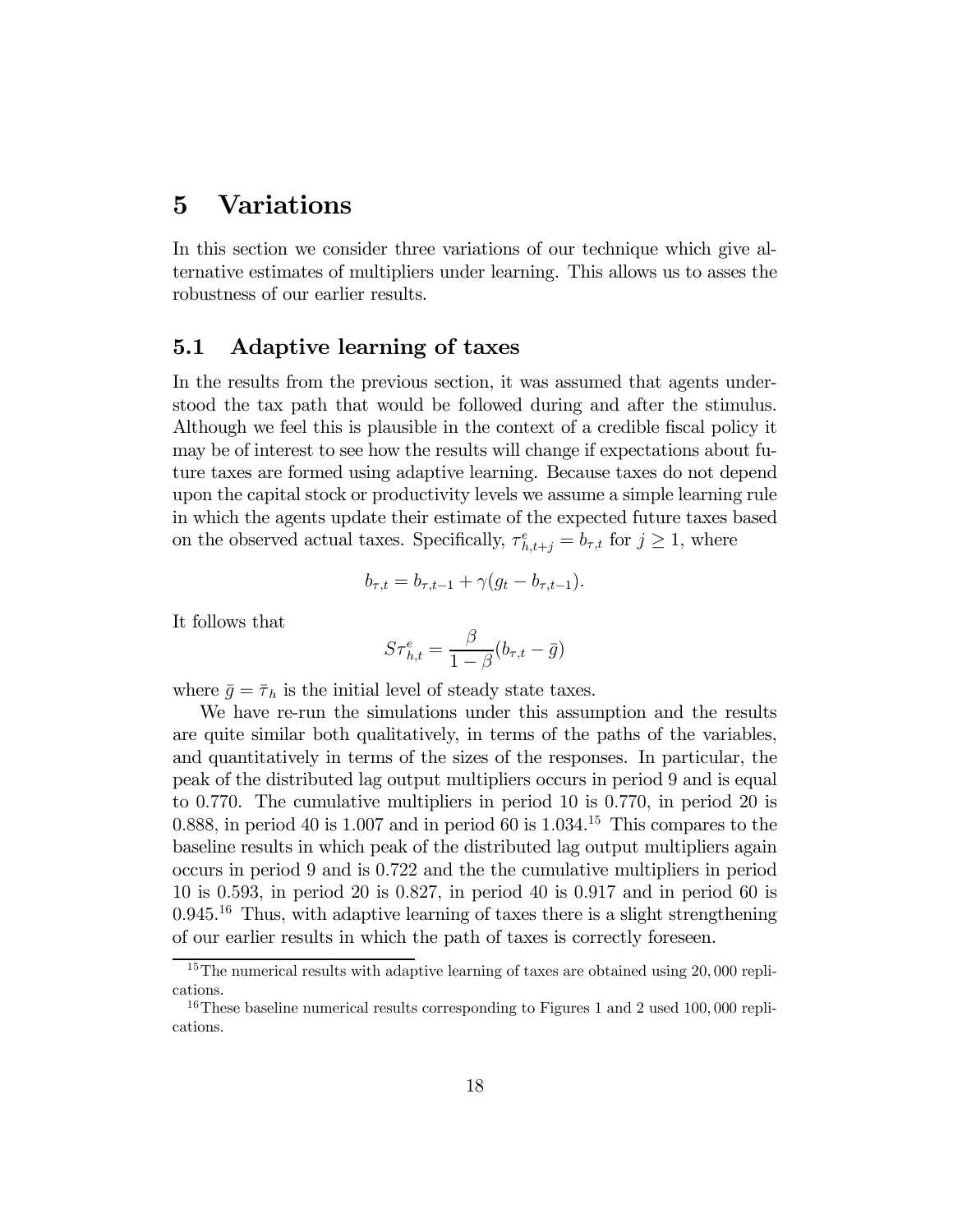#### 5.2 Reversion to RE coefficients at end of policy

The results in Section 4 assume that agents continue to learn, i.e. to update the parameters of their forecast rules, after the end of the fiscal stimulus. An alternative assumption might be that agents revert to the original RE parameter values corresponding to the initial steady state to which the economy will again converge. The argument for this would be that since the stimulus is now over, there is no reason for the dynamics of the economy and hence the parameters of the forecast rule to be different from what they were before the policy was implemented. Against this agents might wonder if the stimulus will have a persistent effect on the dynamics of the economy that outlasts the stimulus. This might seem plausible given that the level of the capital stock is quite far from its steady state value at the end of the stimulus. Continuing to update parameter estimates also seems to us likely if the agents have had no prior experience of a policy stimulus of comparable size and duration.

Since both arguments have plausibility we consider the implications of agents using forecast rules in the post stimulus period that are a weighted average of the original RE parameters and those that result from continued constant gain learning. Thus, we assume that in the post stimulus period agents use forecast rule coefficients

$$
\tilde{\phi}_{j,t} = \eta \bar{\phi}_{j,RE} + (1 - \eta)\phi_{j,t}
$$

where  $j = k, w, rk$  and  $0 \leq \eta \leq 1$ . Here  $\bar{\phi}_{j,RE}$  denotes the the RE parameter values at the steady state and  $\phi_{j,t}$  denotes the parameter values obtained from constant gain learning when agents are using these forecast rules.

When  $\eta = 0$  we get the results of Section 4. These baseline results for output multipliers were summarized immediately above. In the polar opposite case of  $\eta = 1$  the peak of the distributed lag output multiplier occurs in period 8 and takes the value  $0.683<sup>17</sup>$  The cumulative output multipliers in period 10, 20, 40 and 60 are respectively 0.431, 0.421, 0.436 and 0.440. It can be seen that the effect of reverting to RE coefficients at the end of the stimulus is to largely eliminate additional multiplier effects in the post policy period. Even in this case the cumulative multipliers under learning are about twice the values that arise in the rational expectations equilibrium.

For values  $0 < \eta < 1$  we naturally get intermediate values of the multipliers. For  $\eta = 0.8$  the peak of the distributed lag output multiplier occurs

<sup>&</sup>lt;sup>17</sup>The numerical results for  $\eta > 0$  are obtained using 20,000 replications.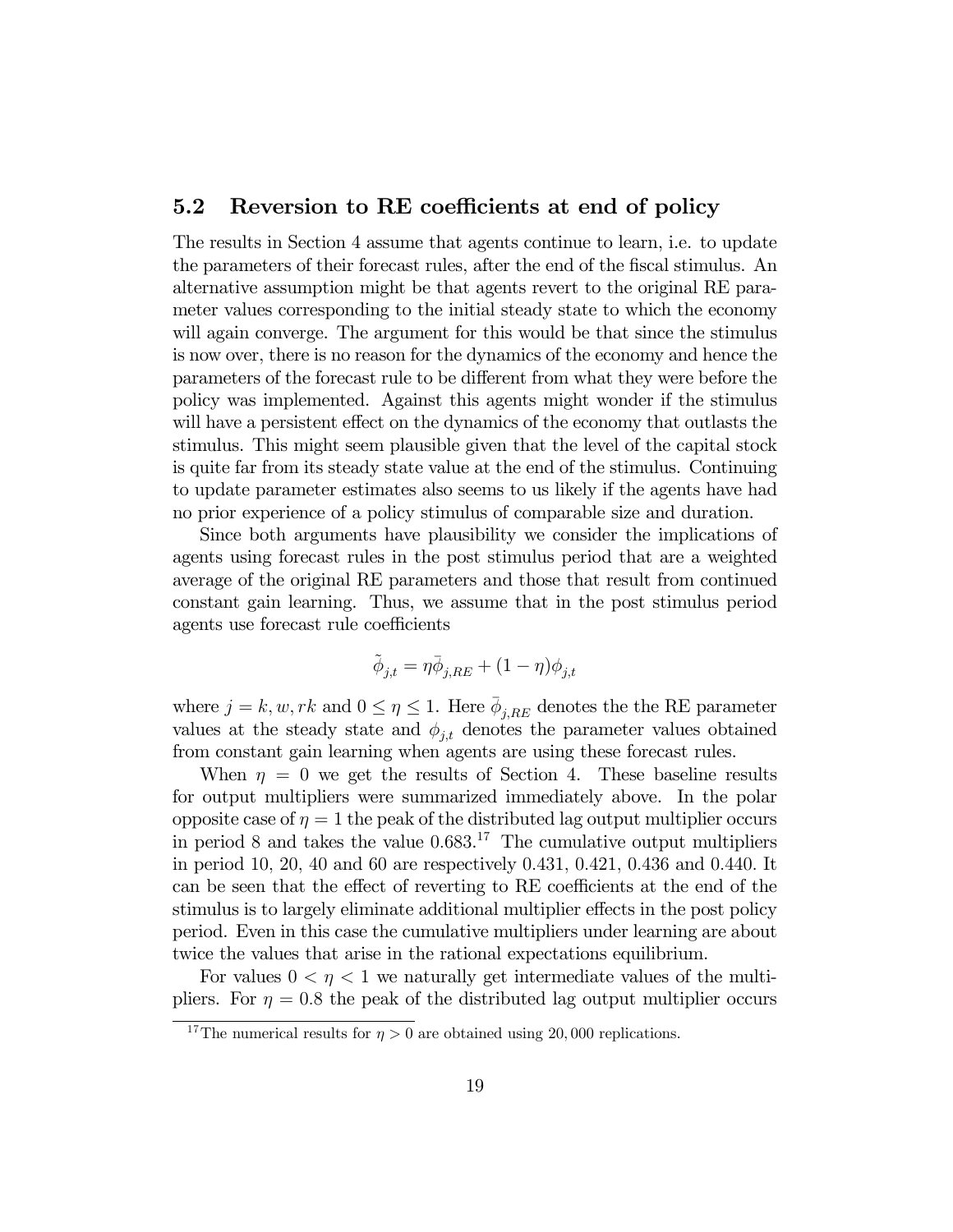in period 8 and takes the value 0677 The cumulative output multipliers in period 10, 20, 40 and 60 are respectively  $0.462$ ,  $0.494$ ,  $0.527$  and  $0.535$ . For  $\eta = 0.5$  the peak of the distributed lag output multiplier occurs in period 8 and takes the value 0.683. The cumulative output multipliers in period 10, 20, 40 and 60 are respectively 0.503, 0.611, 0.670 and 0.686.

#### 5.3 Dummy variables for policy regime

An alternative method by which agents could allow for an abrupt change in parameter estimates at the end of the policy period would be to include a suitable dummy variable in the forecasting equations. In particular, suppose that agents model the coefficients of the estimated law of motion for capital, wages and rental rates as shifting discretely during the period of the policy change. To do this they include a dummy variable in the equations (17), (18) and (19) that takes the value  $\bar{g}' - \bar{g} > 0$  during the period of high government spending and zero once the policy change is removed.

For this procedure the crucial issue is how to initialize the coefficient of the dummy variable in each of the forecasting equations. One possibility would be to assume that there are also temporary government spending shocks that follow an  $AR(1)$  zero mean process. As a result agents have experience with fluctuations in government spending before the policy change takes place. Earlier we argued against the use of this information by agents on the grounds that such a policy would be sufficiently different from past experience to make earlier fluctuations in  $g_t$  of limited information value. However, it is possible that agents make at least some use of the past effects in forecasting the effects of the new policy.

Thus we now assume that agents have the following PLM, in which  $\hat{g}_t$  is included as an additional state variable.

$$
k_{t+1} = b_k + a_{kk}k_t + a_{kv}\hat{v}_t + a_{kg}\hat{g}_t + a_{kd}D\bar{g}_t + noise,
$$
  
\n
$$
w_t = b_w + a_{wk}k_t + a_{wv}\hat{v}_t + a_{wg}\hat{g}_t + a_{wd}D\bar{g}_t + noise,
$$
  
\n
$$
r_{k,t} = b_r + a_{rk}k_t + a_{rv}\hat{v}_t + a_{rg}\hat{g}_t + a_{rd}D\bar{g}_t + noise,
$$
  
\n
$$
\hat{v}_t = \rho \hat{v}_{t-1} + \tilde{u}_t, \text{ and } \hat{g}_t = \mu \hat{g}_{t-1} + \varepsilon_t \text{ where } 0 < \rho, \mu < 1.
$$

Here the government spending process is given by

$$
g_t = \bar{g} + D\bar{g}_t + \hat{g}_t.
$$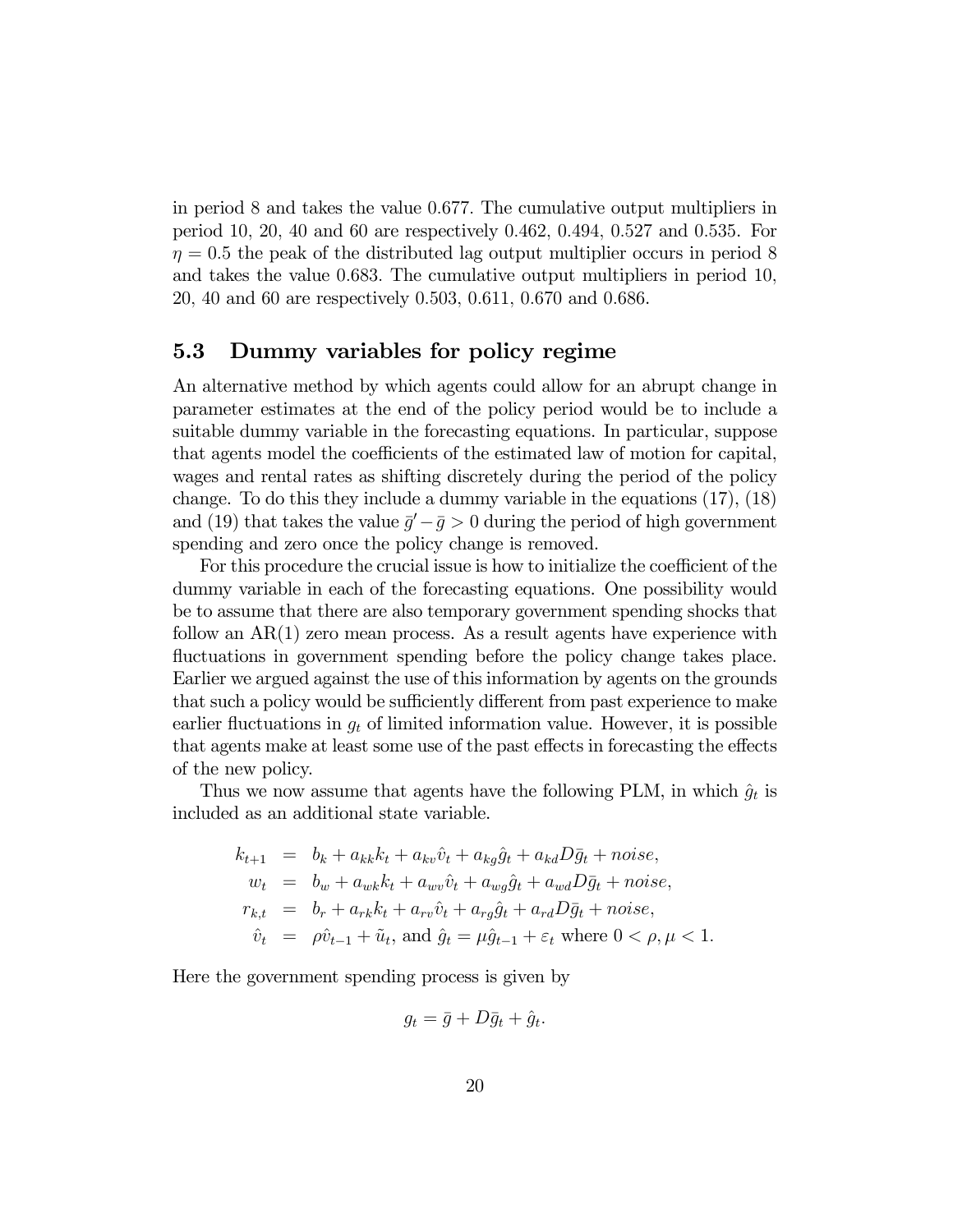The variable  $D\bar{g}_t$  is a discrete variable taking the value  $D\bar{g}_t = \bar{g}' - \bar{g} \equiv \Delta \bar{g}$  for  $1 \leq t \leq T_g - 1$  and zero thereafter. The RLS formulas need to be modified suitably. See the Appendix for details.

We now discuss how to initialize the parameter estimates on the dummy variable at  $t = 1$ .<sup>18</sup> One possibility is that agents believe they have no information on these values and set their initial estimates at zero. However, if we assume that coming into  $t = 1$  agents' estimates of the PLM have converged to the RE values  $(\bar{a}_{kq}, \bar{a}_{wq}, \bar{a}_{rq})$ , corresponding to the stationary environment in which  $g_t = \bar{g} + \hat{g}_t$ , another possibility is that they treat the RE coefficients on  $\hat{g}_t$  as useful information. More generally, and more plausibly, agents might use

$$
a_{kd} = (1 - \omega)\bar{a}_{kg}, \ a_{wd} = (1 - \omega)\bar{a}_{wg}, \text{ and } a_{rd} = (1 - \omega)\bar{a}_{rg}
$$

for some shrinkage parameter  $0 \leq \omega \leq 1$ . The parameter  $\omega$  measures the distrust agents place on the relevance of temporary spending shock for the policy change.

In contrast to Section 4, the inclusion of the dummy variable  $D\bar{g}_t$ , with initial nonzero parameter estimates, implies that agents immediately project effects on capital, wages and interest rates during the period of the fiscal stimulus. Furthermore, the inclusion of  $D\bar{g}_t$  means that agents anticipate from  $t = 1$  a discrete change in expected future capital, wages and interest rates when the policy stimulus is ended. Against this, however, to the extent that initial estimates of the parameters on  $D\bar{g}_t$  do use the experience from temporary changes  $\hat{g}_t$ , this may provide poor guidance for the effects of a persistent fiscal stimulus of the type considered here.

Table 1 gives the results for the cumulative output multipliers in period 40 under learning for a range of  $\mu$  and  $\omega$ . The corresponding cumulative multipliers under RE are around 0.18 for all the cases reported in Table 1. While it is clear that the results depend on both  $\mu$  and  $\omega$ , unless both  $\mu$ and  $\omega$  are low the multipliers under learning are substantially higher than under RE. Consider first the case when  $\omega = 1$ . This corresponds to prior coefficients of zero on  $D\bar{g}_t$  in the dummy variable specification. In this case the cumulative multipliers are always above 07. This is somewhat smaller

<sup>&</sup>lt;sup>18</sup>The RLS moment matrix estimate  $R_t$  is now  $5 \times 5$  and must also be initialized. For the  $4 \times 4$  submatrix corresonding to the second-moment matrix of  $(1, k_t, \hat{v}_t, \hat{g}_t)$  we use the RE value. To this we append  $R(i,5) = R(5, i) = 0$  for  $i = 1, 2, 3, 4$  and  $R(5, 5) = (\bar{g}' - \bar{g})^2$ . This implies that in the first period  $a_{kd}$ ,  $a_{wd}$ , and  $a_{rd}$  are simply adjusted by the forecast error times the gain.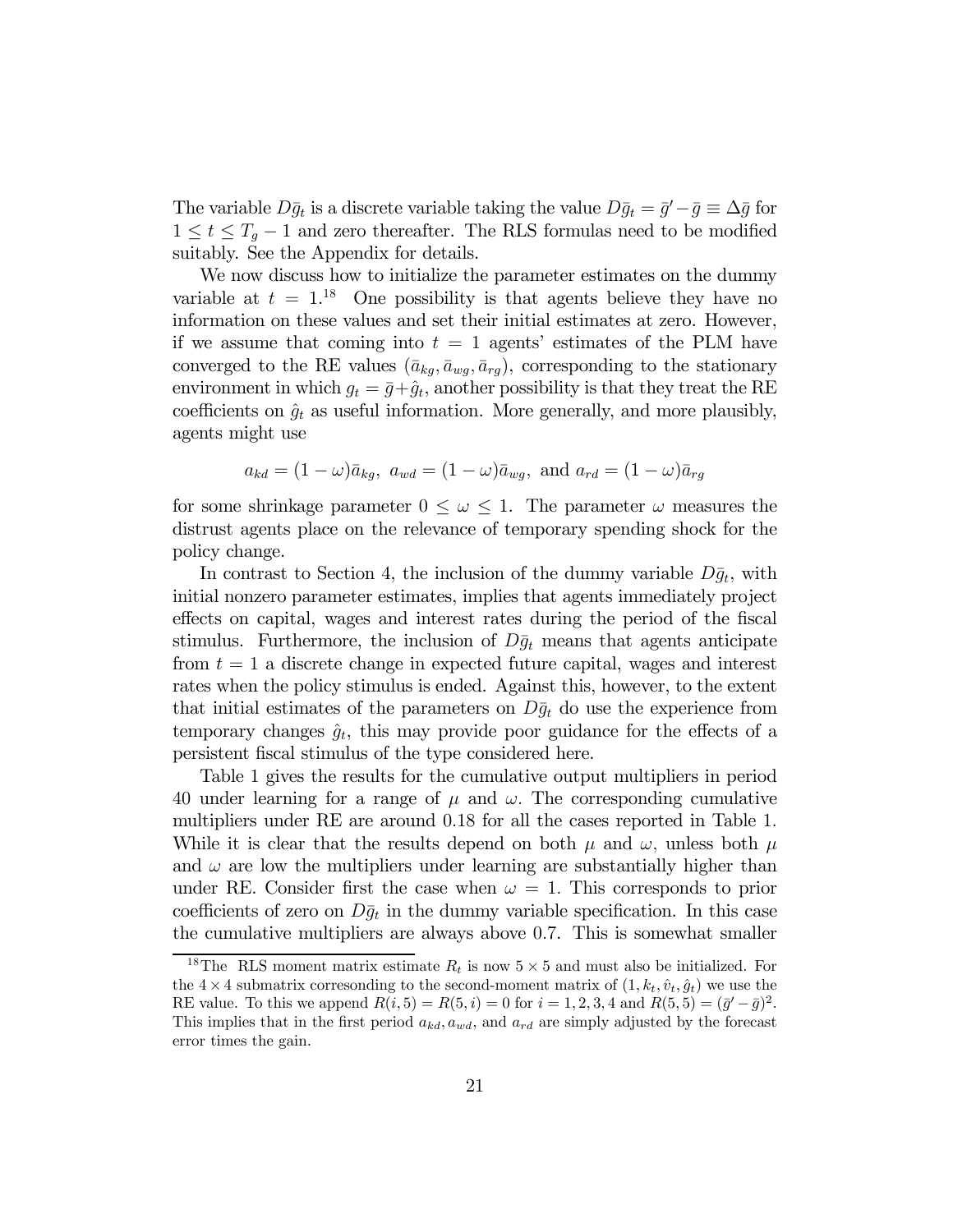than in Section 4 but remains within the empirical range. The somewhat smaller cumulative multipliers result from agents over period  $t = 1, \ldots, T_g - 1$ anticipating a discrete change in the dynamics starting at  $t = T<sub>g</sub>$  when the level of government spending is reduced back to the old level. For high values of  $\omega$  like  $\omega = 0.9$  the results are qualitatively the same, with cumulative multipliers for  $\omega = 0.9$  above 0.65.

For smaller values of  $\omega < 1$ , the results depend on  $\mu$ , with cumulative multipliers increasing in  $\mu$ . The contrast is sharpest for small values of  $\mu$ and  $\omega$ . When  $\omega = 0.1$  and  $\mu = 0.3$  the cumulative multiplier is small, as it is under RE, though the paths of the variables are quite different. Under RE there is a big impact effect at  $t = 1$  on  $y, n, c, w$  and r from the policy change. However, from  $t = 2$  onwards, these variables all begin to return towards the steady state. For the case  $\omega = 0.1$  and  $\mu = 0.3$  the impact effect in  $T = 1$  is in the same direction but smaller than under RE. Then, because agents forecast using coefficients for  $D\bar{g}_t$  based on the RE values for  $\hat{g}_t$  with  $\mu = 0.3$ , in which households view the impacts of government spending as very temporary, expected future wages are higher than under RE and expected interest rates are lower. Thus over the next few periods, households are overly optimistic compared to RE, so that employment and output are lower than under RE. These expectations are eventually reversed near  $T_q$ , but on aggregate the cumulative output multipliers are small.

In contrast, if  $\omega = 0.9$ , so that households have priors close to zero on the coefficients of  $D\bar{g}_t$ , then the situation is similar to the original analysis, with an erosion of wages and growing pessimism that leads to declining consumption, higher employment and output, and an investment recovery after the initial negative impact. As in Section 4, there is also a surge in investment after the government spending is reduced to previous levels and thus the cumulative multiplier is large.

Overall, it can be seen that the basic result from Section 4, that multipliers can be much higher under learning than under RE, remains when the dummy variable specification is used. If either the  $\hat{g}_t$  process is strongly persistent or the agents treat as relatively uninformative the previously estimated coefficients on  $\hat{g}_t$ , then cumulative multipliers will be much higher under learning, in particular more than 06, which is over three times the values under RE and is within the empirically relevant range.

One other point that should be noted is that the fiscal stimulus considered here is, in fact strongly persistent. The policy sets  $D\bar{g}_t = \bar{g}' - \bar{g} > 0$  for  $t = 1, \ldots, T_g - 1$  and  $D\bar{g}_t = 0$  for  $t \geq T_g$ . The sample AR(1) coefficient for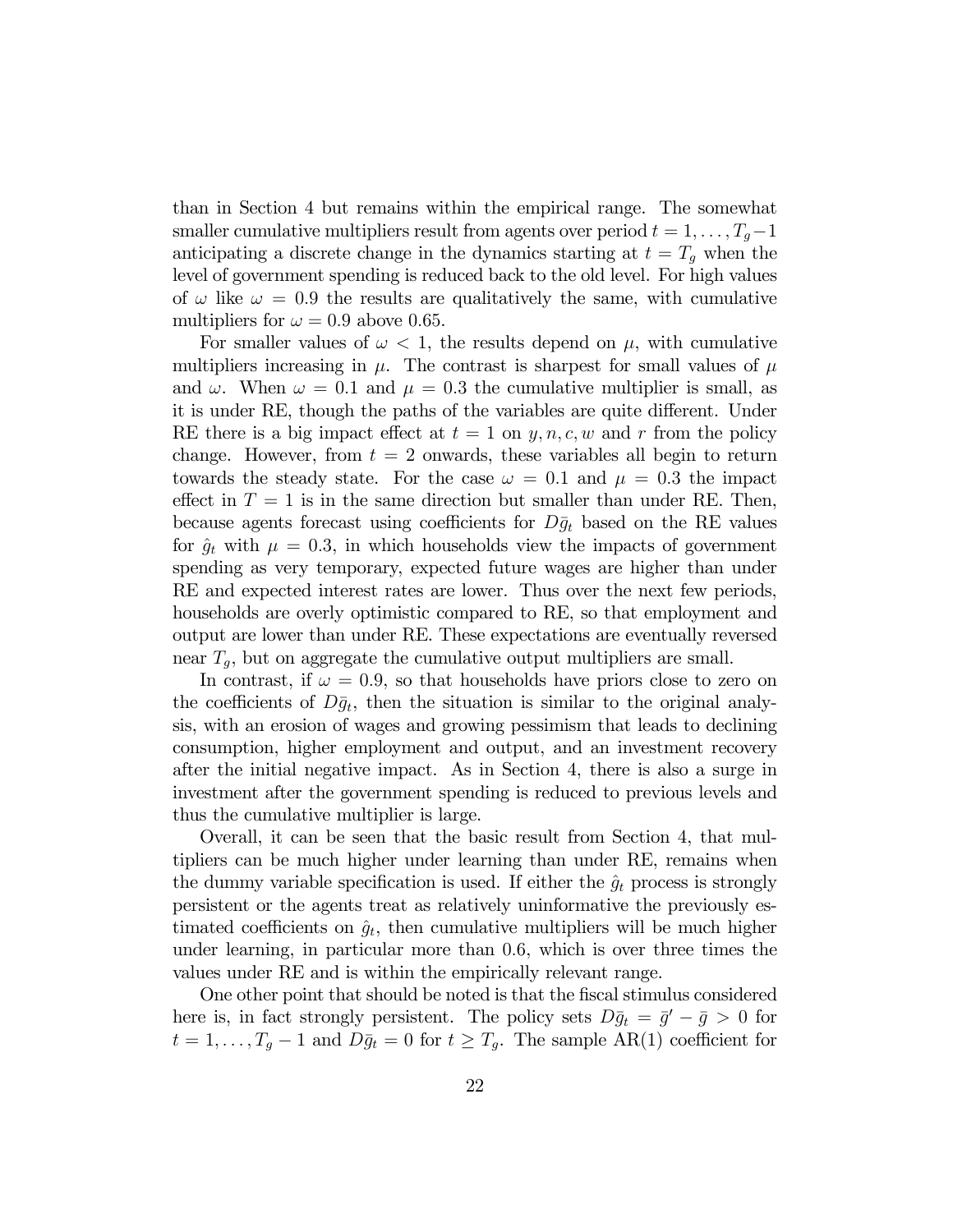$D\bar{g}_t$  for large t can be shown to be  $r_{\bar{g}} = (T_g - 2)/(T_g - 1)$ , which for  $T_g = 9$ gives  $r_{\bar{q}} = 7/8$ . Thus if  $\mu$  is small, agents should substantially discount the parameters on  $\hat{g}_t$  when forming their prior, which suggests that in this case larger values  $\omega$  would be more plausible. From Table 1 it can be seen that for  $\omega \geq 0.5$ , the multiplier under adaptive learning is over twice the value obtained under RE for all values of  $\mu$  shown.

#### 5.4 Nonlinear temporary equilibrium relations

Our analysis so far has assumed that linear approximations are satisfactory for studying the impact of fiscal policy both under RE and when agents are making decisions based on adaptive learning. Given the complexity of the agents' problem we continue to assume that agents make their consumption decisions based on the consumption function (7). We also continue to assume that agents use linear forecasting rules based on PLMs of the form (17), (18) and (19). However, for the remaining relationships we use the exact nonlinear equations. In particular, we use the exact static first order condition between consumption and labor supply  $(6)$ , the production function  $(11)$ , the wage rate and the rental rate equations (13) as well as the market clearing condition that gives the capital accumulation equation (14).

Simulations using these nonlinear temporary equilibrium equations under learning are considerably slower: using Mathematica 9 we have found this is approximately 150 times slower than working with the linear approximations. We briefly describe the differences in the adaptive learning results for the baseline case described in Section 4.

Qualitatively, the results are quite similar both in terms of the paths of the variables, and the shapes of the distributed lag and cumulative multipliers. Quantitatively we find that the results are also similar. To make the comparison as close as possible we simulate both the linear and nonlinear systems over 40 periods for 2,000 replications using the same seed of random numbers. In the linear case the peak of the distributed lag output multipliers occurs in period 9 and is equal to 0677 and the cumulative multipliers in period 10 is 0.543, in period 20 is 0.752 and in period 40 is 0.890. In the nonlinear case the peak of the distributed lag output multipliers again occurs in period 9 and is equal to 0684 and the cumulative multipliers in period 10 is 0.548, in period 20 is  $0.762$  and in period 40 is 0.917.

We see that the output multipliers based on the nonlinear system are essentially the same as those based on the linear approximations used in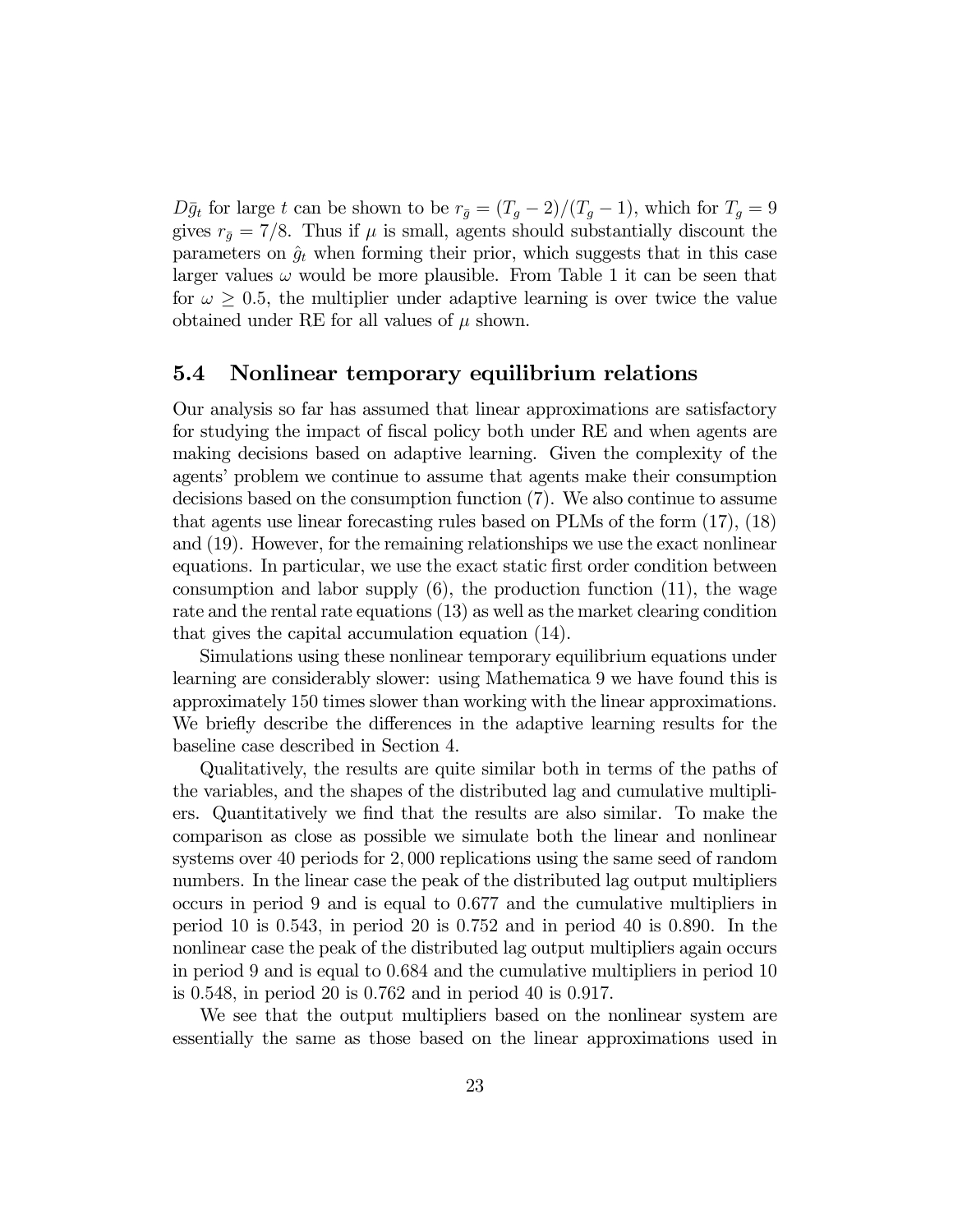Section 4. We have also checked for the simulations in Sections 6 and 7 that under learning the qualitative dynamics are unaffected and that there are only minor quantitative differences between the nonlinear system and linearized system. Because of the heavy computational burden of the nonlinear setup we primarily rely on using the linearized system in which a large number of replications is feasible.

### 6 Fiscal Stimulus in Recessions

In this and the next section we take up two applications of our analysis. For simplicity, we restrict attention to the baseline formulation that was developed in Section 4.

Temporary increases in government spending are often motivated as policies to expand output and employment during recessions. A growing literature is reconsidering their effects owing to the large fiscal stimuli adopted in various countries in the aftermath of the Great Recession. For example, Christiano, Eichenbaum, and Rebelo (2011), Corsetti, Kuester, Meier, and Muller (2010) and Woodford (2011) demonstrate the effectiveness of fiscal policy in models with monetary policy when the zero lower bound on nominal interest rate is reached. (For a contrary view see Mertens and Ravn (2014)). Although the main argument for such policies relies on a demand channel, it is clearly of interest to examine the impact of a fiscal stimulus in the RBC model. We are particularly interested to know if such a policy has positive effects under learning when implemented during a severe recession.

With this in mind, we consider a situation motivated by events during the Great Recession in the US. The NBER Business Cycle Dating Committee estimates December 2007 as the start of the recession and June 2009 as the trough, after which the economy again began to expand. Thus the US economy was in recession during the whole of 2008 and the first half of 2009. It is widely agreed that the recession was the most severe in the US since the Great Depression of the 1930s.

We model the above situation by assuming that the economy is initially in a steady state (corresponding to say the last quarter of 2007). We capture the main features of the Great Recession by a sequence of negative twostandard-deviation shocks to the innovation  $(\tilde{u}_t)$  that hit the economy for four periods in the technology equation (12), i.e.  $\tilde{u}_t = -2\sigma_u$  in periods  $t = 1, 2, 3, 4$ . This captures the severity of the recession in 2008. This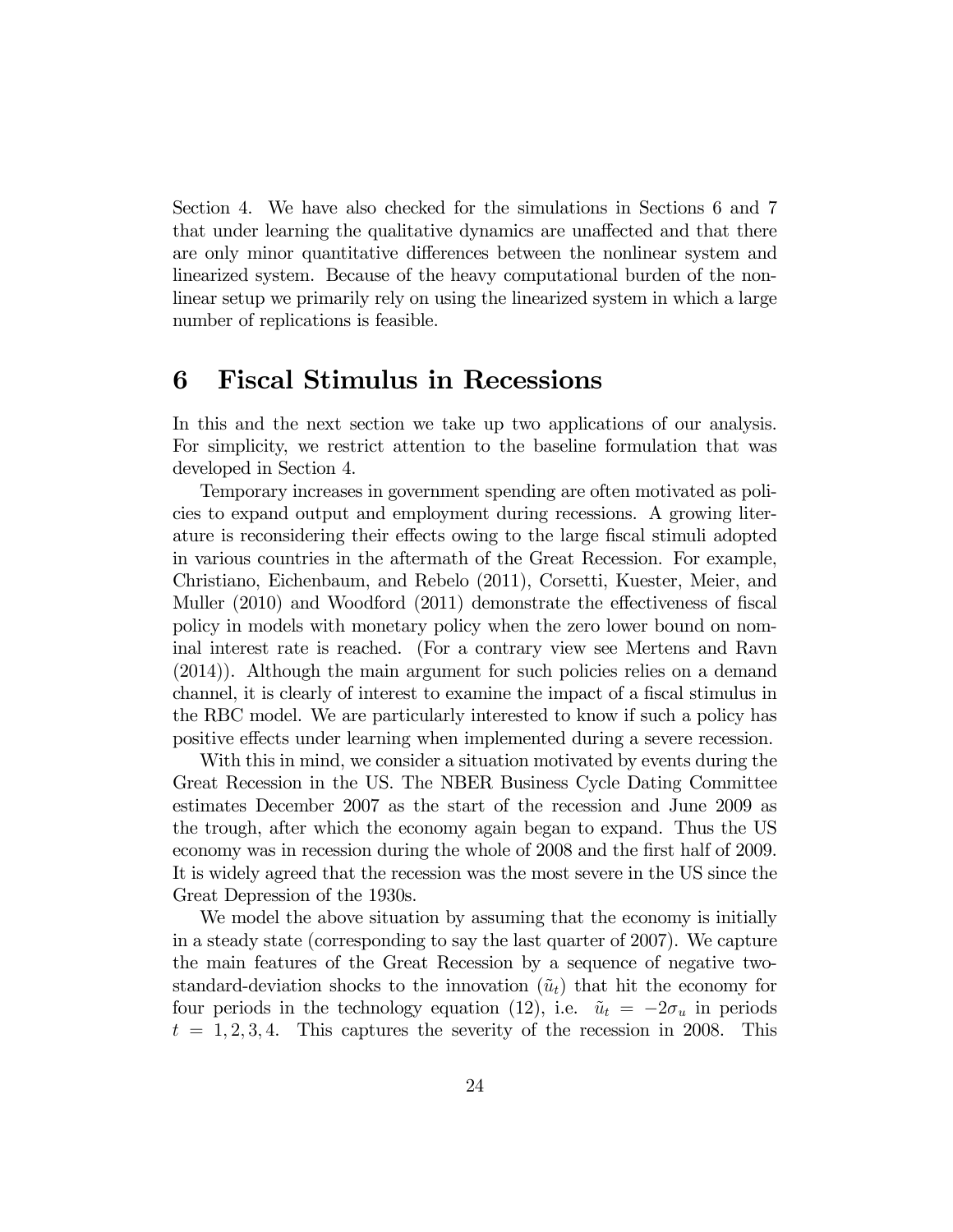is followed by the economy being hit by negative one-standard-deviation shocks to the innovation  $\tilde{u}_t$  in the next two periods (i.e.  $\tilde{u}_t = -\sigma_u$  in periods  $t = 5, 6$ , i.e., the first half of 2009. Thereafter, from period  $t \ge 7$  onwards the evolution of the economy is governed by equation (12) with  $\tilde{u}_t$  drawn from a zero mean normal distribution with variance  $\sigma_u^2$  with  $\sigma_u = 0.007$  as before.

In looking at changes in fiscal policy in this setting it is natural to take a broad interpretation of the  $v_t$  shocks. In the traditional RBC model the equilibrium is efficient and the behavior of consumption and investment are optimal responses to productivity shocks. However, as emphasized in Chari, Kehoe, and McGrattan (2007), suitable input financing frictions are observationally equivalent to negative productivity shocks. One can thus view the sequence of negative innovations  $\tilde{u}_t$  as a convenient short-cut for modeling distortions during the financial crisis that led to reduced productivity.

Features of the policy change motivated by the American Recovery and Reinvestment Act (ARRA) of February 200919 are captured in the model by an increase in g announced in period  $t = 5$ . We assume that at  $t = 5$  it is announced credibly that there will be an increase in  $g$  two quarters hence from  $\bar{g} = 0.2$  to  $\bar{g}' = 0.21$  (a 5% hike in g, approximately 1% of GDP) for a period of two and half years i.e. from periods  $t = 7, \dots, 16$ . It is also announced that g will return to its original level of  $\bar{g}$  in period  $t = 17$ .

The dynamics under learning are shown in Figure 3 for  $y_t$ ,  $c_t$ ,  $n_t$ , and  $i_t$ (the mean paths over 20,000 replications are reported).<sup>20</sup> The solid black line illustrates the learning paths with the policy change. We also depict the learning paths without any policy change with the lighter shaded line. Of course, there are no differences in the dynamics of the two economies for the first year until the policy change is announced at  $t = 5$ . The severity of the recession during the first year means that  $y_t$  has fallen by  $-5.61\%$  as of  $t = 4$ . Once the policy change is announced at  $t = 5$  the dynamics of the two economies start to differ, though the effect on  $y_t$  and  $c_t$  for the first few periods is small.

The impact of the policy builds up steadily after the policy change comes into effect at  $t = 7$ .  $y_t$  rises over time and is approximately 0.68 % points higher at  $t = 17$ . The differences in dynamics start getting smaller from

<sup>&</sup>lt;sup>19</sup>For a summary of the features of the ARRA, see Romer and Bernstein (2009) and Cogan, Cwik, Taylor, and Wieland (2010).

<sup>&</sup>lt;sup>20</sup>The policy we consider now is an announced anticipated change in  $g$  that takes place in the near future. See the Appendix for details.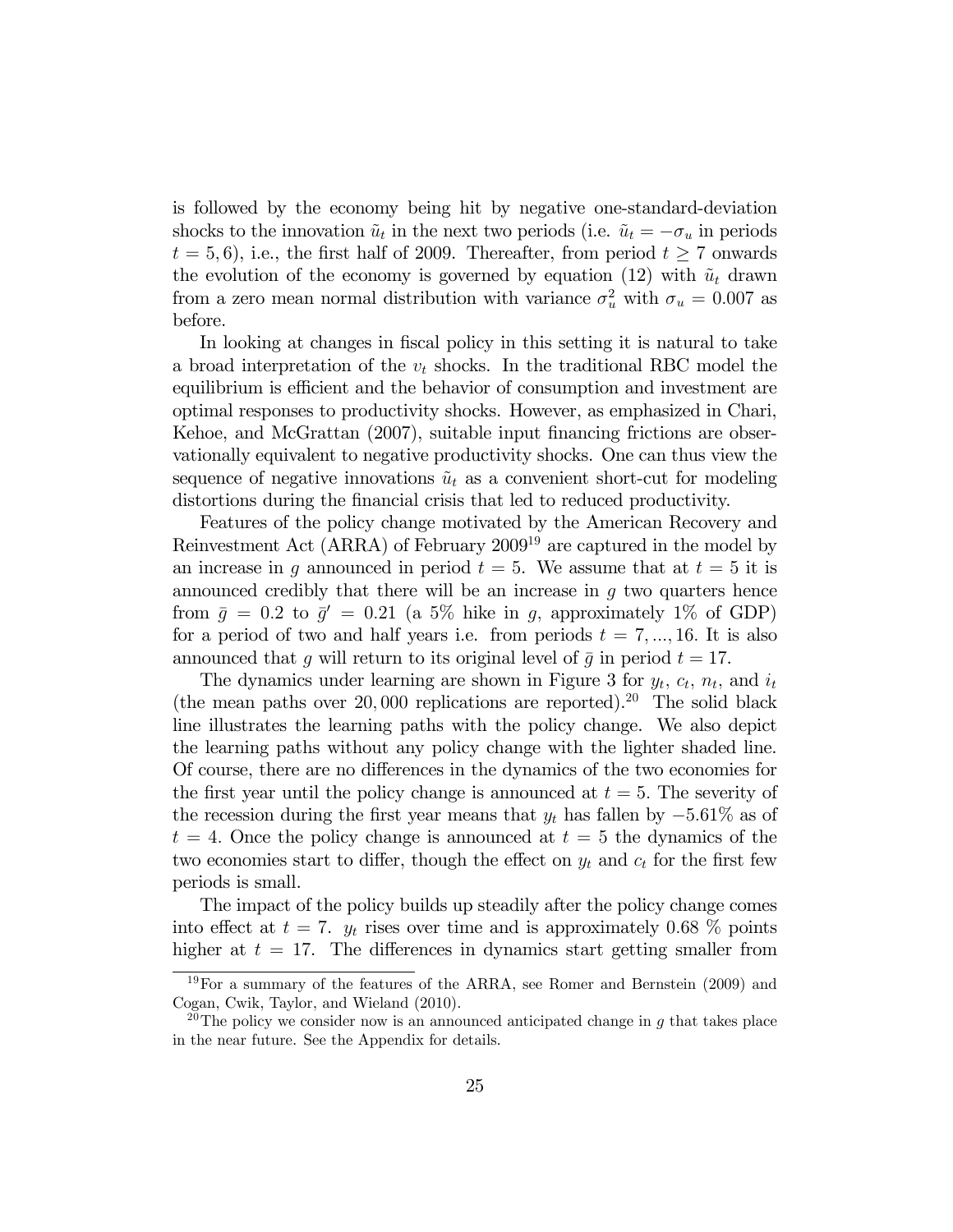$t = 25$  onwards but  $y_t$  continues to be significantly higher with the policy change for five years and stays above the no-policy path throughout the 10 year period plotted in Figure 3. Employment  $n_t$  also gets a substantial boost during the time of higher  $g$  and in fact is above the steady state from period 11 onwards. The boost in  $n_t$  and the lower levels of  $c_t$  during the time of higher  $g$  help explain the significant expansionary effects of the fiscal policy under learning.21

We also plot the corresponding output multipliers for this policy experiment in Figure 4. The left hand panel shows the distributed lag multiplier and the right hand panel the (discounted) cumulative output multipliers. In the figure, the solid black line illustrates the multipliers under learning while the dashed line are the multipliers under the assumption of RE. The output multipliers are higher under RE compared to learning until  $t = 9$ . However, the onset of the higher g from  $t = 7$  gives a significant boost to the output multiplier under learning which goes above RE levels soon after the policy change and stays higher than RE for the entire period plotted in Figure 4. At  $t = 40$  the cumulative output multiplier under learning is 0.63 while that under RE only 0.4.<sup>22</sup> Interestingly, the size of the multiplier depends on the severity of the shocks hitting the economy in the first six quarters; if the size of these shocks is reduced by half, the cumulative output multiplier under learning increases to  $0.8$  (while the RE multiplier is unchanged).

We stress that our model lacks many elements thought to be necessary for generating large multipliers in a recession. Our focus in this section has been to check whether the mechanisms we have identified in RBC models with learning continue to deliver significant positive output multipliers when the economy has been subject to a sequence of large adverse "productivity" shocks. Although the multipliers under learning are somewhat smaller than in Section 4, a fiscal stimulus does raise output and employment during the recession. We again see that the assumption of RE underestimates the

 $21$ As discussed in Section 4, investment is to some extent crowded out during the first part of the implementation, followed by a recovery during the later part of the implementation and a surge as the policy ends.

<sup>&</sup>lt;sup>22</sup>When Figures 3 and 4 are recalculated for  $1000$  replications using the nonlinear system under learning there are only minor differences in the results. For example, for both the linear and nonlinear systems the peak distributed lag multiplier occurs at  $t = 17$  and takes the mean value 0680 in the linear case and 0696 in the nonlinear case. Similarly, the mean cumulative multipliers at  $t = 20$  and  $t = 40$  are 0.592 and 0.630 in the linear case and the corresponding numbers for the nonlinear system are 0601 and 0642.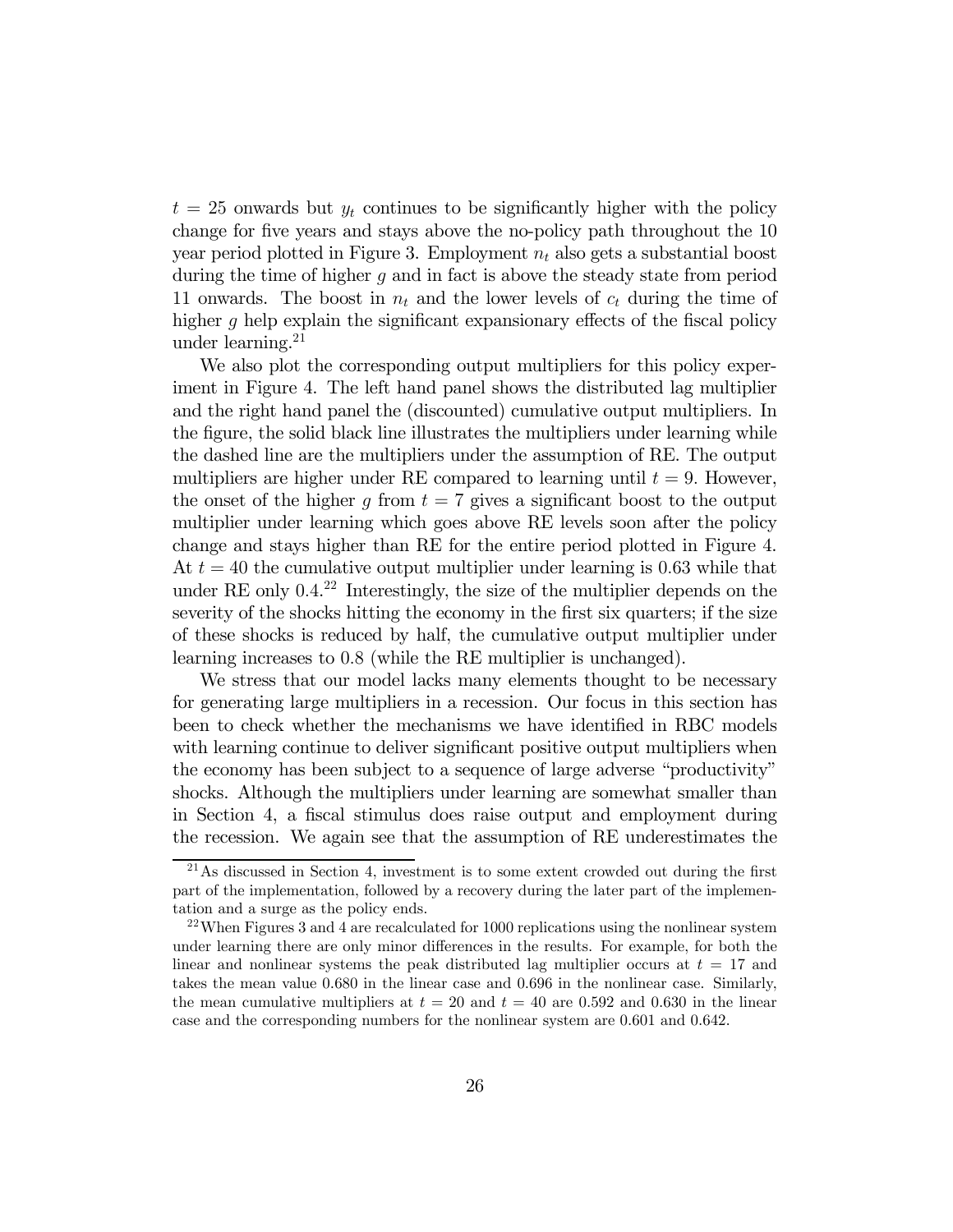effects of fiscal policy when agents are learning adaptively over time. Fiscal policy can be effective in the standard RBC model not only when adopted during normal times but also when undertaken during recessionary times, even though our model does not include price or wage rigidities or liquidity constrained households.23

### 7 Fiscal Consolidation

Since the 1990s there has been significant interest in the so-called "non-Keynesian" effects of fiscal policy spurred on by the seminal contribution of Giavazzi and Pagano (1990) who studied the two largest fiscal consolidations of the 1980s, Denmark in 1983-86 and Ireland in 1987-89. A striking feature of these contractionary fiscal policies was that the private sector boomed rather than fell into the deep recession that many economists and policy makers had predicted. A voluminous literature arose pointing to examples of fiscal consolidations (i.e. permanent reductions in government spending) displaying similar "non-Keynesian" effects.24

While the empirical literature is vast, there have been some attempts to explain these effects at a theoretical level, including discussion of whether special theories were needed to explain the effects of large fiscal consolidations. Most of the focus of this literature has been on an explanation of the effects of fiscal policy on private *consumption*.<sup>25</sup> More recently, Alesina, Ardagna, Perotti, and Schiantarelli (2002) have argued that descriptive evidence suggests that increases in private investment (rather than private consumption) explain a greater share of the response of private-sector GDP growth in large fiscal consolidations.<sup>26</sup> They find very little evidence that private investment

 $^{23}$ It should be noted, however, that there is empirical evidence, e.g. Blanchard and Leigh (2013), that output multipliers for fiscal policy have been substantially higher during the recession beginning in 2007 and its aftermath. This is consistent with a strong aggregate demand channel at the zero lower bound.

 $^{24}$ For recent discussion and references, see Hemming, Kell, and Mahfouz (2002), Alesina, Perotti, Tavares, Obstfeld, and Eichengreen (1998), Briotti (2005), and Alesina and Ardagna (2010).

 $25$ These attempts include Blanchard (1990), Bertola and Drazen (1993), and Perotti (1999).

 $^{26}$ See also Alesina, Perotti, Tavares, Obstfeld, and Eichengreen (1998). Perotti (1999), footnote 31, concedes that these episodes were characterized by big increases in investment (and net exports).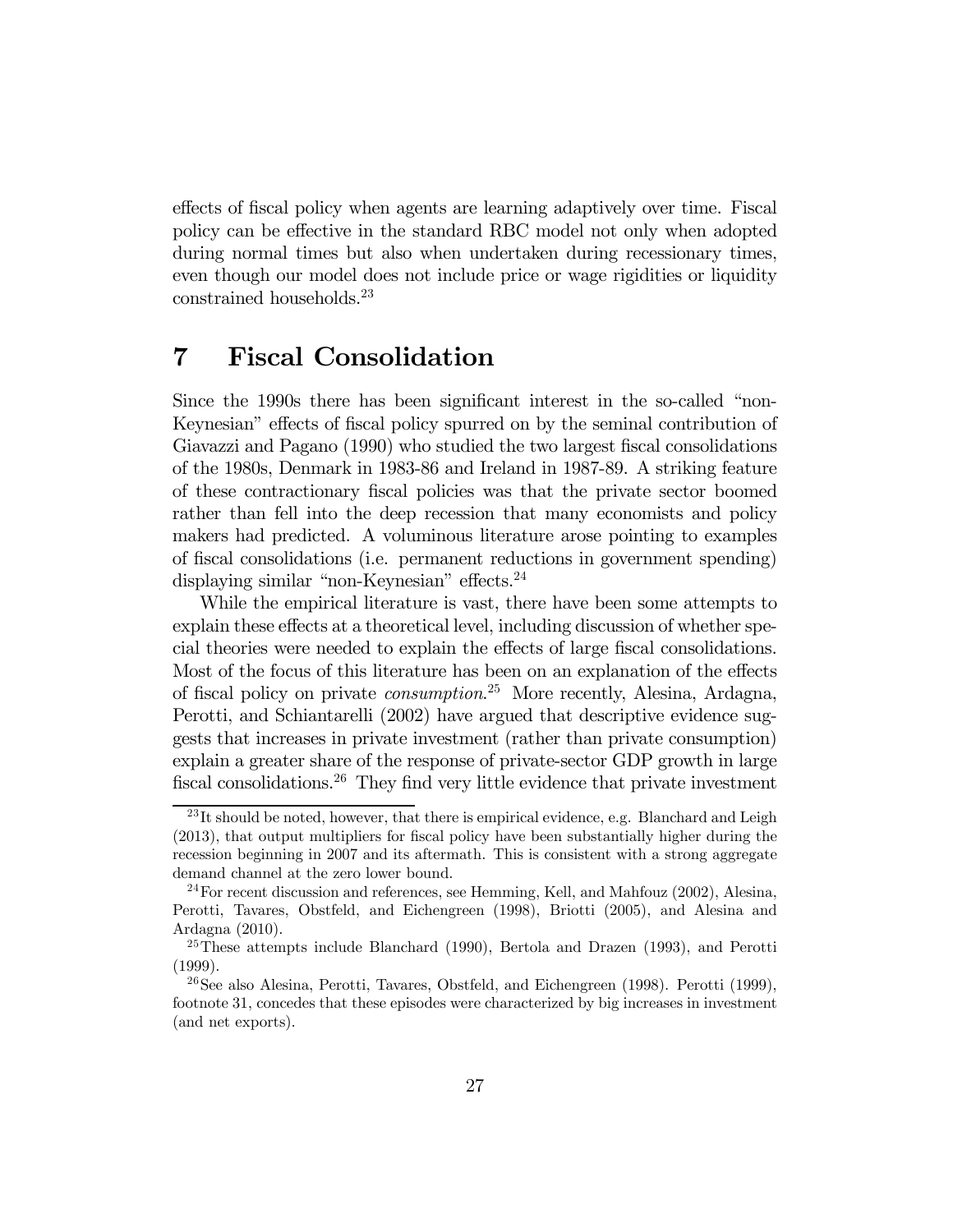reacts differently during these large fiscal adjustments than in the "normal" circumstances. As they remark on p. 586, "This result questions the need for 'special theories' for large versus small changes in fiscal policy."

Episodes of large fiscal consolidations are good examples of situations that economic agents are unlikely to have experienced earlier in their lifetimes. As argued in the Introduction, in such situations it is plausible to replace RE by the assumption that agents gradually learn about effects of these policy changes. Fiscal consolidation has a negative effect on aggregate output and employment under both RE and adaptive learning. However, we will see that the standard RBC model with adaptive learning is able to explain key features in the behavior of private consumption and investment in line with the fiscal episodes cited above. The consolidation has a negative effect on aggregate output and employment.

Fiscal consolidations are typically modeled as a surprise permanent reduction in government purchases, starting from steady state at  $t = 0$ . We consider the following scenario. At the beginning of period  $t = 1$ , a policy announcement is made that the level of government purchases will fall permanently from  $\bar{g} = 0.22$  to  $\bar{g}' = 0.20$  (i.e. an almost 10% drop in g). The policy announcement is assumed to be credible and known to the agents with certainty. We believe this is a realistic assumption; drastic cuts in purchases are typically implemented when things turn very bad and the public accepts that permanent adjustments are required.27

The long run effects on the steady state of a decrease in government consumption are well-known: higher consumption and lower levels of investment, output, labor, and capital. See e.g. Baxter and King (1993).

The dynamics under RE are also standard; see for instance Baxter and King (1993), pp. 321-2, Heijdra (2009), chapter 15, or Mitra, Evans, and Honkapohja (2013). The qualitative dynamics are confirmed by the behavior of variables under RE in Figure 5. For our purposes, the most relevant issue is the behavior of  $c_t$  and  $i_t$ . Under RE there is a big rise in  $c_t$  on impact overshooting the new (higher) steady state followed by a gradual fall towards this steady state.  $i_t$ , on the other hand, falls dramatically below the new (lower) steady state on impact followed by a gradual rise over time. While the behavior of  $c_t$  is consistent with the fiscal episodes mentioned above, the

 $27$ As noted by Corsetti, Meier, and Muller (2012) fiscal consolidations may also arise as reversals of earlier increases in government spending. It would be interesting to examine such policies under learning in future work.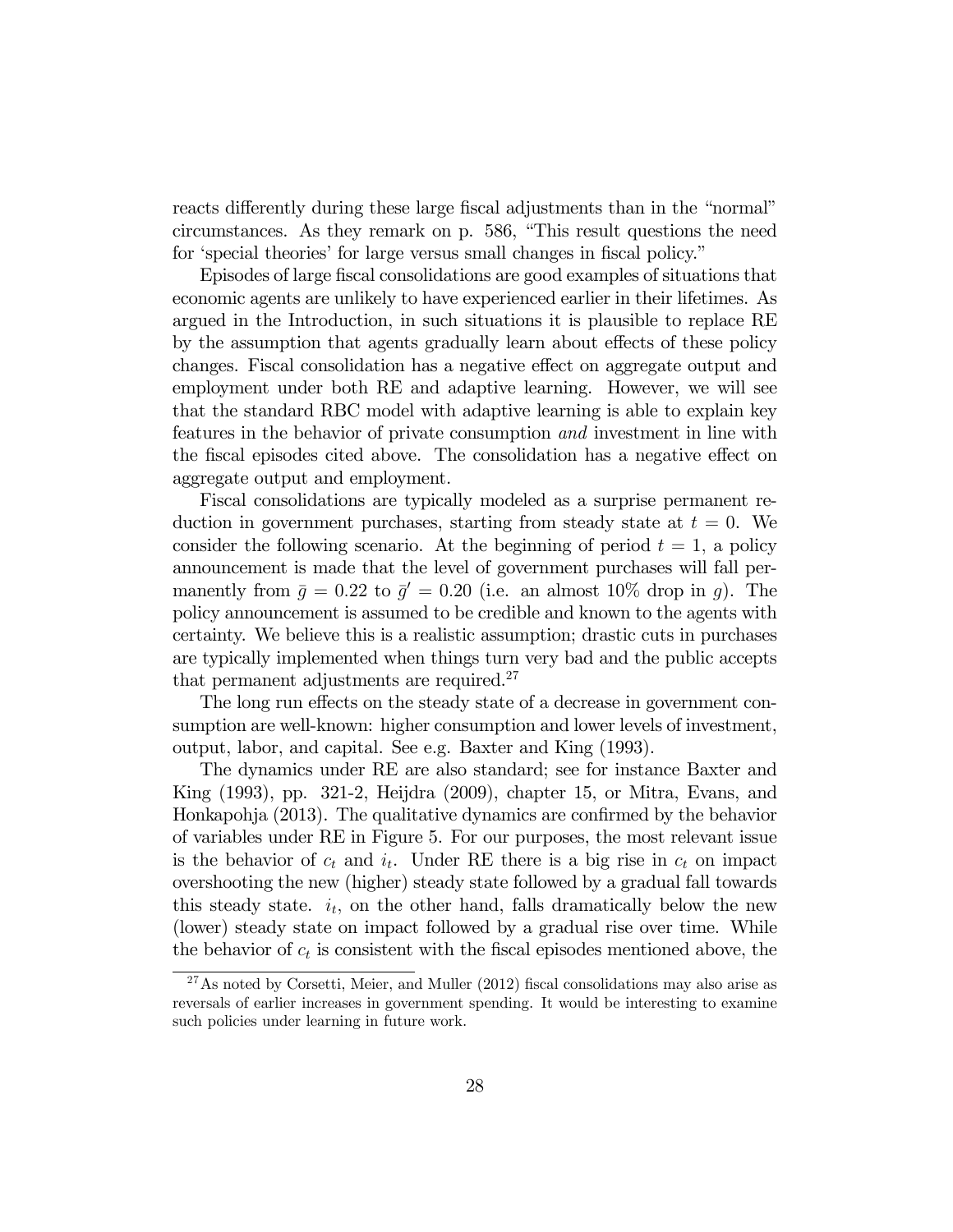behavior of  $i_t$  is at odds with the empirical literature documented above.

Under learning  $c_t$  rises on impact, followed by a gradual hump-shaped increase in its level eventually going above the RE level before monotonically falling towards the steady state. The most striking difference from RE is, however, in the behavior of investment. Instead of the big drop in investment under RE, the opposite case of a large boom in investment and hence a rising path of capital occur under learning in the initial periods after the policy change. Strikingly, this qualitative behavior of  $i_t$  under learning is consistent with the empirical evidence cited above.

Why is the behavior of  $i_t$  different under learning compared to RE? At  $t = 1$ , consumption rises because of the decrease in the present value of taxes  $S_{\tau_{h,t}}^e$ . As in the case of a temporary change in g, discussed in Section 4, the impact effects are less under learning than under RE because the paths of future  $w_t$  and  $r_t$  are not fully anticipated. Under learning  $w_{t+s}^e$ ,  $r_{t+s}^e$  gradually respond to the data, leading initially to a gradual rise in  $w_{t+s}^e$  (and fall in  $r_{t+s}^{e}$ ) before eventually falling towards the steady state.

As a consequence of the smaller sizes of the impacts on output and consumption at  $t = 1$ , the decrease in g necessarily leads to a higher level of  $i_t$  under learning than under RE, and in fact a sharp increase in investment follows. In the periods immediately following the policy change, expectations of wages and interest rates begin to adjust. Two factors are at work. The higher capital stock in the periods soon after the policy change leads to higher forecasts of future wages and lower forecasts of future interest rates and thus higher  $Sw_t^e$  and lower  $Sr_t^e$ . This leads to a further increase in  $c_t$ , and decreases in  $n_t$  and  $y_t$ , which results in decreases in  $i_t$  from its high level at  $t = 1$ . After several periods this process moves  $k_t$  to a downward path, accompanied by a rise in  $n_t$ , and a decrease in  $k_t/n_t$ , driving  $w_t$  downwards and  $r_t$  upwards to their steady state values. The other factor at work is that over time coefficient estimates under RLS learning gradually adjust in response to the shock and the evolution of the data. Eventually the coefficients converge to the values that correspond to the REE values at the new steady state, so that in the long run there is convergence to the new REE.

Under adaptive learning, the behavior of  $i_t$  and  $c_t$  are both in line with the episodes of fiscal retrenchment cited above. Investment increases sharply under learning: in period 1 it is more than 4% points higher than the initial steady value and continues to stay higher than RE levels for 3 years.  $c_t$  grows less rapidly under learning compared to RE levels for six quarters but is then significantly above RE levels for a sustained period. These results for  $i_t$  and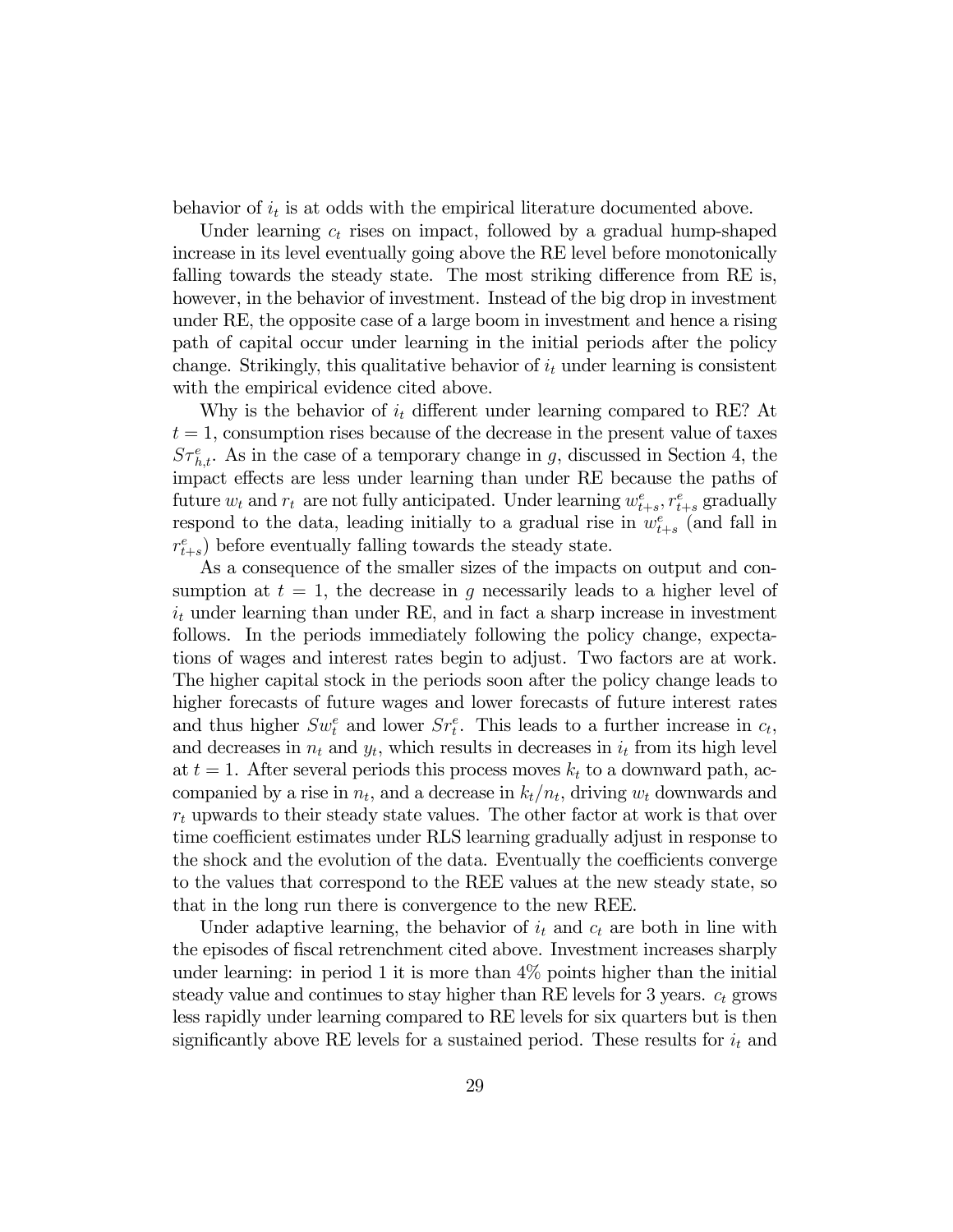$c_t$  are obtained in the conventional RBC model under learning, without the need to introduce real frictions or distortionary taxes.

Table 2 summarizes the impact of learning on the behavior of investment, consumption and output. For each variable the Table gives, over different horizons, the difference between the cumulative impact under learning and under RE (the table is based on the same data as in Figure 5). This difference is particularly striking for investment. For example, over five years the cumulative difference between the level of investment under learning and under RE amounts to  $6.61\%$  of steady state output or  $31.91\%$  of steady state investment.28 Over five and ten year horizons the cumulative effect on consumption is also greater under learning than under RE. It follows that the cumulative difference between the level of output under learning and under RE, which is equal to the sums of the differences for investment and consumption, is also large over all three horizons. Over ten years this difference amounts to over 757% of steady state output.

It should be emphasized, however, that fiscal consolidation leads to a fall in aggregate output and employment under both RE and learning.29 This is an unavoidable consequence of the lower steady state level that necessarily accompanies a permanent reduction in  $g$  in the basic RBC model that we are using. However,  $n_t$  falls less rapidly under learning and is around 0.7 of a percentage point higher than RE levels after year one. This feature explains the higher levels of output under learning compared to RE levels for the entire 10 year period depicted in Figure 5 and summarized in Table 2.

To summarize, the literature on fiscal consolidation emphasizes the possibility of positive effects on both private consumption and, especially, private investment resulting from permanent decreases in government spending. Adaptive learning can provide a natural mechanism, operating through expectations, for a surge in investment immediately following a fiscal consolidation, as well as a sustained period of higher consumption.

Of course, the detailed results will also depend on the specific econometric forecasting model used by agents. The dummy variable specification used in Section 5 is an alternative that could be used in the current context. Using this specification we find that our fiscal consolidation results are essentially

<sup>&</sup>lt;sup>28</sup>When Table 2 is recalculated using the nonlinear system under learning there are only minor differences in the results. For example, based on 3000 replications the corresponding numbers are 6.71% and 32.39%.

<sup>&</sup>lt;sup>29</sup>Empirical evidence on aggregate effects is reviewed, e.g., in Briotti (2005) and IMF (2010), chapter 3.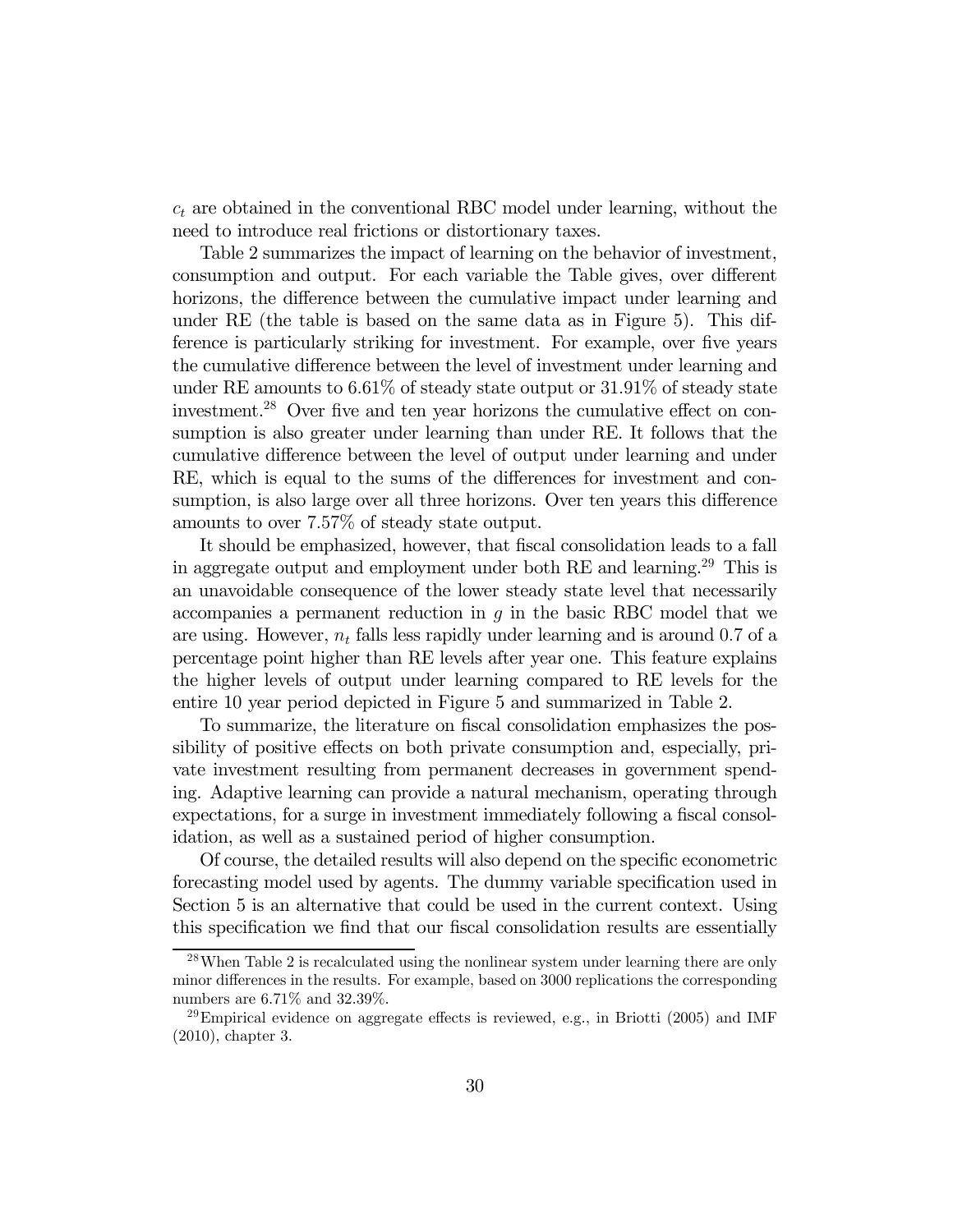unchanged if  $\omega$  is large, so that agents distrust estimates based on past temporary government spending shocks when forming priors on the dummy variable coefficients. However, for smaller  $\omega$ , especially if  $\mu$  is low, the surge in investment does not take place. This suggests that the behavior of private sector spending in response to fiscal consolidation may vary across countries, depending on specific circumstances.

### 8 Conclusions

In this paper we have studied the impact of changes in government purchases in a standard RBC model with adaptive learning. Methodologically, our approach has been to assume that households understand the direct effects of announced changes in government purchases on their after-tax income, but have imperfect knowledge of the implications of the policy for the future paths of wages and interest rates. Expectations of these latter variables follow the adaptive learning approach in which agents estimate and update their forecasts using statistical learning rules.

Using this approach we study the implications for three inter-related questions that have been a major focus of recent research. Our main finding is that the multiplier effects of government purchases in RBC models under learning can be much larger than under the standard rational expectations assumption, and in particular they are compatible with the range found in empirical studies. In our baseline formulation of adaptive learning, there is less crowding out of consumption and there is substantial crowding in of investment. For a wide range of parameters this result extends to alternative econometric specifications of the agents' perceived law of motion and to the extent of structural knowledge they have about future taxes. We also find that fiscal policy, taking the form of temporary increases in government purchases, can increase output and employment during severe recessions. Finally, we have seen that the behavior of both consumption and investment under fiscal consolidations can better match some stylized empirical facts when adaptive learning is incorporated into the RBC model.

In future work, we aim to study these issues in extended models that allow for more realistic forms of government financing, incorporating distortionary taxes and government debt, and in models that include aggregate demand channels.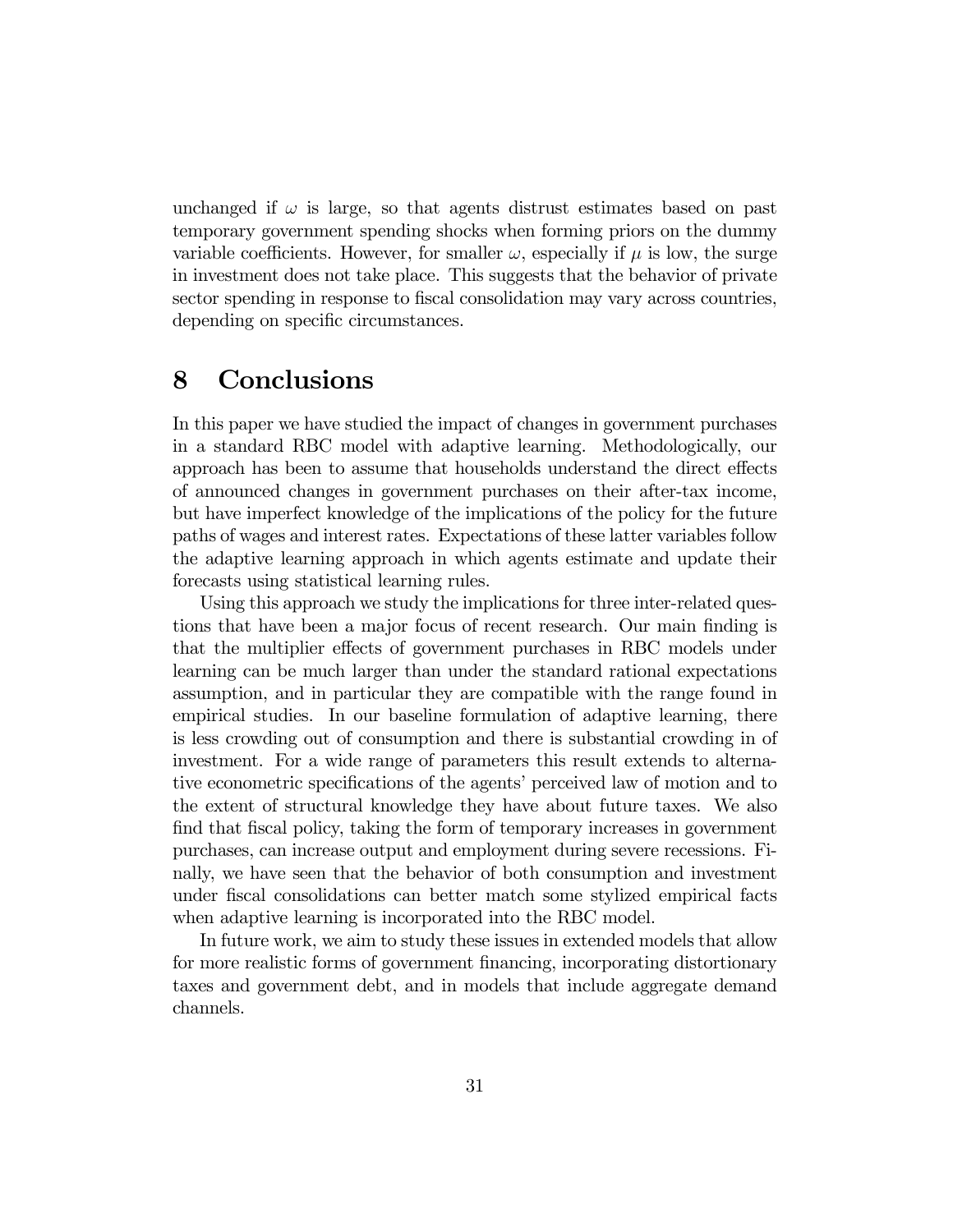#### References

- Alesina, A., and S. Ardagna (2010): "Large Changes in Fiscal Policy: Taxes versus Spending," Tax Policy and the Economy, 24, 35—68.
- Alesina, A., S. Ardagna, R. Perotti, and F. Schiantarelli (2002): "Fiscal Policy, Profits, and Investment," American Economic Review, 92, 571—589.
- Alesina, A., R. Perotti, J. Tavares, M. Obstfeld, and B. Eichen-GREEN (1998): "The Political Economy of Fiscal Adjustments," *Brookings* Papers on Economic Activity, 1, 197—248.
- Auerbach, A., W. G. Gale, and B. H. Harris (2010): "Activist Fiscal Policy," Journal of Economic Perspectives, 24, 141—164.
- Barro, R. J., and R. G. King (1984): "Macroeconomic Effects from Government Purchases and Taxes," The Quarterly Journal of Economics, 99, 817—839.
- BARRO, R. J., AND C. J. REDLICK (2011): "Macroeconomic Effects from Government Purchases and Taxes," The Quarterly Journal of Economics, 126, 51—102.
- Baxter, M., and R. G. King (1993): "Fiscal Policy in General Equilibrium," The American Economic Review, 83, 315—334.
- Benveniste, A., M. Metivier, and P. Priouret (1990): Adaptive Algorithms and Stochastic Approximations. Springer-Verlag, Berlin.
- Bertola, G., and A. Drazen (1993): "Trigger Points and Budget Cuts: Explaining the Effects of Fiscal Austerity," American Economic Review, 83, 11—26.
- BLANCHARD, O. J. (1990): "Can Severe Fiscal Contractions be Expansionary? A Tale of Two Small European Countries: Comment," NBER Macroeconomics Annual, 1, 75—111.
- BLANCHARD, O. J., AND D. LEIGH (2013): "Growth Forecast Errors and Fiscal Multipliers," Working paper, International Monetary Fund WP/13/1.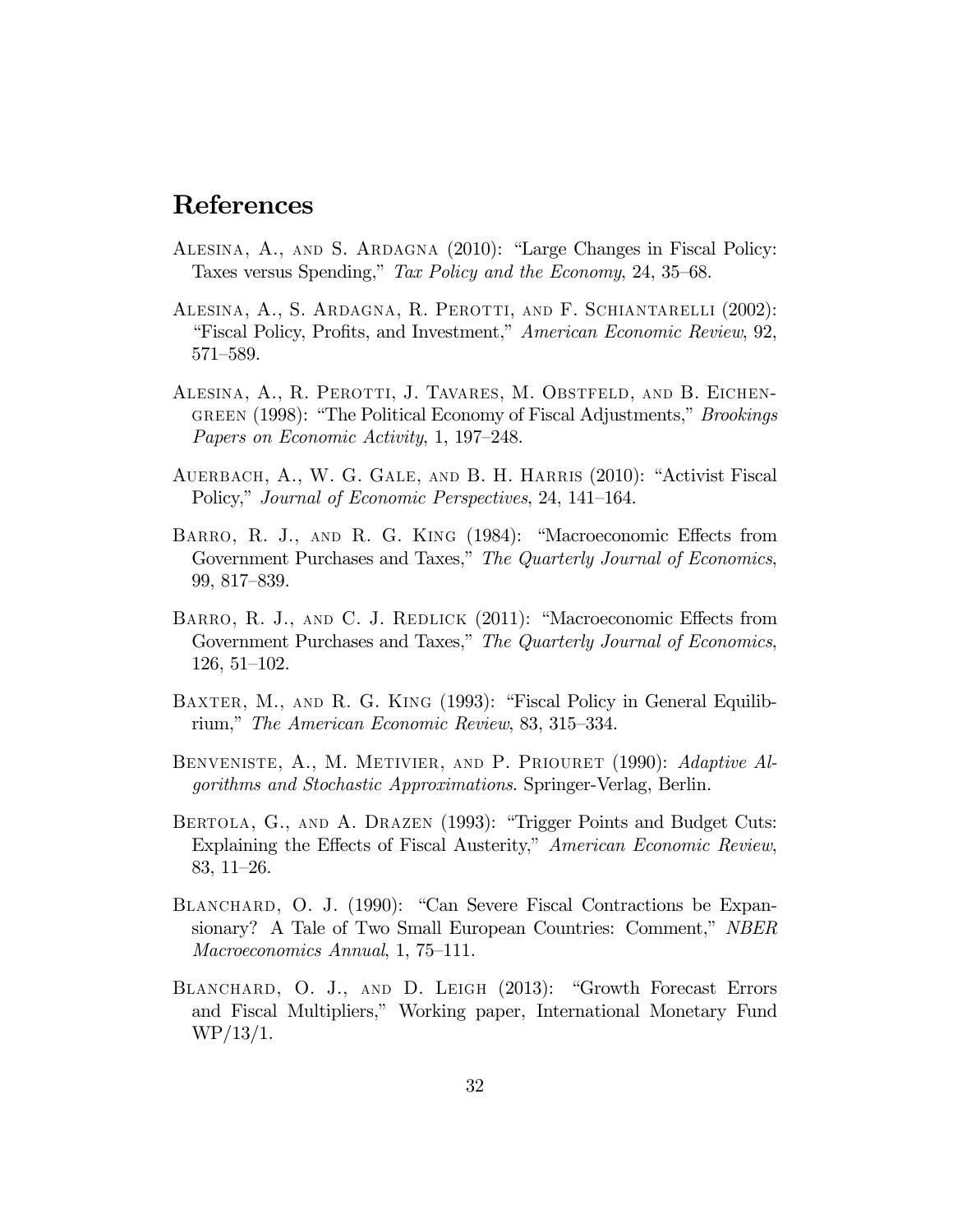- BRANCH, W. A., AND G. W. EVANS (2006): "A Simple Recursive Forecasting Model," Economic Letters, 91, 158—166.
- Briotti, M. G. (2005): "Economic Reactions to Public Finance Consolidation: A Survey of the Literature," Occasional paper no.38.
- Campbell, J. Y. (1994): "Inspecting the Mechanism: An Analytical Approach to the Stochastic Growth Model," Journal of Monetary Economics, 33, 463—506.
- Carceles-Poveda, E., and C. Giannitsarou (2008): "Asset Pricing with Adaptive Learning," Review of Economic Dynamics, 11, 629–651.
- Chari, V., P. J. Kehoe, and E. R. McGrattan (2007): "Business Cycle Accounting," Econometrica, 75, 781—836.
- Christiano, L., M. Eichenbaum, and S. Rebelo (2011): "When is the Government Spending Multiplier Large?," Journal of Political Economy, 119, 78—121.
- Coenen, G., et al. (2012): "Effects of Fiscal Stimulus in Structural Models," American Economic Journal: Macroeconomics, 4, 22—68.
- Cogan, J. F., T. Cwik, J. B. Taylor, and V. Wieland (2010): "New Keynesian versus Old Keynesian Government Spending Multipliers," Journal of Economic Dynamics and Control, 34, 281—295.
- Corsetti, G., K. Kuester, A. Meier, and G. J. Muller (2010): "Debt Consolidation and Fiscal Stabilization of Deep Recessions," American Economic Review: Papers and Proceedings, 100, 41—45.
- Corsetti, G., A. Meier, and G. J. Muller (2012): "Fiscal Stimulus with Spending Reversals," Review of Economics and Statistics, 94, 878– 895.
- Eusepi, S., and B. Preston (2010): "Central Bank Communication and Expectations Stabilization," American Economic Journal: Macroeconomics, 2, 235—271.

(2011): "Expectations, Learning and Business Cycle Fluctuations," American Economic Review, 101, 2844—2872.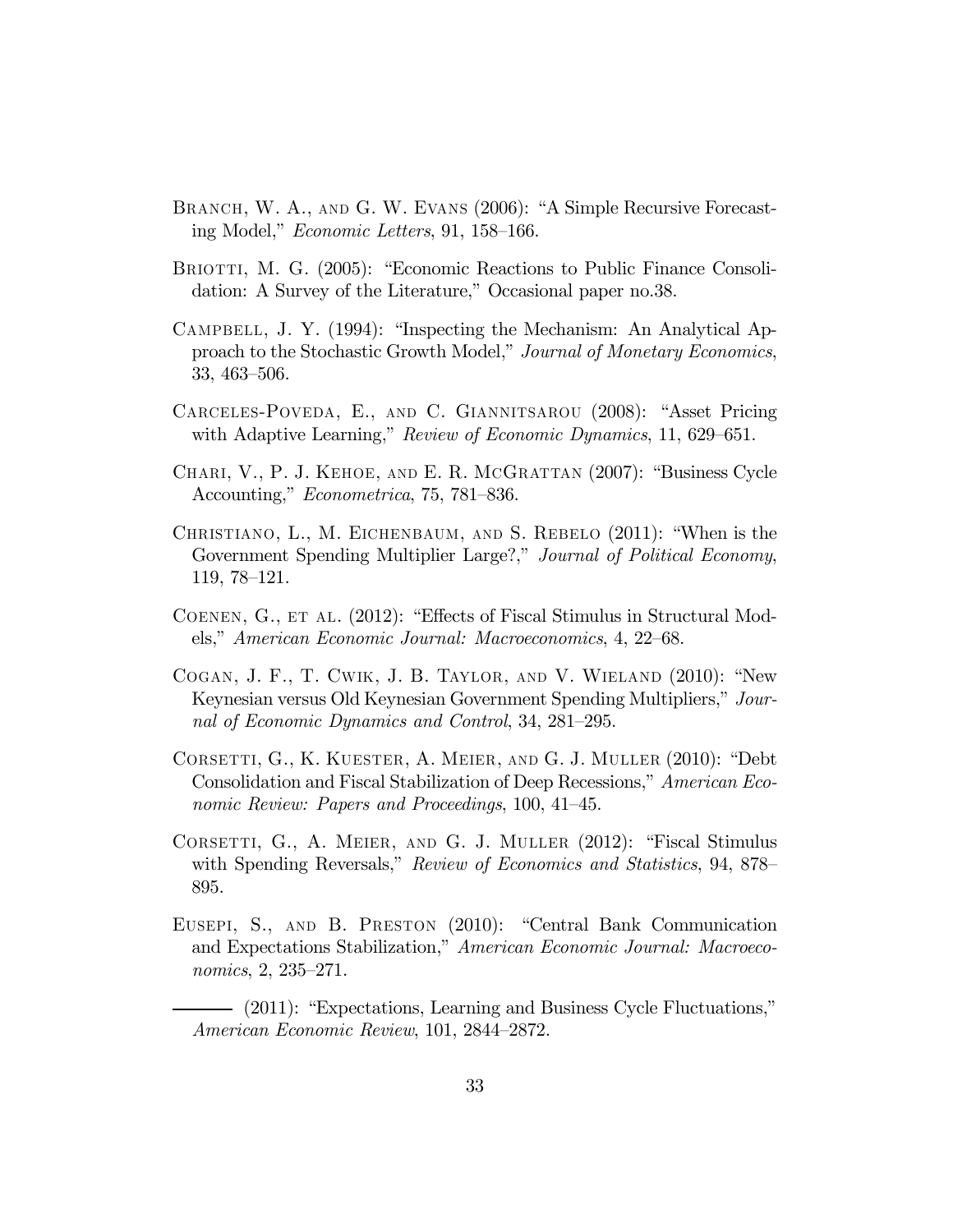EVANS, G. W., AND S. HONKAPOHJA (2001): Learning and Expectations in Macroeconomics. Princeton University Press, Princeton, New Jersey.

(2013): "Learning as a Rational Foundation for Macroeconomics and Finance," in Frydman and Phelps (2013), chap. 2, pp. 68—111.

- Evans, G. W., S. Honkapohja, and R. Marimon (2001): "Convergence in Monetary Inflation Models with Heterogeneous Learning Rules," Macroeconomic Dynamics, 5, 1—31.
- Evans, G. W., S. Honkapohja, and K. Mitra (2009): "Anticipated Fiscal Policy and Learning," Journal of Monetary Economics, 56, 930— 953.
- (2012): "Does Ricardian Equivalence Hold When Expectations are not Rational?," Journal of Money, Credit and Banking, 44, 1259—1283.
- FRYDMAN, R., AND E. E. PHELPS (eds.) (2013): Rethinking Expectations: The Way Forward for Macroeconomics. Princeton University Press, Princeton, New Jersey.
- GIANNITSAROU, C. (2006): "Supply-Side Reforms and Learning Dynamics," Journal of Monetary Economics, 53, 291—309.
- Giavazzi, F., and M. Pagano (1990): "Can Severe Fiscal Contractions be Expansionary? A Tale of Two Small European Countries," NBER Macroeconomics Annual, 1, 75—111.
- Hall, R. E. (2009): "By How Much Does GDP Rise If the Government Buys More Output?," *Brookings Papers on Economic Activity*, pp. 183–231.
- HEIJDRA, B. J. (2009): Foundations of Modern Macroeconomics. Oxford University Press, Oxford.
- Hemming, R., M. Kell, and S. Mahfouz (2002): "The Effectiveness of Fiscal Policy in Stimulating Economic Activity- A Review of the Literature," Working paper nr. 02/208, International Monetary Fund.
- Ilzetzki, E., E. G. Mendoza, and C. A. Vegh (2013): "How big (small?) are fiscal multipliers?," Journal of Monetary Economics, 60, 239—254.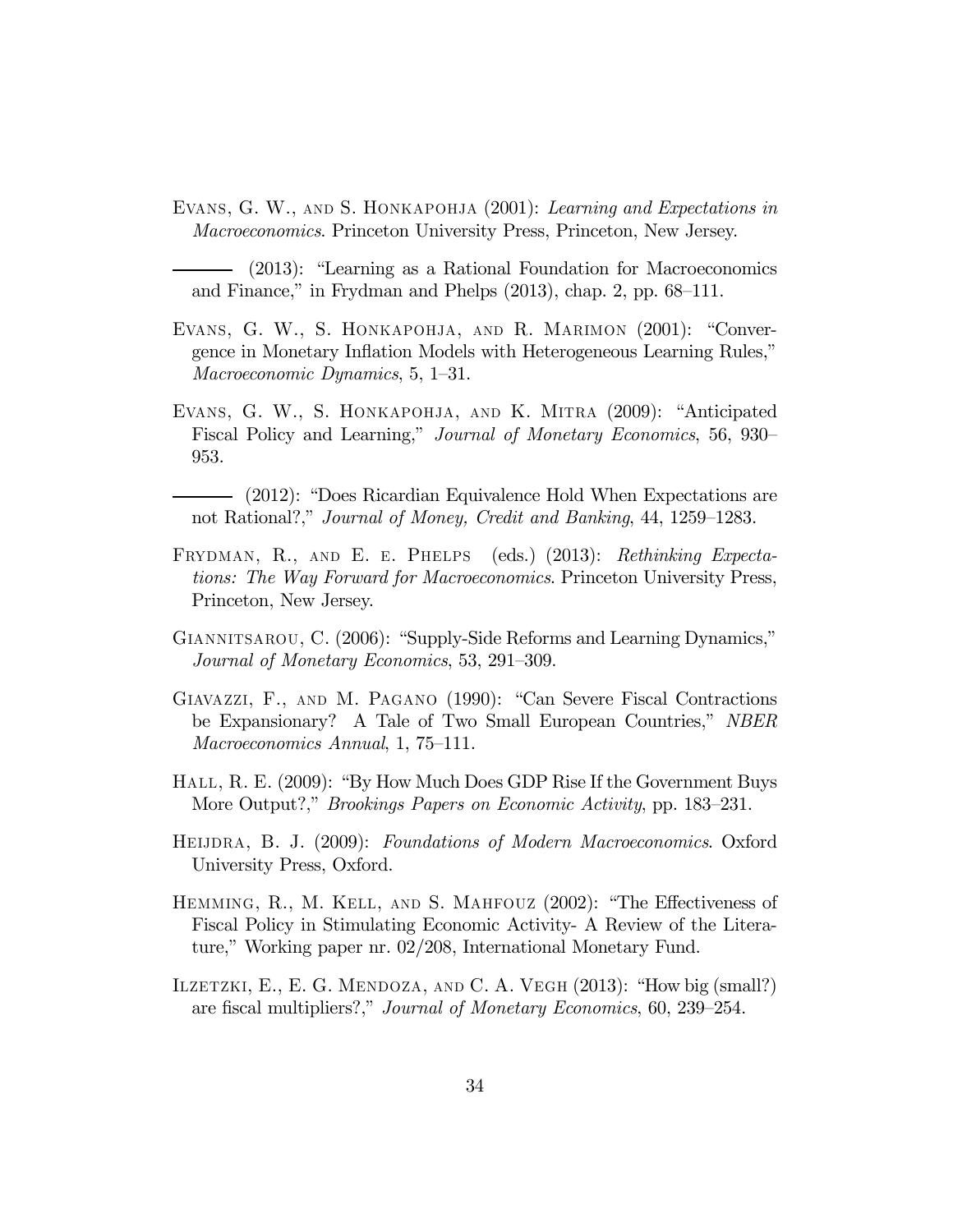- IMF (2010): World Economic Outlook, October 2010. IMF Publication Services, Washington, D.C.
- King, R. G., C. I. Plosser, and S. T. Rebelo (1988): "Production, Growth and Business Cycles," Journal of Monetary Economics, 21, 195— 232.
- King, R. G., and S. T. Rebelo (1999): "Resuscitating Real Business Cycles," in Taylor and Woodford (1999), pp. 927—1007.
- Leeper, E. M., N. Traum, and T. B. Walker (2011): "Clearing Up the Fiscal Multiplier Morass," NBER working paper 17444.
- LJUNGQVIST, L., AND T. J. SARGENT (2012): Recursive Macroeconomic Theory, Third edition. MIT Press, Cambridge, MA.
- LONG, JR., J. B., AND C. I. PLOSSER (1983): "Real Business Cycles," Journal of Political Economy, 91, 39—69.
- MARCET, A., AND J. P. NICOLINI (2003): "Recurrent Hyperinflations and Learning," American Economic Review, 93, 1476—1498.
- Mertens, K., and M. O. Ravn (2014): "Fiscal Policy in an Expectation Driven Liquidity Trap," Working paper, Cornell University.
- Milani, F. (2007): "Expectations, Learning and Macroeconomic Persistence," Journal of Monetary Economics, 54, 2065—2082.
- Mitra, K., G. W. Evans, and S. Honkapohja (2013): "Policy Change and Learning in the RBC Model," Journal of Economic Dynamics and Control, 37, 1947—1971.
- Orphanides, A., and J. C. Williams (2007): "Robust Monetary Policy with Imperfect Knowledge," Journal of Monetary Economics, 54, 1406– 1435.
- PEROTTI, R. (1999): "Fiscal Policy in Good Times and Bad," The Quarterly Journal of Economics, 114, 1399—1436.
- Preston, B. (2006): "Adaptive Learning, Forecast-based Instrument Rules and Monetary Policy," Journal of Monetary Economics, 53, 507—535.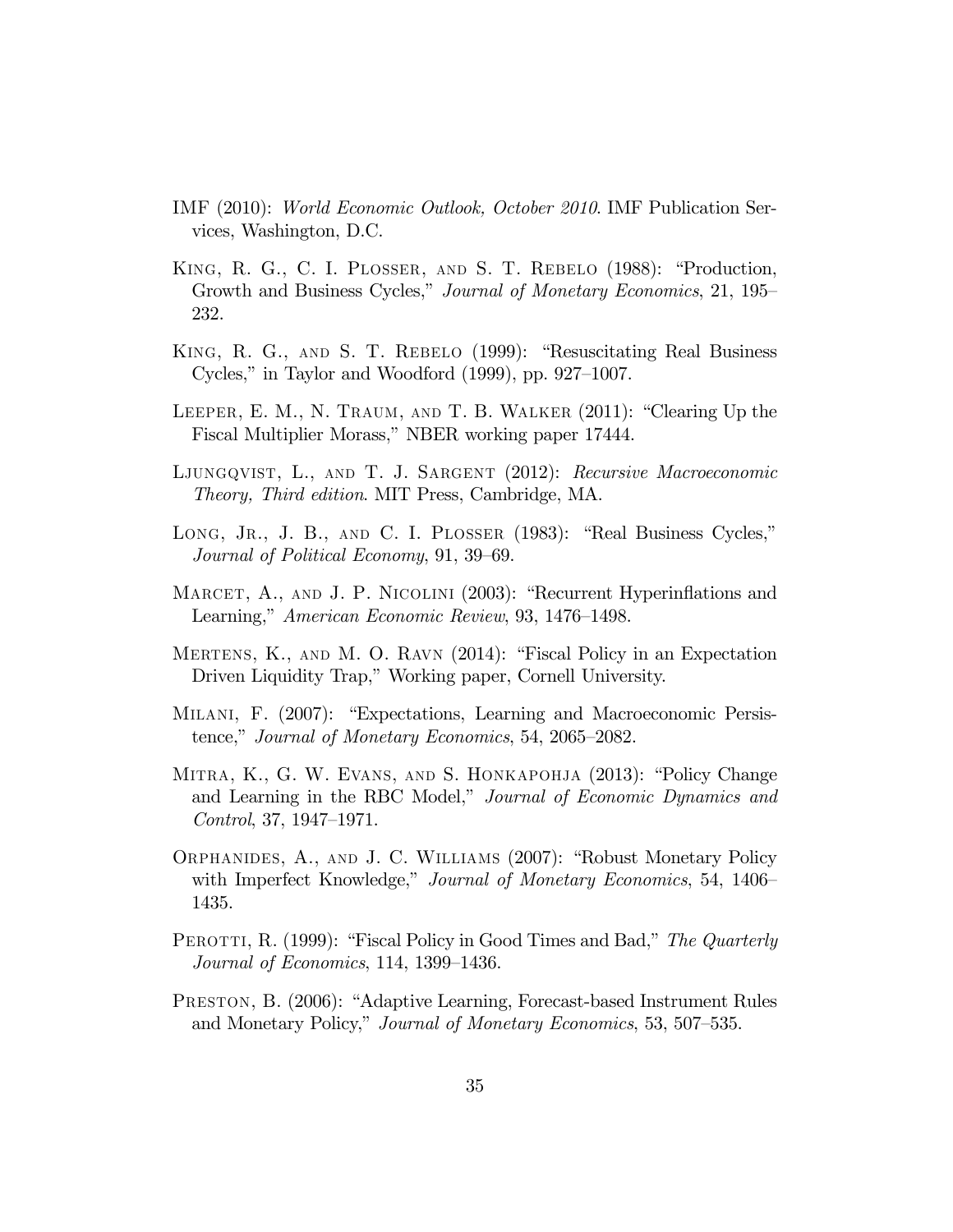Ramey, V. A. (2011a): "Can Government Purchases Stimulate the Economy?," Journal of Economic Literature, 49, 673—685.

(2011b): "Identifying Government Spending Shocks: It's All In The Timing," The Quarterly Journal of Economics, 126, 1—50.

- RAVN, MORTEN, O., S. SCHMITT-GROHE, AND M. URIBE (2012): "Consumption, Government Spending, and the Real Exchange Rate," Journal of Monetary Economics, 59, 215—234.
- ROMER, C. D., AND J. BERNSTEIN (2009): "The Job Impact of the American Recovery and Reinvestment Plan," mimeo.
- SARGENT, T. J. (1999): The Conquest of American Inflation. Princeton University Press, Princeton NJ.
	- (2008): "Evolution and Intelligent Design," American Economic Review, 98, 5—37.
- TAYLOR, J., AND M. WOODFORD (eds.) (1999): Handbook of Macroeconomics, Volume 1. Elsevier, Amsterdam.
- WOODFORD, M. (2011): "Simple Analytics of the Government Expenditure Multiplier," American Economic Journal: Macroeconomics, 3, 1—35.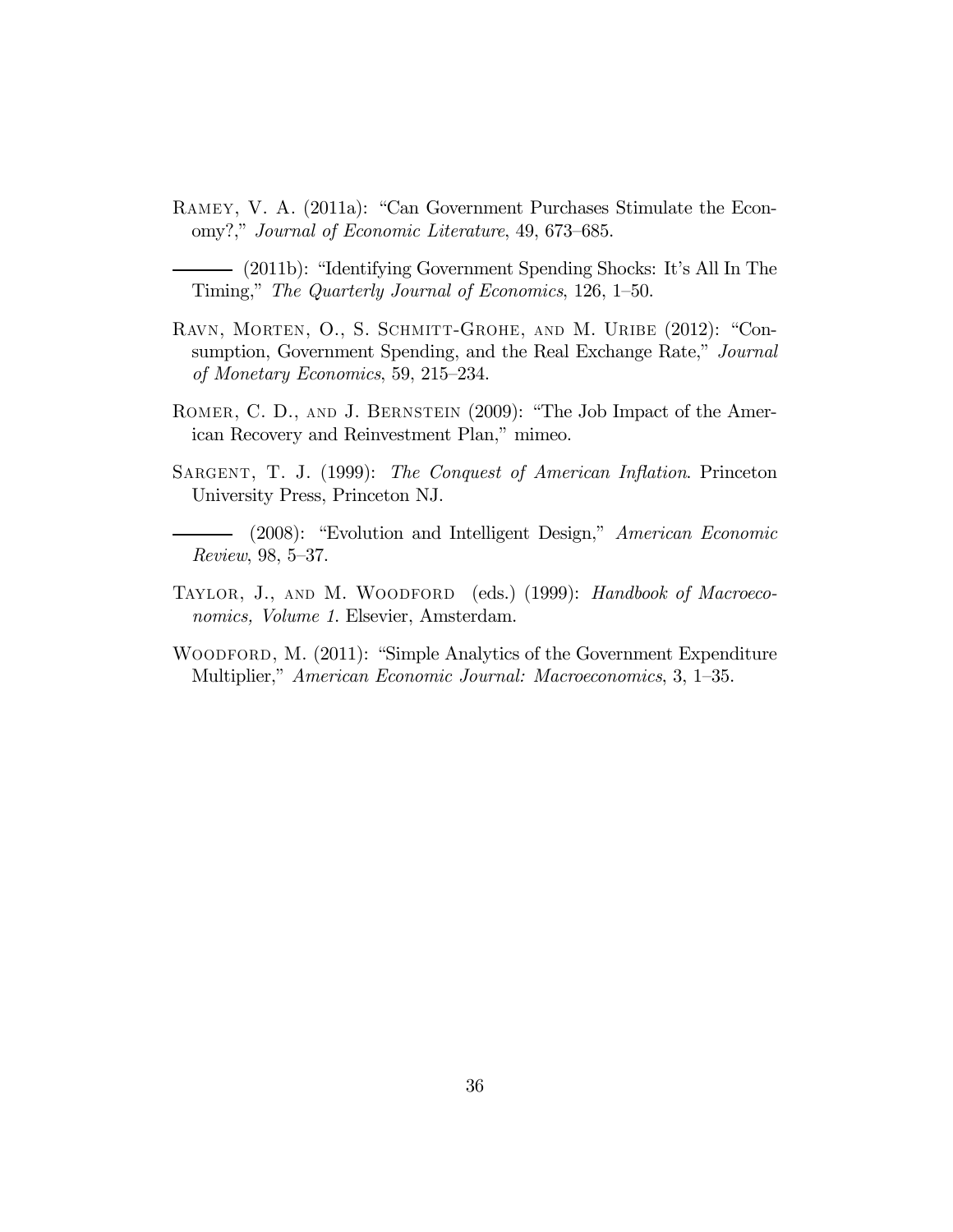## Appendix

### A Linearizations

The linearized wage rate, rental rate, real interest rate, output and capital accumulation equations are

$$
w_t - \bar{w} = \bar{w} \left[ \left( \frac{v_t}{\bar{v}} - 1 \right) + \alpha \left( \frac{k_t}{\bar{k}} - 1 \right) - \alpha \left( \frac{n_t}{\bar{n}} - 1 \right) \right],
$$
  
\n
$$
r_{k,t} - \bar{r}_k = \bar{r}_k \left[ \left( \frac{v_t}{\bar{v}} - 1 \right) - (1 - \alpha) \left( \frac{k_t}{\bar{k}} - 1 \right) + (1 - \alpha) \left( \frac{n_t}{\bar{n}} - 1 \right) \right],
$$
  
\n
$$
r_t - \bar{r} = r_{k,t} - \bar{r}_k,
$$
  
\n
$$
y_t - \bar{y} = \bar{y} \left[ \left( \frac{v_t}{\bar{v}} - 1 \right) + \alpha \left( \frac{k_t}{\bar{k}} - 1 \right) + (1 - \alpha) \left( \frac{n_t}{\bar{n}} - 1 \right) \right],
$$
  
\n
$$
k_{t+1} - \bar{k} = (y_t - \bar{y}) - (c_t - \bar{c}) - (g_t - \bar{g}) + (1 - \delta)(k_t - \bar{k}).
$$

The equations giving the steady state are  $\bar{r} = 1 - \delta + \bar{r}_k = \beta^{-1}, \bar{c} = \bar{v}\bar{k}^{\alpha}\bar{n}^{1-\alpha} - \bar{s}$  $\delta \bar{k} - \bar{g}, \, \zeta \bar{c}^{\sigma} = \bar{w} (1 - \bar{n})^{\epsilon}, \bar{w} = (1 - \alpha) \bar{v} (\frac{\bar{k}}{\bar{n}})^{\alpha} \text{ and } \bar{r}_k = \alpha \bar{v} (\frac{\bar{k}}{\bar{n}})^{\alpha - 1}.$ 

### B Fiscal policy under learning dynamics

Under learning we define variables as deviations from estimated steady states i.e.  $\tilde{k}_t = k_t - \bar{k}_t^e$ ,  $\tilde{r}_{k,t} = r_{k,t} - \bar{r}_{k,t}^e$  and  $\tilde{w}_t = w_t - \bar{w}_t^e$ . Using the PLMs (17)-(20), we can obtain estimates of the steady state (omitting the time subscripts on  $\bar{k}_t^e$ , etc.)

$$
\bar{k}^e = \frac{b_k}{1 - a_{kk}}, \bar{r}_k^e = b_r + a_{rk} \frac{b_k}{1 - a_{kk}}, \bar{w}^e = b_w + a_{wk} \frac{b_k}{1 - a_{kk}}.
$$

Here we can write

$$
\tilde{k}_{t+1} = a_{kk}\tilde{k}_t + a_{kv}\hat{v}_t, \qquad (21)
$$

$$
\tilde{w}_t = a_{wk}\tilde{k}_t + a_{wv}\hat{v}_t, \tag{22}
$$

$$
\tilde{r}_{k,t} = a_{rk}\tilde{k}_t + a_{rv}\hat{v}_t.
$$
\n(23)

Here under learning the coefficients  $a_{kk}$  etc. denote the estimated values at a moment in time. Then under learning, forecasts of capital and productivity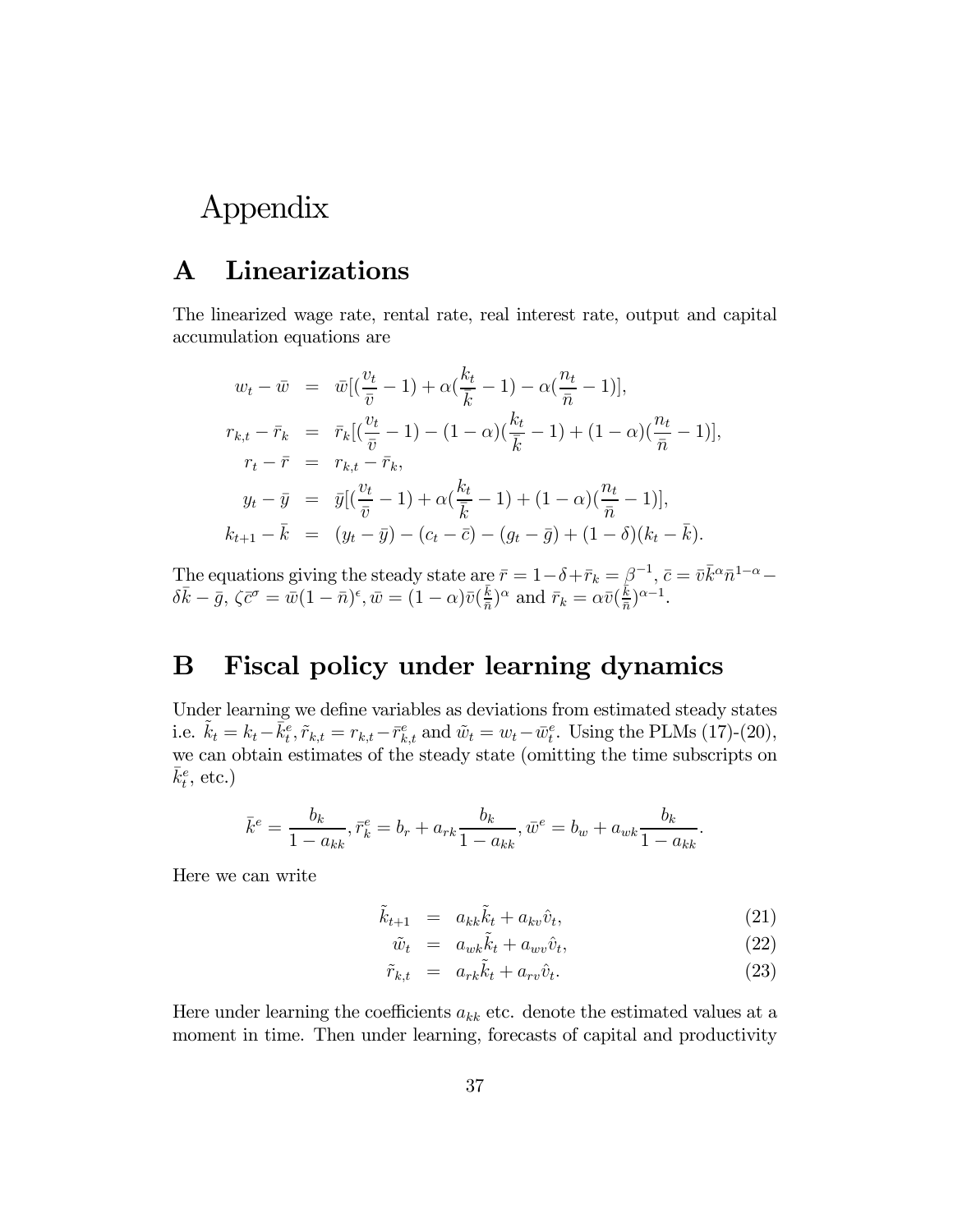are made using

$$
\begin{pmatrix}\n\tilde{k}_{t+1} \\
\hat{v}_{t+1}\n\end{pmatrix} = \tilde{B} \begin{pmatrix}\n\tilde{k}_t \\
\hat{v}_t\n\end{pmatrix} + \begin{pmatrix}\n0 \\
\tilde{u}_{t+1}\n\end{pmatrix},
$$
\n
$$
\tilde{B} = \begin{pmatrix}\na_{kk} & a_{kv} \\
0 & \rho\n\end{pmatrix}.
$$

Defining  $\tilde{x}_t \equiv$  $\int \tilde{k}_t$  $\hat{v}_t$  $\setminus$ , we have for  $j \geq 1$ ,

$$
\tilde{x}_{t+j}^e = \tilde{B}^j \tilde{x}_t. \tag{24}
$$

Using the future forecasts of capital stocks from (24), we can in turn obtain the future forecasts of wages and rental rates from (22) and (23) as

$$
\tilde{w}_{t+j}^e = \left( a_{wk} \quad a_{wv} \right) \tilde{B}^j \tilde{x}_t \text{ and } \tilde{r}_{k,t+j}^e = \left( a_{rk} \quad a_{rv} \right) \tilde{B}^j \tilde{x}_t.
$$

These are then used to form  $Sw_t^e$  and  $Sr_t^e$ . It can be show e.g. that

$$
Sw_t^e = \frac{\beta}{1-\beta}(\bar{w}_t^e - \bar{w}) + (a_{wk} \ a_{wv}) \beta \tilde{B} (I - \beta \tilde{B})^{-1} \tilde{x}_t.
$$

and

$$
Sr_t^e = \frac{\beta^2}{(1-\beta)^2} (\bar{r}_{k,t}^e - \bar{r}_k) + \beta^2 \left( a_{rk} \quad a_{rv} \right) (I - \tilde{B})^{-1} \tilde{B} [I(1-\beta)^{-1} - \tilde{B}(I-\beta \tilde{B})^{-1}] \tilde{x}_t.
$$

For details see Mitra, Evans, and Honkapohja (2013).

For Section 4, the other needed item is  $S\tau_{h,t}^e$  which is given in the text. For Section 6, we need to calculate this for an announced future temporary government spending change.

We consider a temporary anticipated policy change which is known to be temporary by the agents. We assume  $T_{g2} > T_{g1} + 1$  as in our policy change. We have

$$
g_t - \bar{g} = \begin{cases} 0, t = 0, ..., T_{g1} - 1, \\ \Delta \bar{g} \equiv (\bar{g}' - \bar{g}), t = T_{g1}, ..., T_{g2} - 1, \\ 0, t \ge T_{g2}, \end{cases}
$$

Under learning, we have when  $1 \le t \le T_{g1} - 1$ ,

$$
S\tau_{h,t}^e = \sum_{j=1}^{\infty} \beta^j (g_{t+j} - \bar{g}) = \Delta \bar{g} \sum_{j=T_{g1}-t}^{T_{g2}-t-1} \beta^j = \frac{\beta^{T_{g1}-t} (1 - \beta^{T_{g2}-T_{g1}})}{1 - \beta} \Delta \bar{g}.
$$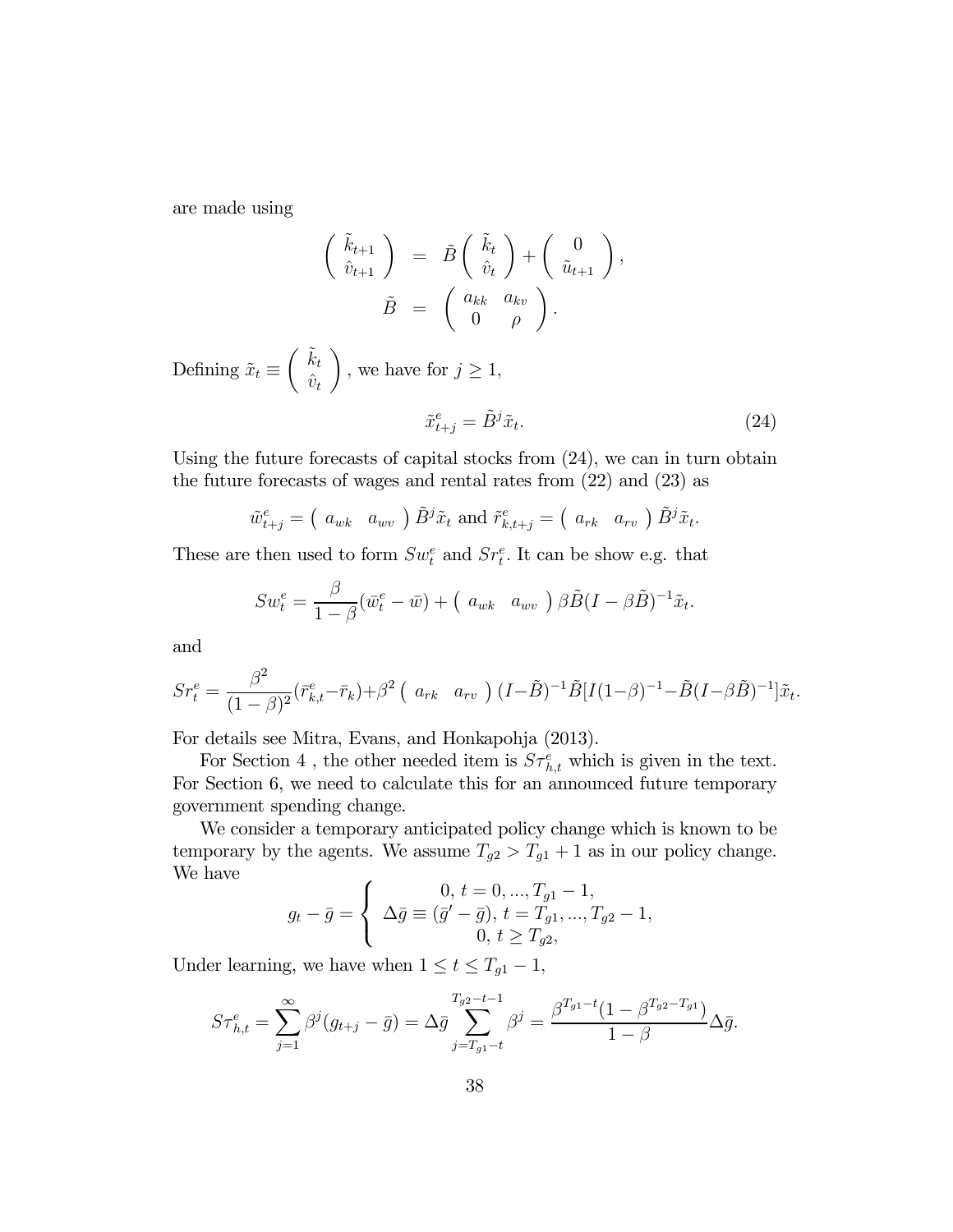For  $T_{g1} \le t \le T_{g2} - 1$ ,

$$
S\tau_{h,t}^{e} = \sum_{j=1}^{\infty} \beta^{j} (g_{t+j} - \bar{g}) = \frac{\beta (1 - \beta^{T_{g2} - t - 1})}{1 - \beta} \Delta \bar{g}
$$

and  $S\tau_{h,t}^e = 0$  for  $t \geq T_{g2}$ . Thus

$$
S\tau_{h,t}^{e}=\left\{\begin{array}{c} \frac{\beta^{T_{g1}-t}(1-\beta^{T_{g2}-T_{g1}})}{1-\beta}\Delta\bar{g},\,t=1,...,T_{g1}-1,\\ \frac{\beta(1-\beta^{T_{g2}-t-1})}{1-\beta}\Delta\bar{g},\,t=T_{g1},...,T_{g2}-1,\\ 0,\,t\geq T_{g2}. \end{array}\right.
$$

## C Details for dummy variables specification in Section 5

We now compute  $Sw_t^e$  and  $Sr_t^e$  when agents include a dummy variable in their regression equations as in Section 5. First we can write the PLMs in Section 5 in deviation form as shown in Appendix B; with deviations under learning taken from the estimated steady state values of capital, wage rate, and rental rate.30 Using this notation we have the PLMs with dummy variables included as follows

$$
\tilde{k}_{t+1} = a_{kk}\tilde{k}_t + a_{kv}\hat{v}_t + a_{kg}\hat{g}_t + a_{kd}D\bar{g}_t + noise,
$$
  
\n
$$
\tilde{w}_t = a_{wk}\tilde{k}_t + a_{wv}\hat{v}_t + a_{wg}\hat{g}_t + a_{wd}D\bar{g}_t + noise,
$$
  
\n
$$
\tilde{r}_{k,t} = a_{rk}\tilde{k}_t + a_{rv}\hat{v}_t + a_{rg}\hat{g}_t + a_{rd}D\bar{g}_t + noise.
$$

The variable  $D\bar{g}_t$  is a discrete variable taking the value  $D\bar{g}_t = \Delta \bar{g} \equiv (\bar{g}' - \bar{g})$ for all  $t \leq T_g - 1$  and is zero when  $t \geq T_g$ . Forecasts use  $\tilde{x}'_t \equiv$  $(\tilde{k}_t, \hat{v}_t, \hat{g}_t)$  and we have for periods  $1 \le t \le T_g - 1$ ,

$$
\tilde{x}_{t+1} = B\tilde{x}_t + d + v_{t+1},
$$
\n
$$
d = \begin{pmatrix} a_{kd} \Delta \bar{g} \\ 0 \\ 0 \end{pmatrix}, v_{t+1} = \begin{pmatrix} 0 \\ \tilde{u}_{t+1} \\ \varepsilon_{t+1} \end{pmatrix}.
$$

 $30$  In effect, agents assume the economy has a single steady state.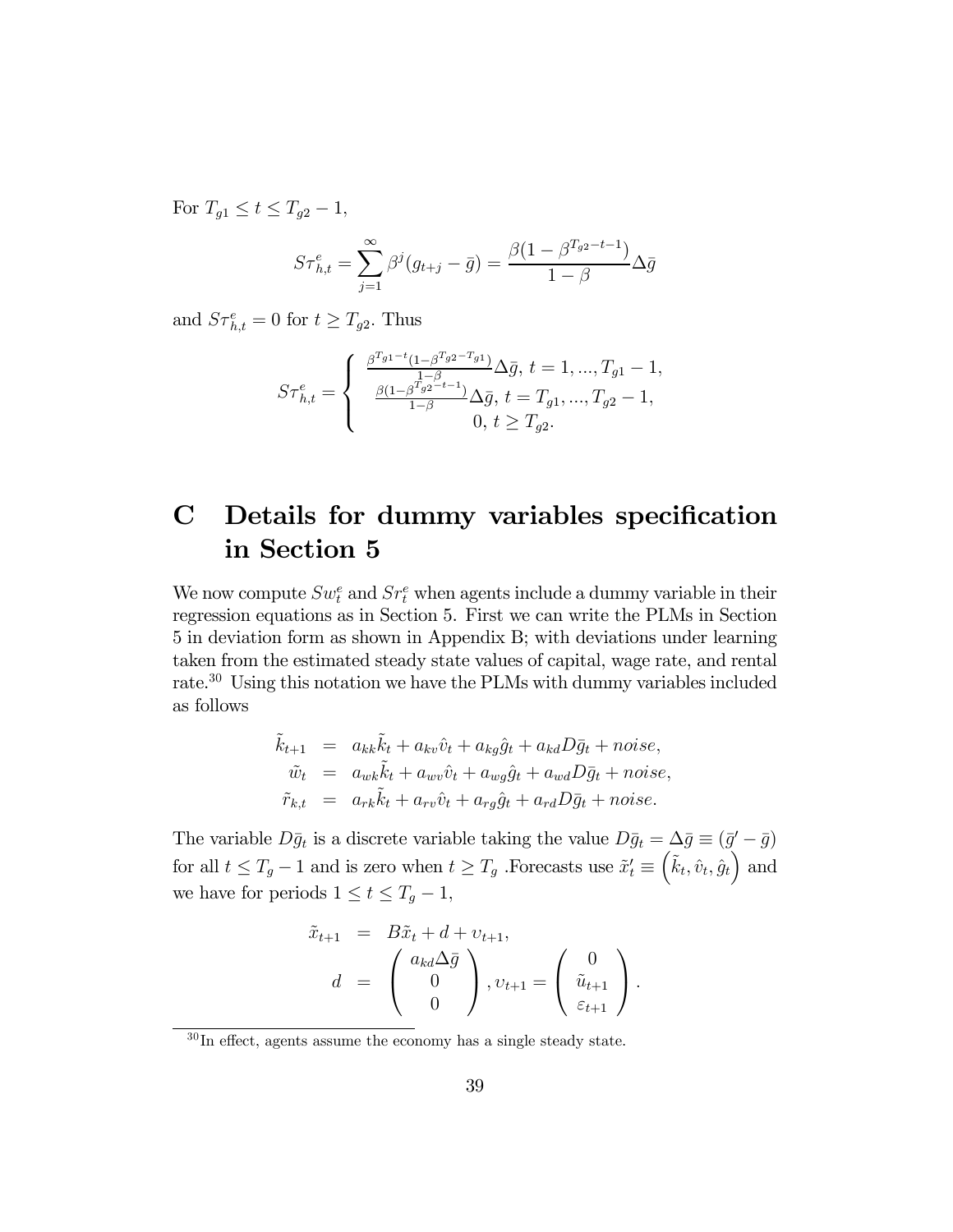and for periods  $t \geq T_g$ , we have

$$
\tilde{x}_{t+1} = B\tilde{x}_t + v_{t+1}.
$$

First, consider periods  $1 \le t \le T_g - 1$ . We have

$$
\begin{array}{rcl}\n\tilde{x}_{t+i}^e &=& B^i \tilde{x}_t + (I - B^i)(I - B)^{-1} d \text{ for } i \le T_g - t - 1, \\
\tilde{x}_{t+i}^e &=& B^{t+i - T_g + 1} \tilde{x}_{T_g - 1}^e \text{ for } i \ge T_g - t.\n\end{array}
$$

For  $t \geq T_g - 1$ , we have  $\tilde{x}_{t+i}^e = B^i \tilde{x}_t$ . We use these to compute  $S w_t^e$  and  $S r_t^e$ when the dummy variable is included in agents' regression equations.

 $Sw_t^e$  can be obtained from

$$
Sw_t^e = \sum_{j=1}^{\infty} \beta^j (\bar{w}_t^e - \bar{w}) + \sum_{j=1}^{\infty} \beta^j \tilde{w}_{t+j}^e
$$
  
= 
$$
\frac{\beta}{1-\beta} (\bar{w}_t^e - \bar{w}) + \sum_{j=1}^{\infty} \beta^j \left[ \begin{pmatrix} a_{wk} & a_{wv} & a_{wg} \end{pmatrix} \tilde{x}_{t+j}^e + a_{wd}Dg_{t+j} \right],
$$

since  $\tilde{w}_{t+j}^e = \left( \begin{bmatrix} a_{wk} & a_{wy} \end{bmatrix} \right) \tilde{x}_{t+j}^e + a_{wd} D g_{t+j}$ . The infinite sum above for  $t \leq T_g - 2$  can be computed as

$$
\sum_{j=1}^{\infty} \beta^j \left[ \left( a_{wk} \ a_{wv} \ a_{wg} \right) \tilde{x}_{t+j}^e + a_{wd} D g_{t+j} \right]
$$
\n
$$
= \sum_{j=1}^{\infty} \beta^j a_{wd} D g_{t+j} + \sum_{j=1}^{\infty} \beta^j \left( a_{wk} \ a_{wv} \ a_{wg} \right) \tilde{x}_{t+j}^e
$$
\n
$$
= \sum_{j=1}^{T_g - t - 1} a_{wd} \Delta \bar{g} \beta^j + \left( a_{wk} \ a_{wv} \ a_{wg} \right) \sum_{j=1}^{\infty} \beta^j \tilde{x}_{t+j}^e
$$
\n
$$
= a_{wd} \Delta \bar{g} \beta \frac{1 - \beta^{T_g - t - 1}}{1 - \beta} + \beta B (I - \beta B)^{-1} \tilde{x}_t + \left[ \frac{1 - \beta^{T_g - t}}{1 - \beta} I - (I - \beta B)^{-1} (I - (\beta B)^{T_g - t}) + \beta B (I - \beta B)^{-1} - (\beta B)^{T_g - t} (I - \beta B)^{-1} \right] (I - B)^{-1} d,
$$

so that finally for  $t \leq T_g - 2$ ,

$$
Sw_t^e = \frac{\beta}{1-\beta}(\bar{w}_t^e - \bar{w}) + a_{wd}\Delta \bar{g}\beta \frac{1-\beta^{T_g-t-1}}{1-\beta} + \beta B(I-\beta B)^{-1}\tilde{x}_t + \frac{1-\beta^{T_g-t}}{1-\beta}I - (I-\beta B)^{-1}(I-(\beta B)^{T_g-t}) + \beta I(\beta B)^{-1}(\beta B)(I-\beta B)^{-1} - (\beta B)^{-1}(\beta B)^{-1}(\beta B)^{-1} = (I-\beta B)^{-1}.
$$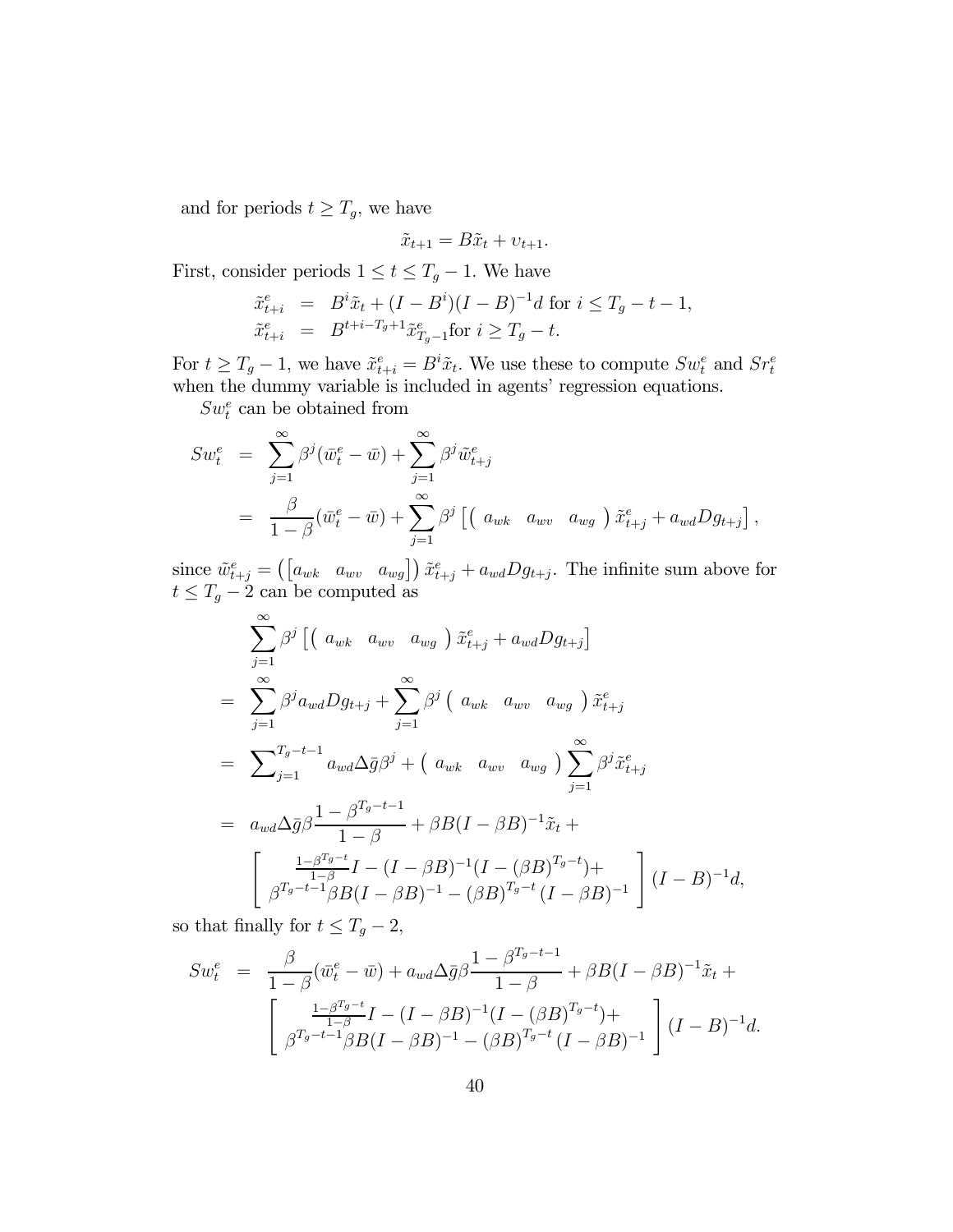For  $t \geq T_g - 1$ , we have<sup>31</sup>

$$
Sw_t^e = \frac{\beta}{1-\beta} (\bar{w}_t^e - \bar{w}) + \beta \left( a_{wk} \quad a_{wv} \quad a_{wg} \right) B(I - \beta B)^{-1} \tilde{x}_t
$$

since the dummy variable is no longer present in this sum.

For  $Sr_t^e$  when  $t \geq T_g - 1$ , we have

$$
Sr_t^e = \sum_{j=1}^{\infty} \beta^{j+1} \sum_{i=1}^j (r_{t+i}^e - \bar{r}) = \frac{\beta^2}{(1-\beta)^2} (\bar{r}_{k,t}^e - \bar{r}_k) +
$$
  

$$
\beta^2 \left( a_{wk} a_{wv} a_{wg} \right) (I - \tilde{B})^{-1} \tilde{B} [I(1-\beta)^{-1} - \tilde{B}(I-\beta \tilde{B})^{-1}] \tilde{x}_t.
$$

When  $t \leq T_g - 2$ , we have

$$
Sr_t^e = \frac{\beta^2}{(1-\beta)^2} (\bar{r}_{k,t}^e - \bar{r}_k) + S_{rtilda_t},
$$
  

$$
S_{rtilda_t} \equiv \sum_{j=1}^{\infty} \beta^{j+1} \sum_{i=1}^j \tilde{r}_{k,t+i}^e; \tilde{r}_{k,t+i}^e = (a_{wk} \ a_{wv} \ a_{wg}) \tilde{x}_{t+i}^e + a_{wd} Dg_{t+i}.
$$

Hence,

$$
S_{\text{trilda}_{t}} = \sum_{j=1}^{\infty} \beta^{j+1} \sum_{i=1}^{j} \left[ \left( a_{wk} \ a_{wv} \ a_{wg} \right) \tilde{x}_{t+i}^{e} + a_{rd} D g_{t+i} \right]
$$
  
\n
$$
= \sum_{j=1}^{\infty} \beta^{j+1} \sum_{i=1}^{j} \left[ \left( a_{wk} \ a_{wv} \ a_{wg} \right) \tilde{x}_{t+i}^{e} \right] + \sum_{j=1}^{\infty} \beta^{j+1} \sum_{i=1}^{j} a_{rd} D g_{t+i}
$$
  
\n
$$
\equiv S_{\text{trilda} X_{t}} + S_{\text{trilda} D_{t}}.
$$
\n(25)

Note that

$$
\sum_{i=1}^{j} a_{rd} Dg_{t+i} = \begin{cases} j a_{rd} \Delta \bar{g}, j \le T_g - 1 \\ (T_g - 1) a_{rd} \Delta \bar{g}, j \ge T_g. \end{cases}
$$

So

$$
S_{rtildaD_t} = \sum_{j=1}^{T_g - 2} \beta^{j+1} j a_{rd} \Delta \bar{g} + \sum_{j=T_g - 1}^{\infty} \beta^{j+1} (T_g - 1) a_{rd} \Delta \bar{g}
$$
  
=  $a_{rd} \Delta \bar{g} \frac{\beta^2 [1 - (T_g - 1)\beta^{T_g - 2} + (T_g - 2)\beta^{T_g - 1}]}{(1 - \beta)^2} + a_{rd} \Delta \bar{g} (T_g - 1) \frac{\beta^{T_g}}{1 - \beta}.$ 

<sup>&</sup>lt;sup>31</sup>The formulas for  $Sw_t^e$  and  $Sr_t^e$  for  $t \geq T_g - 1$  are analogous to that in the Appendix to Mitra, Evans, and Honkapohja (2013) because of the absence of the dummy variable after this period.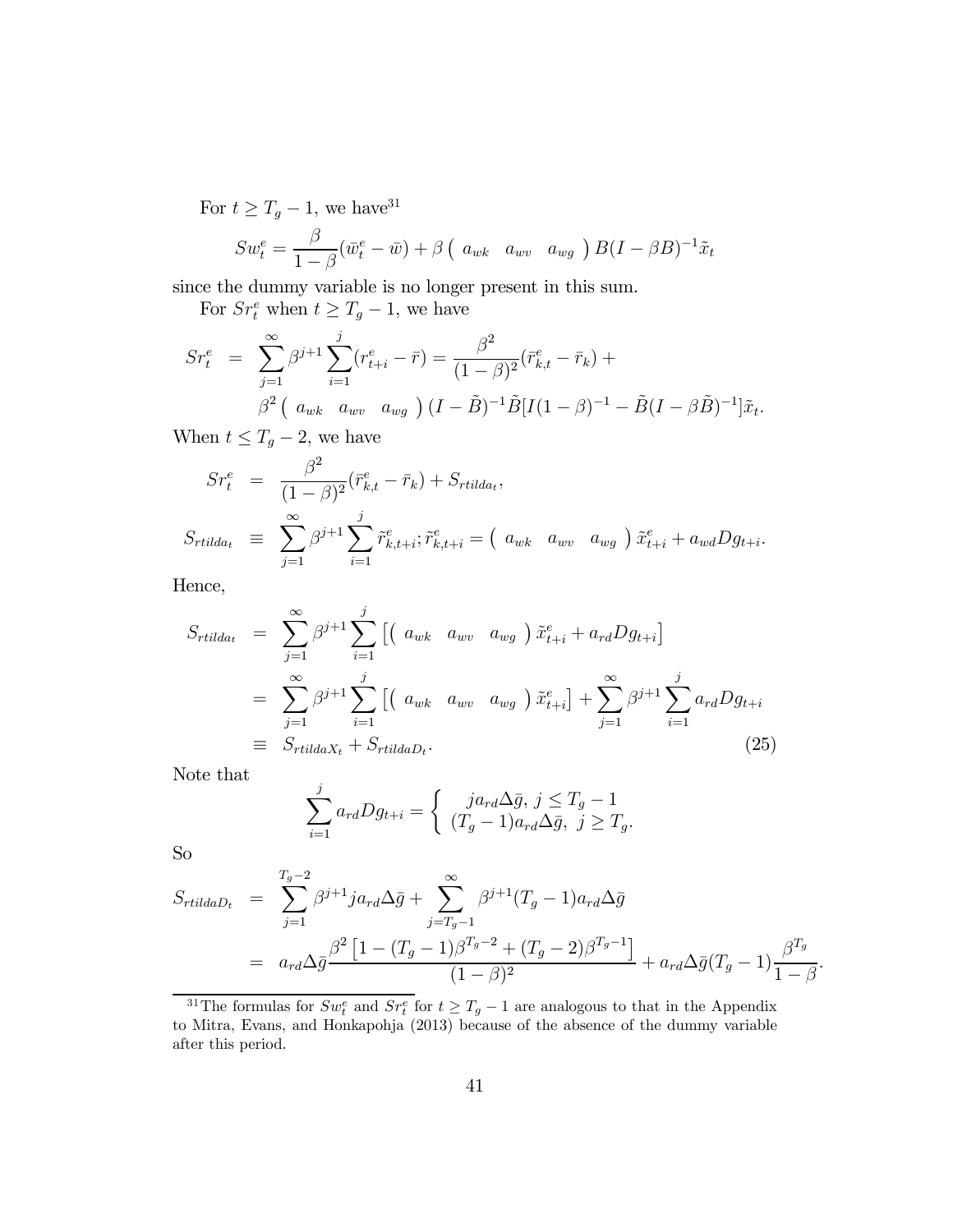Now we compute  $S_{rtildaX_t}$  when  $t \leq T_g - 2$ . For this we first note that when  $j \leq T_g - t - 1,$ 

$$
\sum_{i=1}^{j} \tilde{x}_{t+i}^{e} = \sum_{i=1}^{j} B^{i} \tilde{x}_{t} + j(I-B)^{-1}d - \sum_{i=1}^{j} B^{i}(I-B)^{-1}d
$$

$$
= [(I-B)^{-1}B - (I-B)^{-1}B^{j+1}]\tilde{x}_{t} + j(I-B)^{-1}d - [(I-B)^{-1}B - (I-B)^{-1}B^{j+1}](I-B)^{-1}d
$$

and when  $j \geq T_g - t$ , we have

$$
\sum_{i=1}^{j} \tilde{x}_{t+i}^{e} = [(I-B)^{-1}B - (I-B)^{-1}B^{T_g-t}][\tilde{x}_t - (I-B)^{-1}d] +
$$
  
\n
$$
(T_g - t - 1)(I-B)^{-1}d + [(I-B)^{-1}B - (I-B)^{-1}B^{t+j+2-T_g}] \tilde{x}_{T_g-1}^{e},
$$
  
\nwhere  $\tilde{x}_{T_g-1}^{e} = B^{T_g-1-t}\tilde{x}_t + (I-B^{T_g-t-1})(I-B)^{-1}d$ .

Using this information we compute  $S_{\text{tridiax}_t}$  when  $t \leq T_g - 2$ . For this we need to find

$$
\sum_{j=1}^{\infty} \beta^{j+1} \sum_{i=1}^{j} \tilde{x}_{t+i}^{e} = \sum_{j=1}^{T_g - t - 1} \beta^{j+1} \sum_{i=1}^{j} \tilde{x}_{t+i}^{e} + \sum_{j=T_g - t}^{\infty} \beta^{j+1} \sum_{i=1}^{j} \tilde{x}_{t+i}^{e}
$$

$$
\equiv Z_1 + Z_2.
$$

We simplify  $Z_1$  now.

$$
Z_{1} = \sum_{j=1}^{T_{g}-t-1} \beta^{j+1} \left[ (I-B)^{-1} B \tilde{x}_{t} - (I-B)^{-1} B (I-B)^{-1} d \right]
$$

$$
+ (I-B)^{-1} \left( \sum_{j=1}^{T_{g}-t-1} (\beta B)^{j+1} \right) \left[ (I-B)^{-1} d - \tilde{x}_{t} \right]
$$

$$
+ \left( \sum_{j=1}^{T_{g}-t-1} \beta^{j+1} j \right) \left[ (I-B)^{-1} d \right].
$$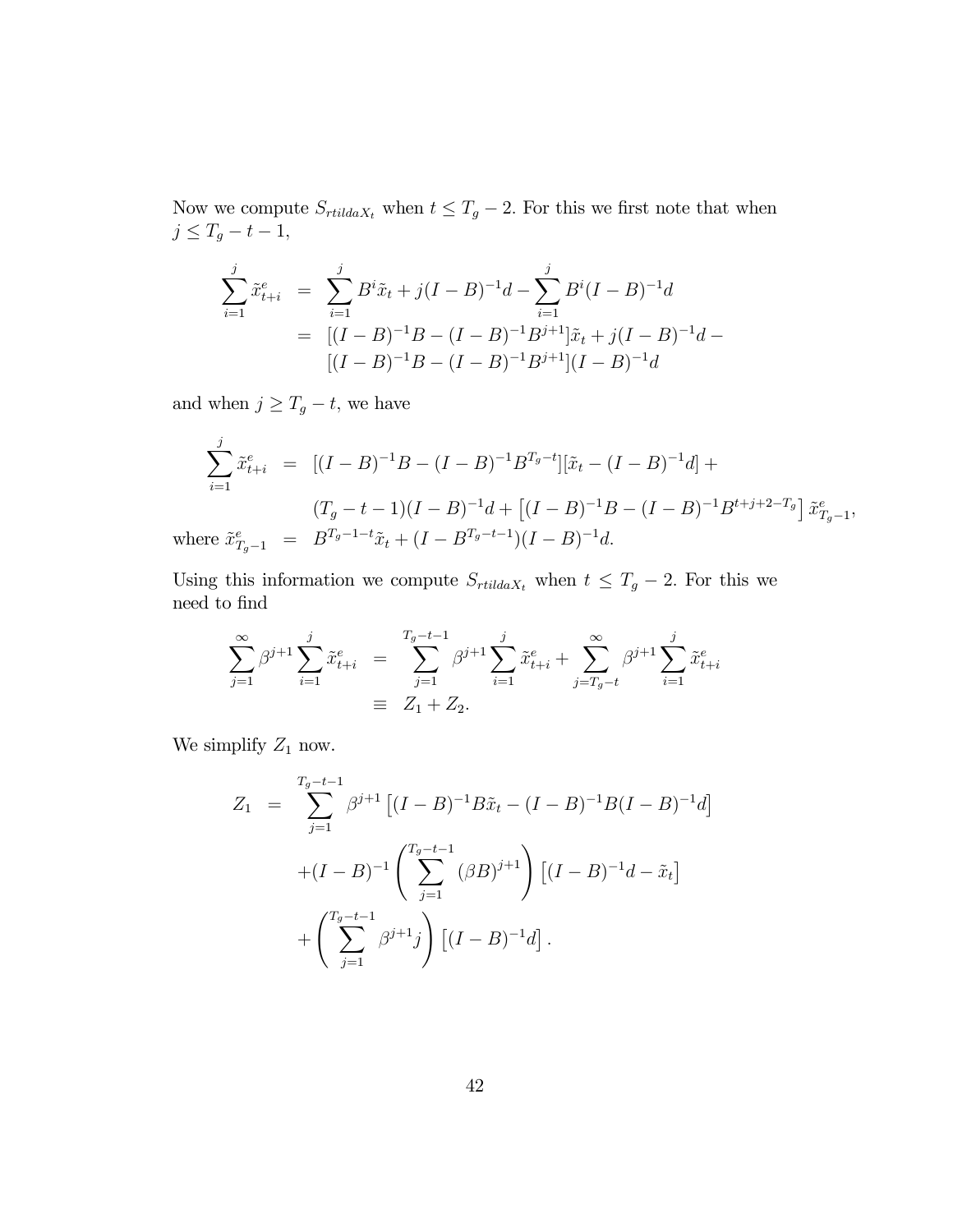Evaluating the relevant sums above yields  $Z_1$  finally

$$
Z_1 = \frac{\beta^2 \left[ 1 - \beta^{T_g - t - 1} \right]}{(1 - \beta)} \left[ (I - B)^{-1} B \tilde{x}_t - (I - B)^{-1} B (I - B)^{-1} d \right] + \beta^2 (I - B)^{-1} B^2 (I - \beta B)^{-1} [I - (\beta B)^{T_g - t - 1}] \left[ (I - B)^{-1} d - \tilde{x}_t \right] + \left( \frac{\beta^2 \left[ 1 - (T_g - t) \beta^{T_g - t - 1} + (T_g - t - 1) \beta^{T_g - t} \right]}{(1 - \beta)^2} \right) (I - B)^{-1} d.
$$

Next we compute  $Z_2$ .

$$
Z_2 = \frac{\beta^{T_g - t + 1}}{(1 - \beta)} \left[ (I - B)^{-1} B - (I - B)^{-1} B^{T_g - t} \right] \left[ \tilde{x}_t - (I - B)^{-1} d \right] + (T_g - t - 1)(I - B)^{-1} d + \sum_{j = T_g - t}^{\infty} \beta^{j+1} \sum_{i = T_g - t}^{j} B^{t+i - (T_g - 1)} \tilde{x}_{T_g - 1}^e.
$$

The final term can be shown to be

$$
\sum_{j=T_g-t}^{\infty} \beta^{j+1} \sum_{i=T_g-t}^{j} B^{t+i-(T_g-1)} \tilde{x}_{T_g-1}^e
$$
\n
$$
= \frac{\beta^{T_g-t+1}}{(1-\beta)} (I-B)^{-1} B \tilde{x}_{T_g-1}^e
$$
\n
$$
-(I-B)^{-1} (\beta B)^{T_g-t+1} (I-\beta B)^{-1} B^{t+1-T_g} \tilde{x}_{T_g-1}^e,
$$

which provides a simplified expression for  $Z_2$ . This finally completes the process of finding  $S_{rtildaX_t}$  when  $t \leq T_g - 2$ .

When  $t \geq T_g - 1$ , the dummy variable is absent from agents' regression equations so that  $S_{rtildaD_t} = 0$  and we have  $S_{rtilda_t} = S_{rtildaX_t}$  in (25). The latter can be obtained using analogous techniques used in Mitra, Evans, and Honkapohja (2013) to yield the following

$$
S_{\text{trilda}} = \sum_{j=1}^{\infty} \beta^{j+1} \sum_{i=1}^{j} \left[ \left( \begin{bmatrix} a_{rk} & a_{rv} & a_{rg} \end{bmatrix} \right) \tilde{x}_{t+i}^{e} \right] =
$$
  

$$
\beta^{2} \left( \begin{bmatrix} a_{rk} & a_{rv} & a_{rg} \end{bmatrix} \right) (I - B)^{-1} B [(1 - \beta)^{-1} I - B (1 - \beta B)^{-1}] \tilde{x}_{t}.
$$

This gives the formulas for  $Sw_t^e$  and  $Sr_t^e$  when the dummy variable is included in agents' regression equations which are required in Section 5.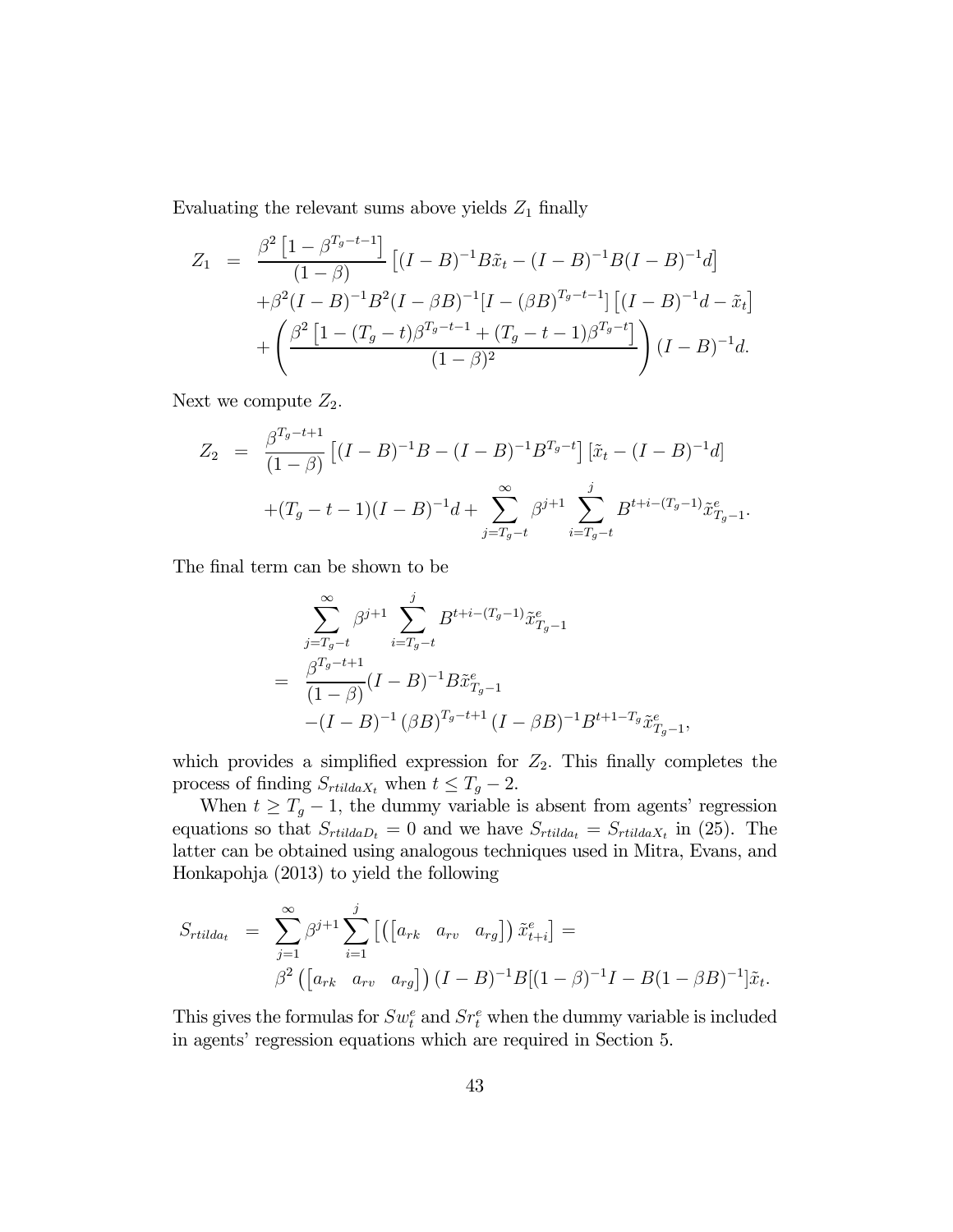### D Temporary policy change under RE

The basic techniques are described in Mitra, Evans, and Honkapohja (2013). The key is to obtain the evolution of capital since the other variables can then be obtained using the above linearizations. Under RE the capital sequence can be shown to be given by

$$
\hat{k}_{t+1} = \lambda_2 \hat{k}_t - \lambda_2 A_{k0}^{-1} (S_g(t) + S_v(t)).
$$
\n(26)

See Appendix B of Mitra, Evans, and Honkapohja (2013) for the derivation and the values of  $S_v(t)$ ,  $\lambda_2$  and  $A_{k0}$ . The formula for  $S_g(t)$  depends on the details of the government spending policy. For the surprise temporary change considered in Section 4, we have

$$
S_g(t) = \begin{cases} \left( (A_{g0} - 1) \frac{(1 - \lambda_1^{-(T_g - t - 1)})}{1 - \lambda_1^{-1}} + A_{g0} \lambda_1^{-(T_g - t - 1)} \right) \Delta \bar{g}, \ t = 1, ..., T_g - 2, \\ A_{g0} \Delta \bar{g}, \ t = T_g - 1, \\ 0, \ t \ge T_g. \end{cases}
$$

For the announced temporary policy change considered in Section 6, we have

$$
g_t - \bar{g} = \begin{cases} 0, t < T_{g1}, \\ \Delta \bar{g}, T_{g1} \le t < T_{g2}, \\ 0, t \ge T_{g2}, \end{cases}
$$

and

$$
g_{t+j} - \bar{g} = \begin{cases} 0, t+j < T_{g1}, \\ \Delta \bar{g}, T_{g1} \le t+j < T_{g2}, \\ 0, t+j \ge T_{g2}. \end{cases}
$$

Assume  $T_{g2} > T_{g1} + 1$ . Then

$$
A_{g0}(g_{t+j}-\bar{g})+A_{g1}(g_{t+j+1}-\bar{g})=\left\{\begin{array}{c}0,t+j
$$

We now compute  $S_g(t)$ .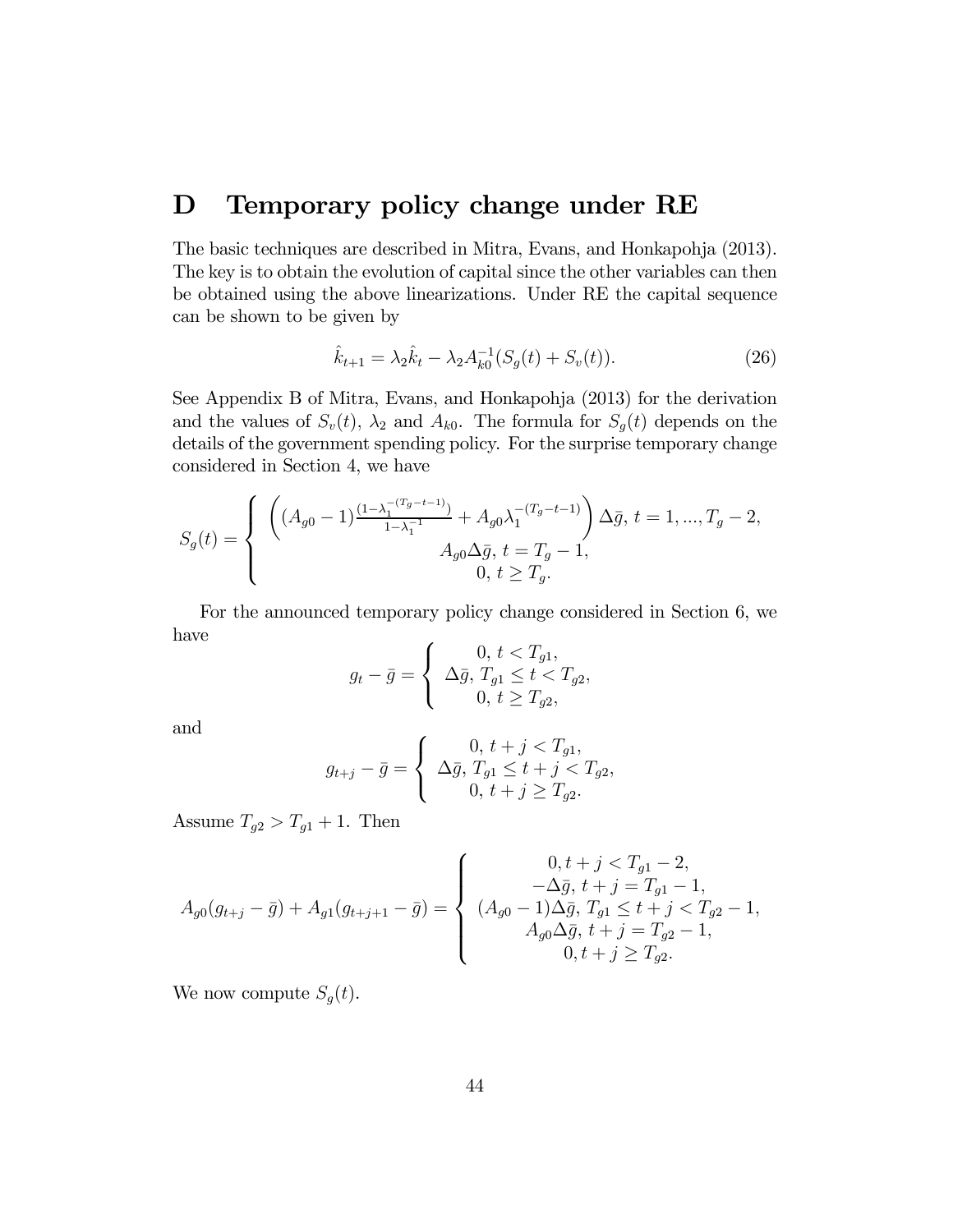First, for  $1 \le t < T_{g1}$ ,

$$
S_g(t) = -\Delta \bar{g} \lambda_1^{t-(T_{g1}-1)} + (A_{g0}-1) \Delta \bar{g} \sum_{j=T_{g1}-t}^{T_{g2}-t-2} \lambda_1^{-j} + A_{g0} \Delta \bar{g} \lambda_1^{-(T_{g2}-t-1)}
$$
  
= 
$$
\left(-\lambda_1^{t-(T_{g1}-1)} + (A_{g0}-1) \frac{\lambda_1^{-(T_{g1}-t)}(1-\lambda_1^{-(T_{g2}-T_{g1}-1)})}{1-\lambda_1^{-1}} + A_{g0} \lambda_1^{-(T_{g2}-t-1)}\right) \Delta \bar{g}.
$$

For  $T_{g1} \le t \le T_{g2} - 1$ ,

$$
S_g(t) = (A_{g0} - 1)\Delta \bar{g} \sum_{j=0}^{T_{g2}-t-2} \lambda_1^{-j} + A_{g0} \Delta \bar{g} \lambda_1^{-(T_{g2}-t-1)}
$$
  
= 
$$
\left( (A_{g0} - 1) \frac{(1 - \lambda_1^{-(T_{g2}-t-1)})}{1 - \lambda_1^{-1}} + A_{g0} \lambda_1^{-(T_{g2}-t-1)} \right) \Delta \bar{g}
$$

and  $S_g(t)=0$  for all  $t \ge T_{g2}$ .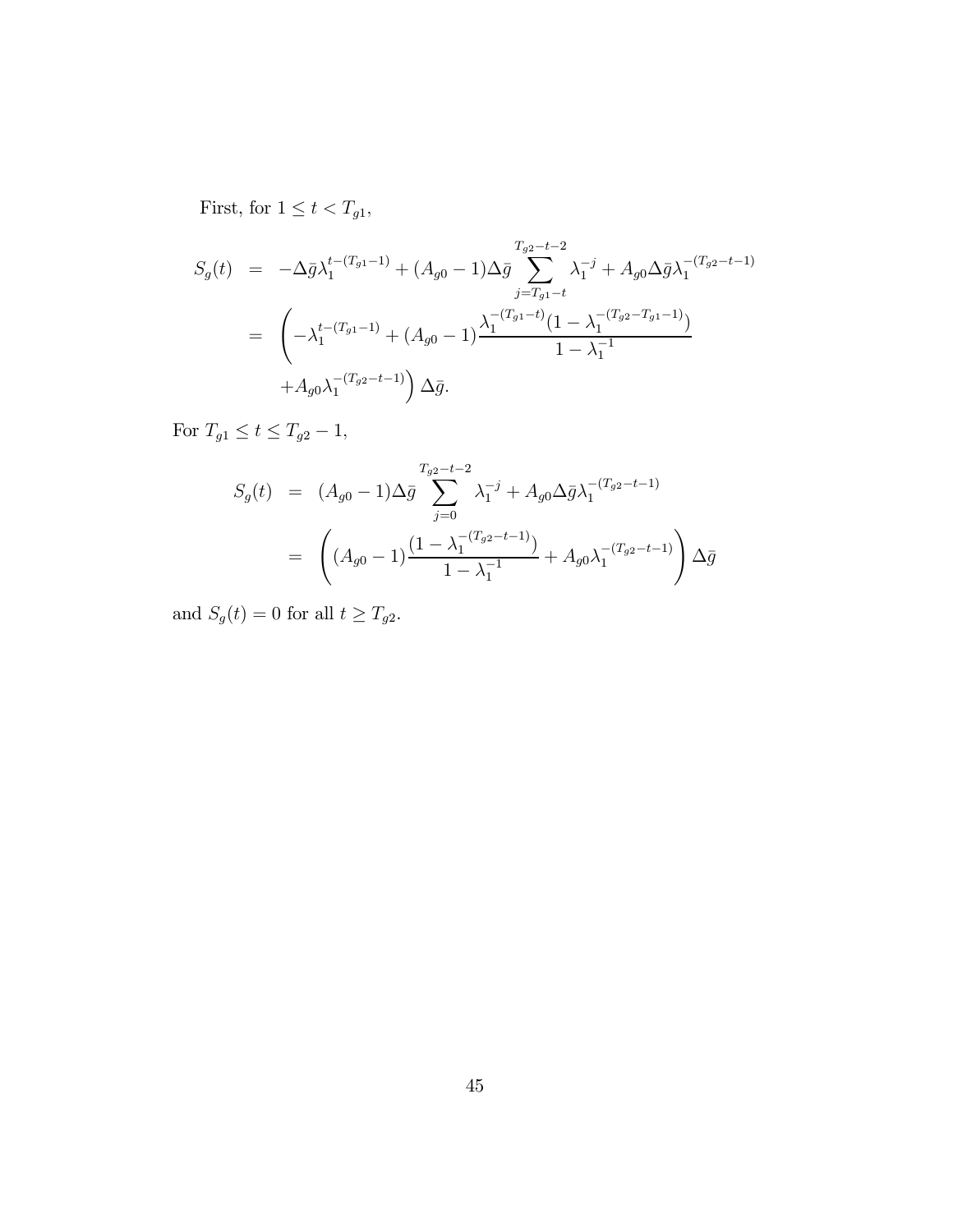| 'ABLE<br>n. |  |
|-------------|--|
|-------------|--|

| Cumulative Multiplier | $\omega$ |                 |     |     |
|-----------------------|----------|-----------------|-----|-----|
| $\mu$                 | 0.1      | $0.5 \quad 0.9$ |     | 1.0 |
| 0.3                   | .09      | .37             | .65 | .72 |
| 0.7                   | .16      | .41             | .66 | .73 |
| 0.9                   | .32      | .51             | .70 | .74 |
| 0.95                  | .41      | .55             | .69 | .73 |
| 0.99                  | $.60\,$  | .65             | .71 | 72  |

Table 1: Cumulative output multipliers under learning for policy stimulus using dummy variable specification.  $\mu$  is the AR(1) coefficient for  $\hat{g}_t$  and  $\omega$ is the shrinkage parameter for the prior coefficients of  $D\bar{g}_t$ . The cumulative multipliers reported are at the end of period 40 on the basis of averages over 3 000 simulations. The corresponding cumulative multipliers under RE in all cases are around  $0.18$ .

#### TABLE 2

| Cumulative                      | 3 years  | 5 years    | 10 years   |
|---------------------------------|----------|------------|------------|
| Effects in $%$                  | $RLS-RE$ | $RLS - RE$ | $RLS - RE$ |
| $\left(\sum i_t\right)/\bar{y}$ | 6.91     | 6.61       | 5.28       |
| $\sum c_t$ ) / $\bar{y}$        | $-1.09$  | 0.19       | 2.29       |
| $\left(\sum y_t\right)/\bar{y}$ | 5.82     | 6.80       | 7.57       |
| $\sum i_t$ ) / $\bar{i}$        | 33.35    | 31.91      | 25.48      |
| $\sum_{i} c_t$ ) / $\bar{c}$    | $-1.84$  | 0.32       | 3.87       |

Table 2: Cumulative effects on key variables of a fiscal consolidation on the basis of averages over 100,000 simulations. Cumulative difference between effects under learning (RLS) and under rational expectations (RE) in percent relative to the new steady state.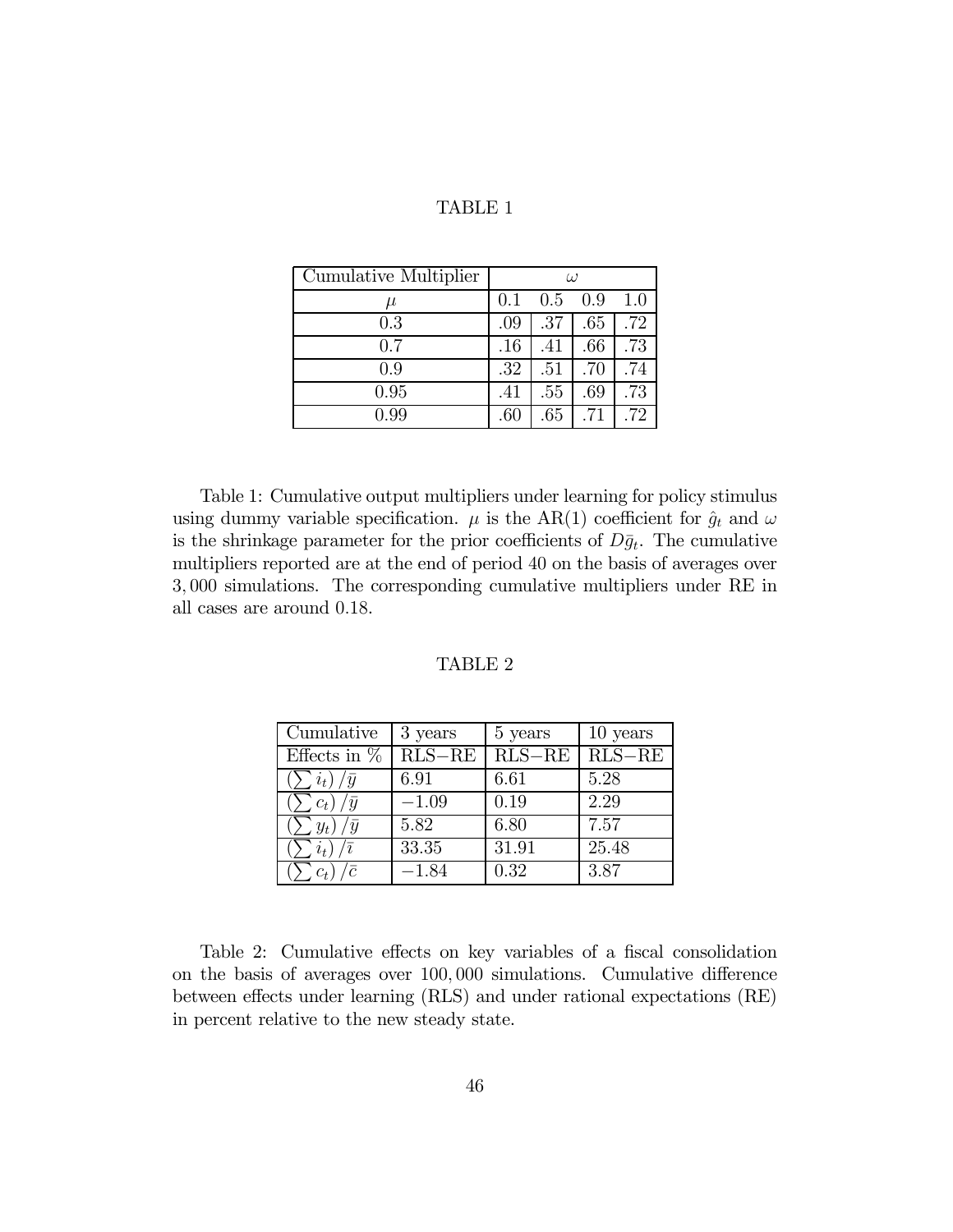

Figure 1: Dynamic paths for a two-year (8 periods) increase in government purchases. The solid lines are the learning paths while the dashed lines are the RE paths. All variables are measured in percentage deviations from steady state values. Mean paths over 100,000 simulations.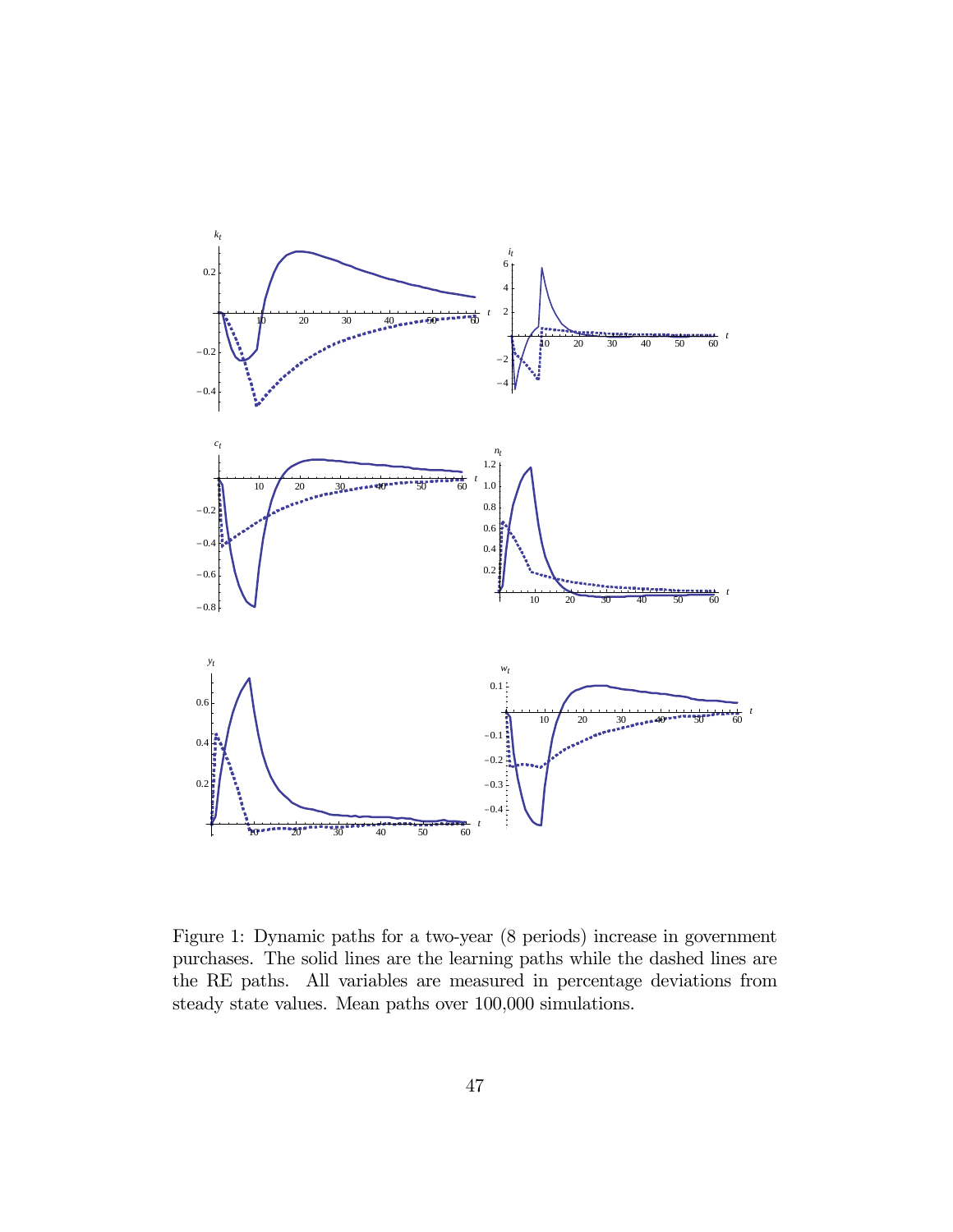

Figure 2: Multipliers as a distributed lag response (left hand side) and cumulative multipliers (right hand side), for output, consumption, and investment, for the increase in government purchases considered in Figure 1. The solid lines are the learning paths while the dashed lines are the RE paths.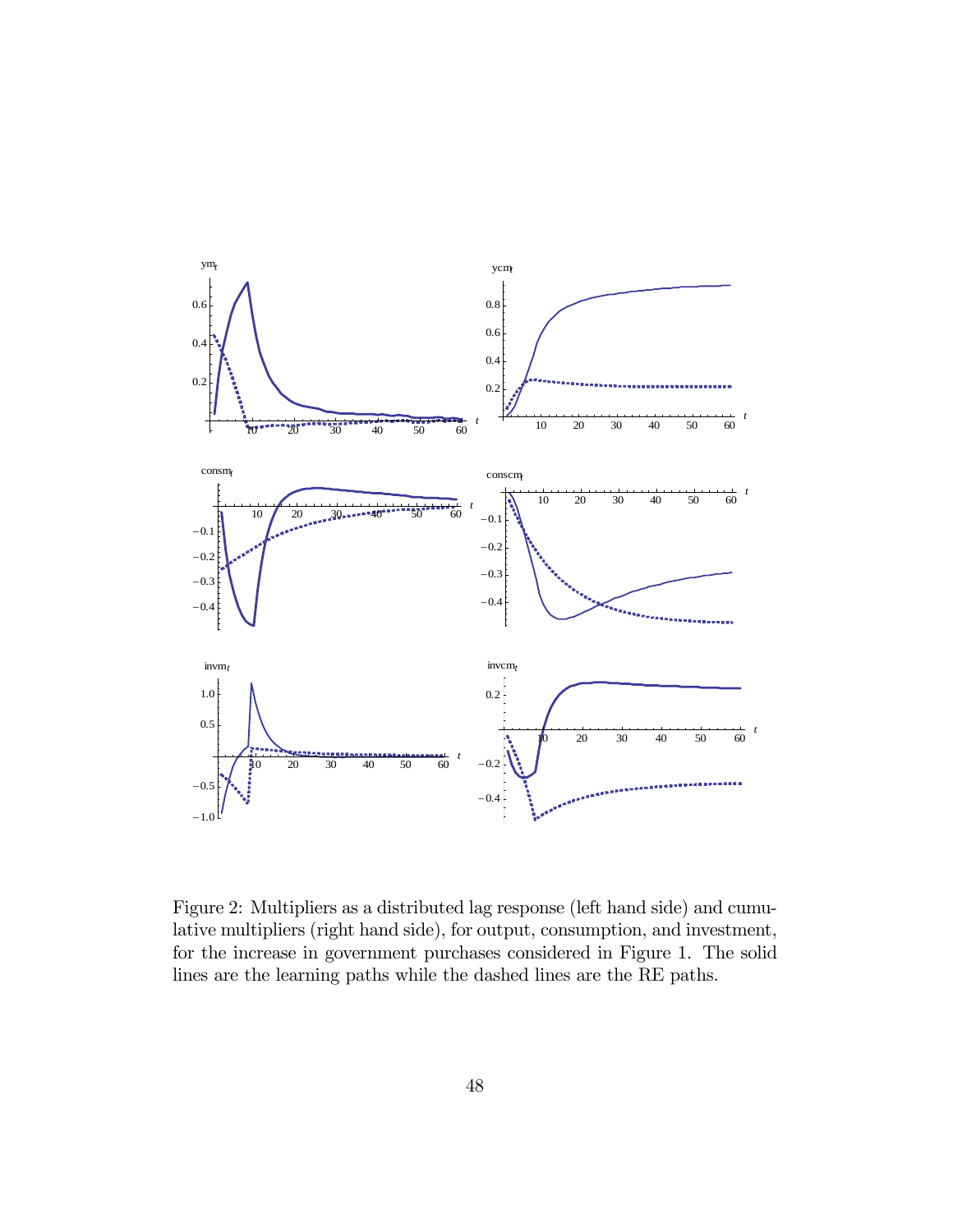

Figure 3: Dynamic paths showing the impact on major variables of a fiscal stimulus announced in the midst of the Great Recession. Mean paths over 20,000 simulations. The solid black line illustrates the learning paths with the policy change and the lighter shaded line the learning paths without the policy change. All variables are measured in percentage deviations from steady state values.



Figure 4: Output multiplier (distributed lag in left hand panel and cumulative in right hand panel) for the policy experiment illustrated in Figure 3. The solid lines are the learning paths while the dashed lines are the RE paths.